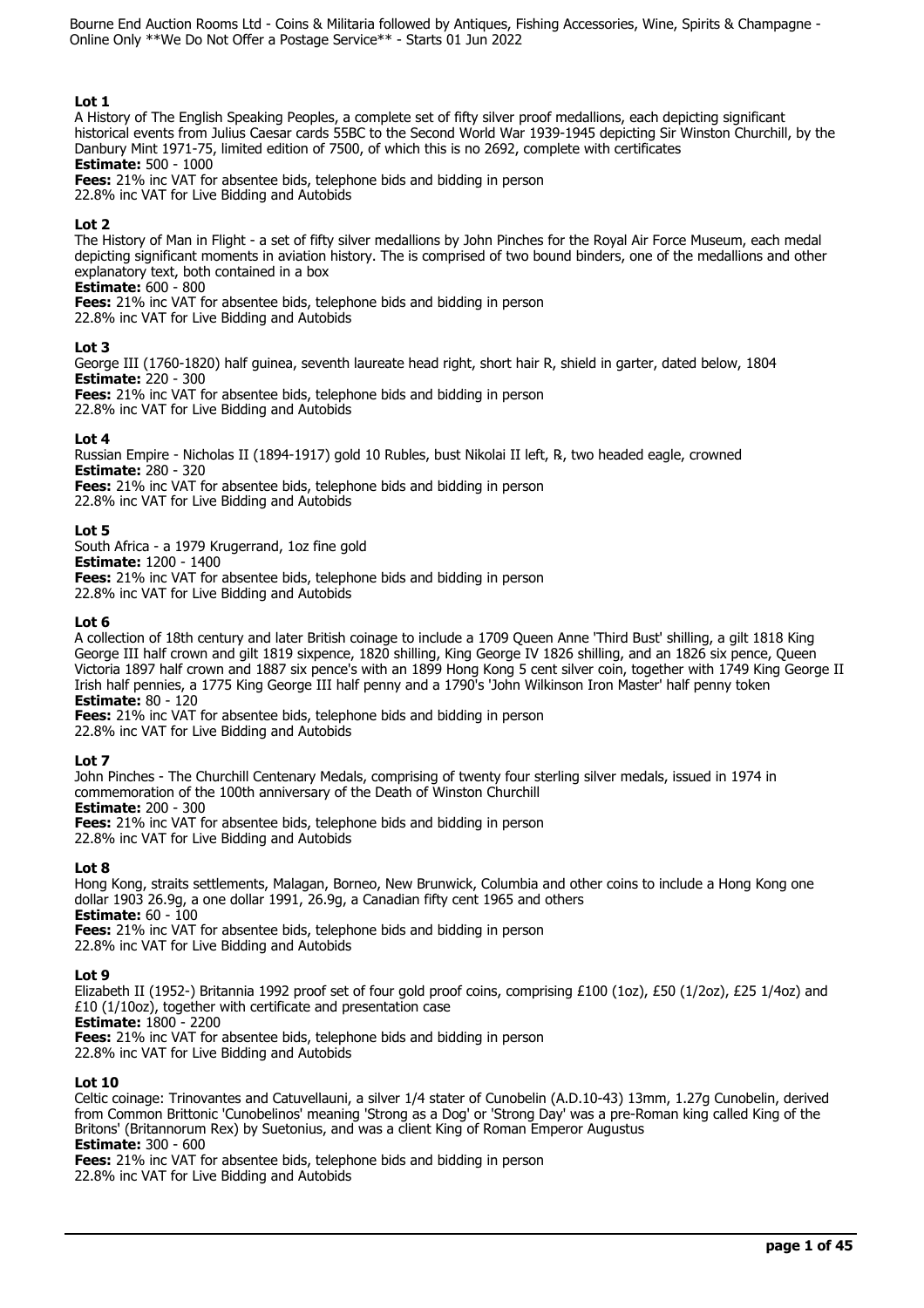# **Lot 11**

Roman Republic (509BCE-27BCE) - a silver Denarius circa 116BCE-115BCE, obverse depicting a helmeted head of Roman, right, 'EX.S.C ROMA' and to the reverse a helmeted horseman galloping left, holding sword and severed head in left hand, Quaestor mark in field and exergue 'Q.M.SERGI,SILVS', 3.5g, 17.91mm

**Estimate:** 30 - 50

**Fees:** 21% inc VAT for absentee bids, telephone bids and bidding in person 22.8% inc VAT for Live Bidding and Autobids

# **Lot 12**

Roman Republic (509BCE-27BCE) - a silver Denarius circa 66 BCE, obverse depicting a laureate head of Apollo, right, behind two crossed flutes, and to the reverse, Euterpe, the Muse of Lyric and Poetry, standing right, elbow resting on column, holding two flutes, reading 'Q.POMPONI, MVSA', 3.6g, 17.29mm

**Estimate:** 300 - 500

**Fees:** 21% inc VAT for absentee bids, telephone bids and bidding in person

22.8% inc VAT for Live Bidding and Autobids

# **Lot 13**

Early Roman Empire - Vespasian (AD69-79) silver Denarius laureate head, right, 3g, 18mm, Hadrian (AD117-138) silver Denarius laureate head, right with Fortuna standing left to reverse, 2.8g, 17.75mm

**Estimate:** 80 - 120

**Fees:** 21% inc VAT for absentee bids, telephone bids and bidding in person

22.8% inc VAT for Live Bidding and Autobids

## **Lot 14**

Roman Empire - Emperor Antoninus Pius (AD138-161) silver Denarius, double portrait depicting Antoninus Pius, right to obvers and to the reverse a laureate head of Marcus Aurelius, right,, 3.1g, 18mm

**Estimate:** 70 - 100

**Fees:** 21% inc VAT for absentee bids, telephone bids and bidding in person

22.8% inc VAT for Live Bidding and Autobids

## **Lot 15**

Roman Empire - Julian Domna (AD193-217) wife of Emperor Setimus Severus, silver Denarius, obverse depicting head of Julia Domna, right' IVLIA AVGVSTA' and to the reverse Pietos standing, arms extended, lighted alter at her feet, 2.3g, 18mm **Estimate:** 40 - 60

**Fees:** 21% inc VAT for absentee bids, telephone bids and bidding in person

22.8% inc VAT for Live Bidding and Autobids

# **Lot 16**

Roman Empire - Julian III (AD360-363) last non-Christian Emperor, silver siliqua obverse reading 'FL CL IVLIA-NVS PP AVG', bust of Julian, pearl diamond, draped, cuirassed, right, revers 'VOTIS/V/MVLTIS/X' withing wreath, 'PLVG' 2.2g **Estimate:** 100 - 150

**Fees:** 21% inc VAT for absentee bids, telephone bids and bidding in person

22.8% inc VAT for Live Bidding and Autobids

# **Lot 17**

A large group of mostly 4th century Roman Empire bronze coinage to include Constantine 'The Great' coin depicting Romulus and Remus with wolf, Constantine II examples and a Magentius VOT/V/MVLT/X example together with others and period counterfeit copies

## **Estimate:** 80 - 120

**Fees:** 21% inc VAT for absentee bids, telephone bids and bidding in person 22.8% inc VAT for Live Bidding and Autobids

# **Lot 18**

A large group of mixed Roman Empire bronze coinage to include Sestertii/Sesterces, As and Dupondius and others to include a Barbarous copy of Julian II silver siliqua

**Estimate:** 70 - 100

**Fees:** 21% inc VAT for absentee bids, telephone bids and bidding in person 22.8% inc VAT for Live Bidding and Autobids

## **Lot 19**

A collection of twelve Eastern/Western late Roman Empire silver Denorius/Siliqua in varying conditions **Estimate:** 120 - 180 **Fees:** 21% inc VAT for absentee bids, telephone bids and bidding in person 22.8% inc VAT for Live Bidding and Autobids

# **Lot 20**

A group of mixed Roman Empire silver Denorius/Siliqua together with Barbarous copies and bronze examples **Estimate:** 30 - 50 **Fees:** 21% inc VAT for absentee bids, telephone bids and bidding in person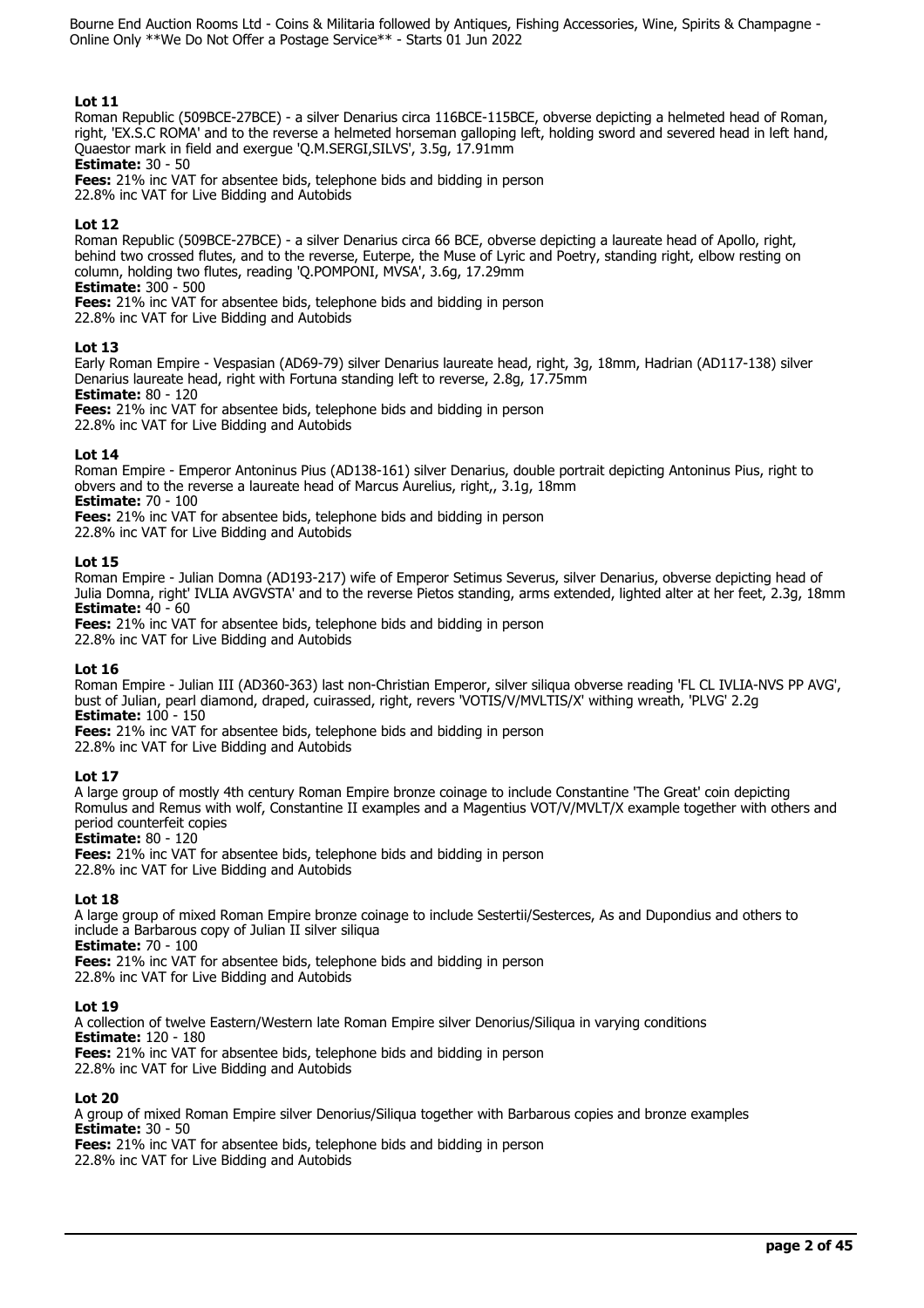# **Lot 21**

Roman Empire - Jovinus (A.D 411-413) 'Victories of The Empire' silver siliqua, draped cuirassed bust, right, Roma seated left, holding Victory globe, 0.9g, 15mm

**Estimate:** 400 - 800

**Fees:** 21% inc VAT for absentee bids, telephone bids and bidding in person 22.8% inc VAT for Live Bidding and Autobids

# **Lot 22**

Anglo-Saxon - early Anglo-Saxon period, Sceatta, series BI, ℞, bird on cross puttee, annulets either side, beaded serpent circle, blundered legend in margin

**Estimate:** 50 - 80

**Fees:** 21% inc VAT for absentee bids, telephone bids and bidding in person

22.8% inc VAT for Live Bidding and Autobids

# **Lot 23**

Henry II (1154-1189) a group of for short cross silver hammered pennies

**Estimate:** 50 - 80 **Fees:** 21% inc VAT for absentee bids, telephone bids and bidding in person 22.8% inc VAT for Live Bidding and Autobids

## **Lot 24**

John 'Lackland' (1199-1216) a group of three short cross silver hammered pennies **Estimate:** 60 - 80 **Fees:** 21% inc VAT for absentee bids, telephone bids and bidding in person 22.8% inc VAT for Live Bidding and Autobids

## **Lot 25**

Henry III (1216-1272) a group of four long cross silver hammered pennies **Estimate:** 50 - 80 **Fees:** 21% inc VAT for absentee bids, telephone bids and bidding in person

22.8% inc VAT for Live Bidding and Autobids

## **Lot 26**

Hammered silver coins of the Plantagenet Dynasty to include King Edward I 'Longshanks' silver penny, Edward III half groat and another damaged example together with others (10)

**Estimate:** 70 - 100

**Fees:** 21% inc VAT for absentee bids, telephone bids and bidding in person

22.8% inc VAT for Live Bidding and Autobids

# **Lot 27**

Edward III (1327-1377) 'Fourth Coinage' (1351-77), Treaty period (1361-969) half noble, Calais, King with sword and shield, facing front on ship, flag at stern, R, ornate cross, central 'E' worn, crowns over lions on angels Condition: wear to portrait of King and thin to flan

**Estimate:** 1000 - 1500

**Fees:** 21% inc VAT for absentee bids, telephone bids and bidding in person 22.8% inc VAT for Live Bidding and Autobids

# **Lot 28**

English hammered coins (1272-1377) to include Edward I 'Longshanks' silver penny and an Edward III half groat and others (6)

**Estimate:** 60 - 80

**Fees:** 21% inc VAT for absentee bids, telephone bids and bidding in person 22.8% inc VAT for Live Bidding and Autobids

## **Lot 29**

Richard II (1377-1399) long cross silver penny, London mint, crowned facing front, together with an Edward IV (1461-1483\*) silver half penny, London mint, quatrefoils by bust **Estimate:** 50 - 80

**Fees:** 21% inc VAT for absentee bids, telephone bids and bidding in person 22.8% inc VAT for Live Bidding and Autobids

# **Lot 30**

Edward IV (1461-70) first reign silver groat, London mint, annulets at neck, together with a 'Heavy Coinage' (1461-64) silver groat, London, quatrefoils by bust

**Estimate:** 50 - 80

**Fees:** 21% inc VAT for absentee bids, telephone bids and bidding in person

22.8% inc VAT for Live Bidding and Autobids

# **Lot 31**

Edward IV/V silver groat, London mint quatrefoil or rose by bust, crack above crown, 2.8g

**Estimate:** 50 - 80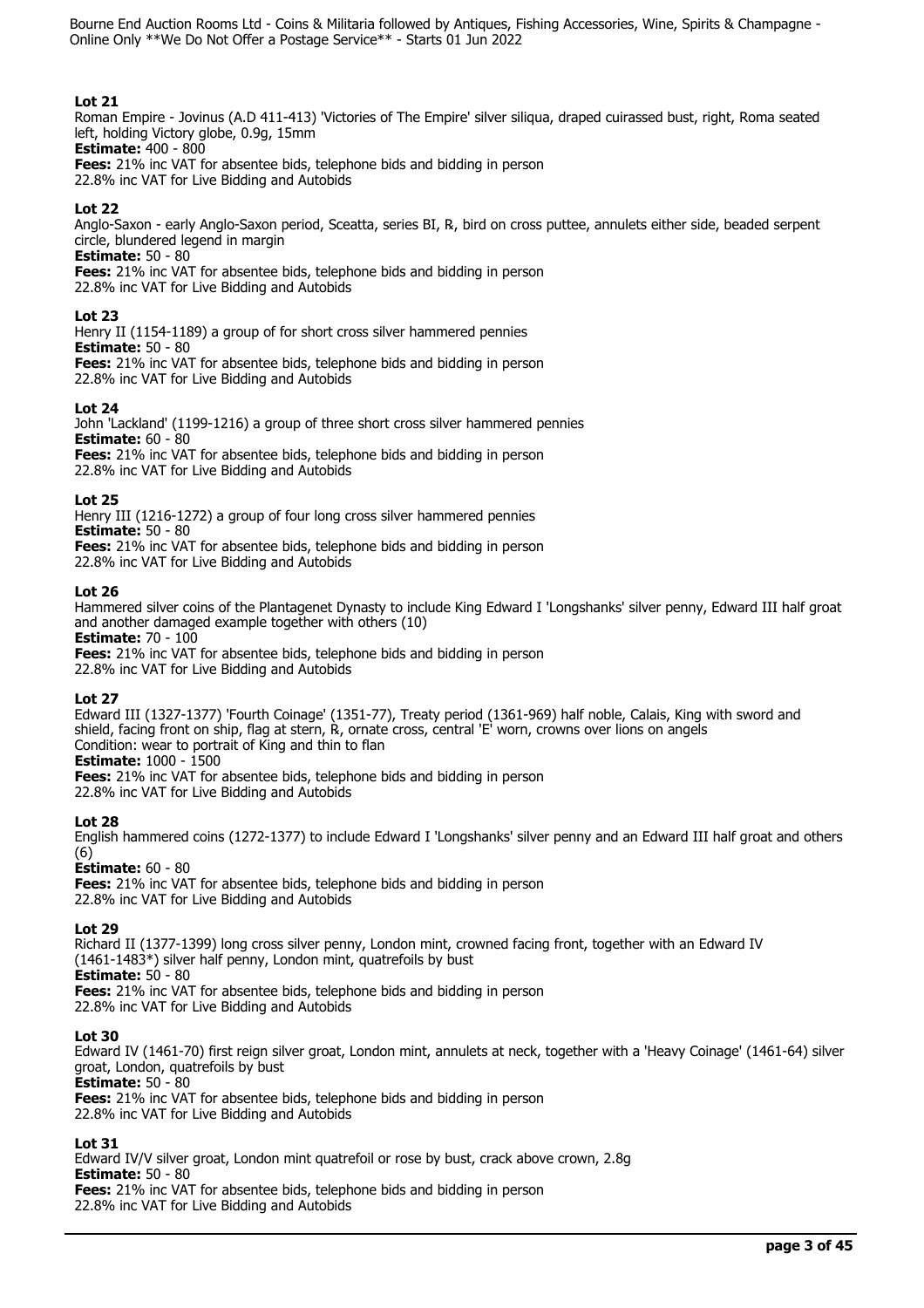# **Lot 32**

Miscellaneous English hammered coins in varying conditions with some cut examples to include early Plantagenet and later (35)

# **Estimate:** 150 - 200

**Fees:** 21% inc VAT for absentee bids, telephone bids and bidding in person 22.8% inc VAT for Live Bidding and Autobids

## **Lot 33**

Henry VII (1485-1509) silver half-groat, Canterbury, facing bust issue, double-arched crown, crosses by neck, ℞, M in centre **Estimate:** 40 - 60

**Fees:** 21% inc VAT for absentee bids, telephone bids and bidding in person 22.8% inc VAT for Live Bidding and Autobids

## **Lot 34**

Henry VII (1485-1509) silver 'sovereign' penny King seated facing front on throne, single pillar, ℞, keys below shield over cross, 0.9g, 15.15mm

#### **Estimate:** 50 - 80

**Fees:** 21% inc VAT for absentee bids, telephone bids and bidding in person 22.8% inc VAT for Live Bidding and Autobids

## **Lot 35**

Henry VIII (1509-1547) second coinage silver groat, Laker bust D, facing right, ℞, long crossover shield together with another example

#### **Estimate:** 50 - 80

**Fees:** 21% inc VAT for absentee bids, telephone bids and bidding in person 22.8% inc VAT for Live Bidding and Autobids

#### **Lot 36**

Henry VIII (1509-1547) second coinage silver grout, Laker bust D facing right, together with a Henry VIII second coinage half-groat, Lombardic lettering, Lis

#### **Estimate:** 60 - 80

**Fees:** 21% inc VAT for absentee bids, telephone bids and bidding in person 22.8% inc VAT for Live Bidding and Autobids

#### **Lot 37**

Henry VIII (1509-1547) third coinage silver groat, York, bust 1, ℞, long-cross over shield, 2.2g, 25.21mm **Estimate:** 60 - 80 **Fees:** 21% inc VAT for absentee bids, telephone bids and bidding in person

22.8% inc VAT for Live Bidding and Autobids

## **Lot 38**

Mary I (1553-1558) silver half-groat, 1553-54, 1.4g, 22mm **Estimate:** 30 - 50 **Fees:** 21% inc VAT for absentee bids, telephone bids and bidding in person 22.8% inc VAT for Live Bidding and Autobids

## **Lot 39**

Elizabeth I (1558-1603) a group of four silver pennies, no rose, no date **Estimate:** 60 - 80 **Fees:** 21% inc VAT for absentee bids, telephone bids and bidding in person 22.8% inc VAT for Live Bidding and Autobids

## **Lot 40**

Elizabeth I (1558-1603) second issue (1560-61) half groat undated, three with two pellets by neck and three others (6) **Estimate:** 60 - 80

**Fees:** 21% inc VAT for absentee bids, telephone bids and bidding in person 22.8% inc VAT for Live Bidding and Autobids

## **Lot 41**

Elizabeth I (1558-1603) a group of four third and fourth issue (1561-77) silver threepence, together with a fifth issue 1578 threepence (5)

**Estimate:** 80 - 120

**Fees:** 21% inc VAT for absentee bids, telephone bids and bidding in person 22.8% inc VAT for Live Bidding and Autobids

## **Lot 42**

Elizabeth I (1558-1603) a group of thirteen, third and fourth issue (1561-77) silver sixpence together with two sixth issue (1582-1600) sixpence and two others (17) **Estimate:** 100 - 200 **Fees:** 21% inc VAT for absentee bids, telephone bids and bidding in person 22.8% inc VAT for Live Bidding and Autobids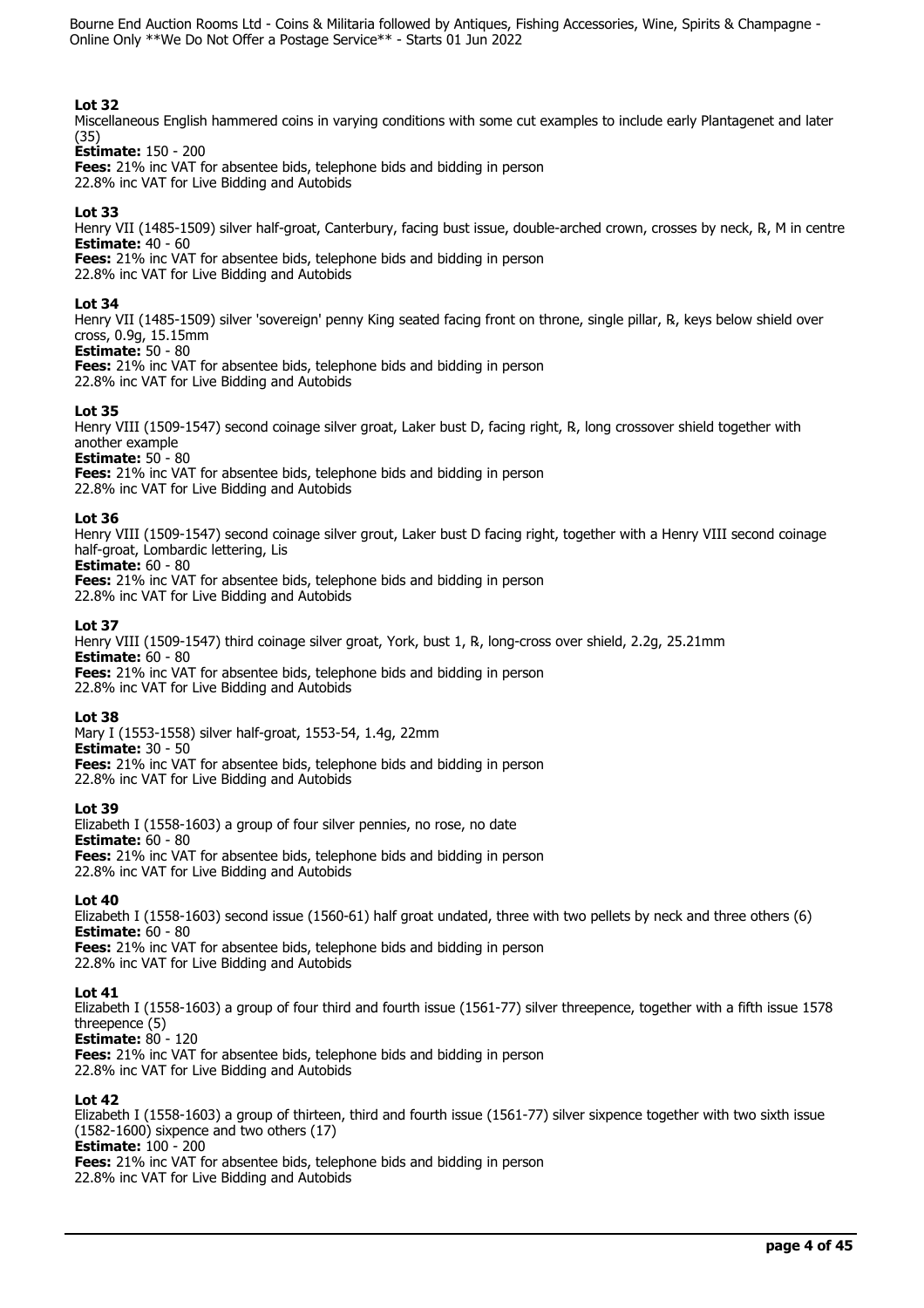# **Lot 43**

James VI and I (1603-1625) second coinage (1604-19) fourth bust silver sixpence, together with three half-groat and two first coinage (1603-04) half pennies (6)

**Estimate:** 50 - 80 **Fees:** 21% inc VAT for absentee bids, telephone bids and bidding in person

22.8% inc VAT for Live Bidding and Autobids

# **Lot 44**

Charles I (1625-1649) two silver shillings, one example with star year mark minted under Parliament and one other **Estimate:** 60 - 80

**Fees:** 21% inc VAT for absentee bids, telephone bids and bidding in person

22.8% inc VAT for Live Bidding and Autobids

## **Lot 45**

Charles I (1625-1649) a group of three silver half-groats, together with two 'Double Rose' silver pennies **Estimate:** 30 - 50 **Fees:** 21% inc VAT for absentee bids, telephone bids and bidding in person 22.8% inc VAT for Live Bidding and Autobids

## **Lot 46**

Commonwealth of England (1649-1660) two silver hammered half-groat together with two silver pennies, each bearing shields of St George and harp of Ireland (4)

**Estimate:** 40 - 60

**Fees:** 21% inc VAT for absentee bids, telephone bids and bidding in person 22.8% inc VAT for Live Bidding and Autobids

## **Lot 47**

Charles II (1660-1685) 1676 gold Guinea laureate bust, right, ℞, crowned quartered shields with sceptres in angels, 8.2g, 24.83mm

## **Estimate:** 600 - 900

**Fees:** 21% inc VAT for absentee bids, telephone bids and bidding in person 22.8% inc VAT for Live Bidding and Autobids

## **Lot 48**

Charles II (1660-1685) 1675/3 silver shilling laureate bust, right ℞, crowned quartered shields with crossed C's in angels, 5.7g, 25.98mm

**Estimate:** 100 - 200

**Fees:** 21% inc VAT for absentee bids, telephone bids and bidding in person 22.8% inc VAT for Live Bidding and Autobids

## **Lot 49**

William III (1694-1702) a small group of twelve silver six pence in various conditions **Estimate:** 30 - 50 **Fees:** 21% inc VAT for absentee bids, telephone bids and bidding in person 22.8% inc VAT for Live Bidding and Autobids

## **Lot 50**

George II (1727-1760) 1758 shilling, old laureate and draped bust, left, ℞, plain angels, 6g, 25.03mm **Estimate:** 40 - 60 **Fees:** 21% inc VAT for absentee bids, telephone bids and bidding in person 22.8% inc VAT for Live Bidding and Autobids

## **Lot 51**

A 19th century Wedgwood caneware game pie dish with original liner and lid, the body with applied grape vine decoration and pie crust border, the lid with cauliflower knop A/F, 13cm high x 19cm dia Location:

# **Estimate:** 30 - 50

**Fees:** 21% inc VAT for absentee bids, telephone bids and bidding in person 22.8% inc VAT for Live Bidding and Autobids

## **Lot 52**

George III (1760-1820) last/new coinage 1816-1820, a group of nine silver six pence laureate bust, right, ℞, crowned shield in garter, milled edge

**Estimate:** 30 - 50

**Fees:** 21% inc VAT for absentee bids, telephone bids and bidding in person 22.8% inc VAT for Live Bidding and Autobids

# **Lot 53**

George IV (1820-1830) shield back half sovereign, bare head, date below, 1828, ℞, crowned garnished shield, 4g, 19.32mm **Estimate:** 150 - 200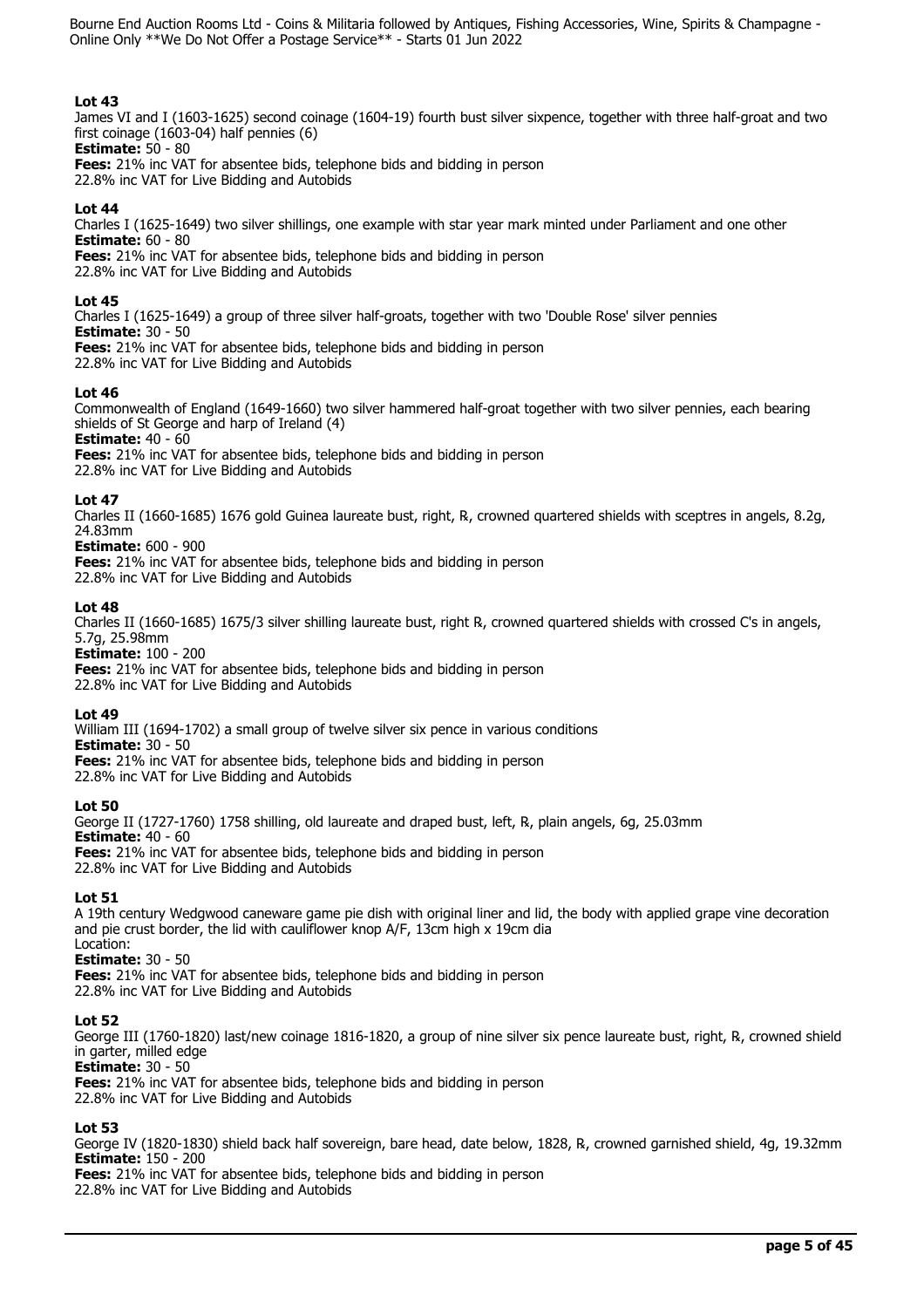# **Lot 54**

A late 19th century bamboo two tier occasional table, with hessian surfaces, on splayed legs, 64cm high x 44cm square Location:

## **Estimate:** 35 - 45

**Fees:** 21% inc VAT for absentee bids, telephone bids and bidding in person 22.8% inc VAT for Live Bidding and Autobids

## **Lot 55**

A miscellaneous group of twelve shillings of George III, George IV, and William IV to include a George III 1820 example (12) **Estimate:** 50 - 70

**Fees:** 21% inc VAT for absentee bids, telephone bids and bidding in person

22.8% inc VAT for Live Bidding and Autobids

## **Lot 56**

An Arts & Crafts raised wool work panel decorated with a stylised peacock, tulips and Carnations, in contemporary oak frame, 69cm x 56cm

#### Location: **Estimate:** 30 - 40

**Fees:** 21% inc VAT for absentee bids, telephone bids and bidding in person 22.8% inc VAT for Live Bidding and Autobids

## **Lot 57**

Victoria (18371901) Shield back sovereign, second 'large head' bust, date below, 1863, 7.9g, 22.06mm **Estimate:** 250 - 300 **Fees:** 21% inc VAT for absentee bids, telephone bids and bidding in person

22.8% inc VAT for Live Bidding and Autobids

## **Lot 58**

Victoria (1837-1901) three silver florins to include a type B8 1873 example together with nine silver shillings to include an 1838 example

# **Estimate:** 100 - 150

**Fees:** 21% inc VAT for absentee bids, telephone bids and bidding in person 22.8% inc VAT for Live Bidding and Autobids

## **Lot 59**

A Victorian large beadwork tray with red, white, blue and black beads in a floral and scroll design, set in a mahogany moulded frame on four squat feet, 62cm x 32cm

#### Location: **Estimate:** 25 - 35

**Fees:** 21% inc VAT for absentee bids, telephone bids and bidding in person 22.8% inc VAT for Live Bidding and Autobids

## **Lot 60**

Mixed silver coinage of William III and Victorian to include four shillings of William III (1694-1702), one 1697 example together with five Victorian shillings, eight groats, nine three pence and an 1838 silver two pence **Estimate:** 50 - 80

**Fees:** 21% inc VAT for absentee bids, telephone bids and bidding in person 22.8% inc VAT for Live Bidding and Autobids

## **Lot 61**

A late 19th century earthenware platter with faience naieve Swan and lake decoration, 43cm x 34cm Location: **Estimate:** 20 - 30

**Fees:** 21% inc VAT for absentee bids, telephone bids and bidding in person 22.8% inc VAT for Live Bidding and Autobids

## **Lot 62**

Miscellaneous silver six pence of William IV, Victoria and Edward VII **Estimate:** 30 - 50 **Fees:** 21% inc VAT for absentee bids, telephone bids and bidding in person 22.8% inc VAT for Live Bidding and Autobids

## **Lot 63**

Charles II (1660-1685) farthing (3) one 1675 example, William and Mary (1689-1694) half penny (4) farthing 1694\*, William III (1689-1694) half penny (12) and a farthing  $169*$ **Estimate:** 50 - 80

**Fees:** 21% inc VAT for absentee bids, telephone bids and bidding in person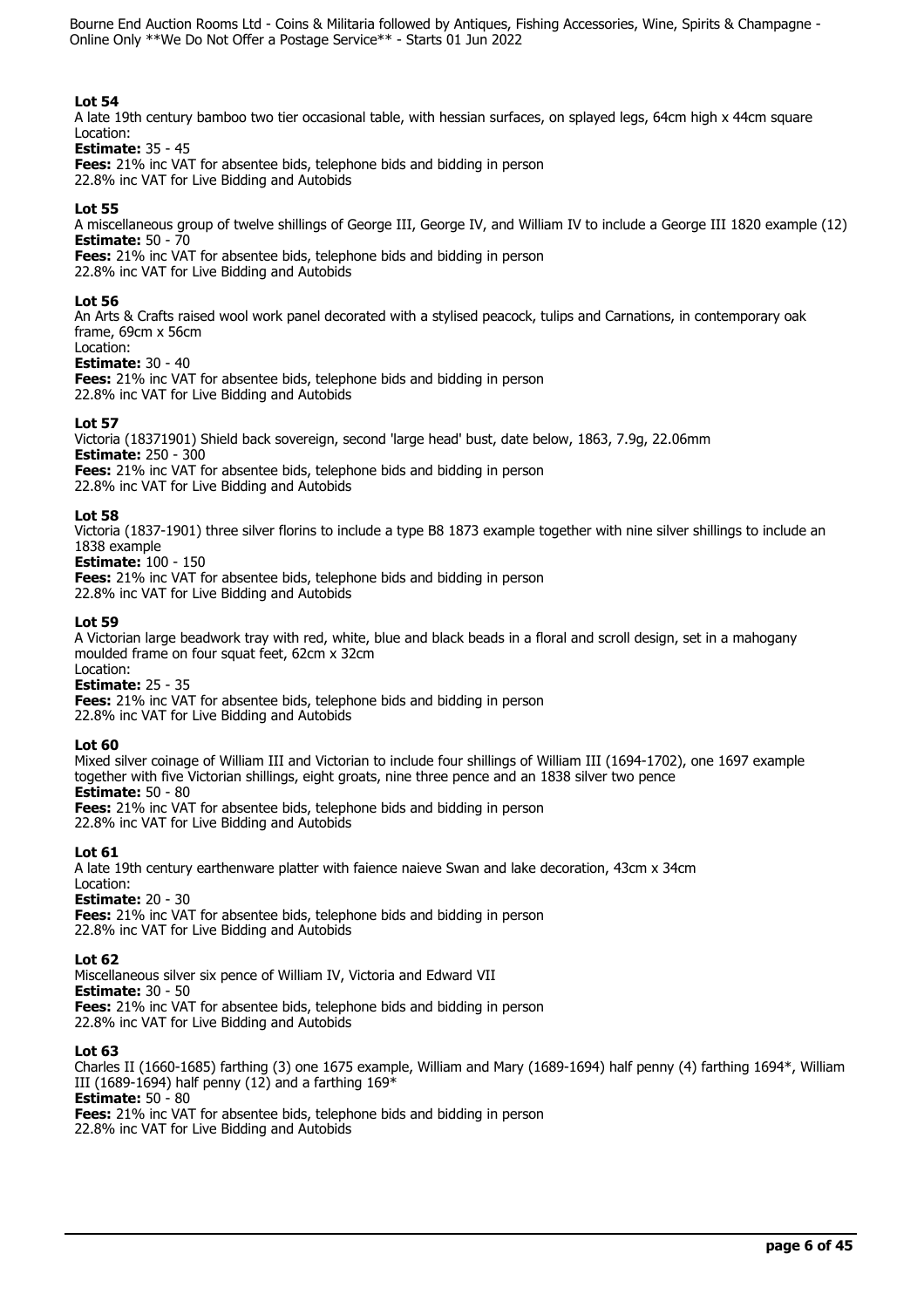# **Lot 64**

A Stuart Devlin silver potpourri bowl, London 1969, with a gilt, cast lid of irregular design, the bulbous bowl with a gilt interior, 237g, 6cm high, 10cm dia

## Location:

**Estimate:** 150 - 200

**Fees:** 21% inc VAT for absentee bids, telephone bids and bidding in person 22.8% inc VAT for Live Bidding and Autobids

## **Lot 65**

British copper coinage of King George I (1714-1727) George II (1727-1760) George III (1760-1820) George IV (1820-1830) to include pennies, half pennies and farthings (13)

**Estimate:** 100 - 150

**Fees:** 21% inc VAT for absentee bids, telephone bids and bidding in person

22.8% inc VAT for Live Bidding and Autobids

## **Lot 66**

Cubic zirconia 9ct yellow gold pendant necklace, the pendant of zigzag crossover form set with three stones, on fine link chain, bolt ring clasp, together with a pair of cubic zirconia 9ct yellow gold stud earrings, post and butterfly ear fittings (2) Location:

## **Estimate:** 40 - 60

**Fees:** 21% inc VAT for absentee bids, telephone bids and bidding in person 22.8% inc VAT for Live Bidding and Autobids

## **Lot 67**

British copper farthings of King Charles II (1660-1685), William and Mary (1689-1694), William III (1694-1702), George I (1714-1727), George II (1727-1760), George III (1760-1820), George IV (1820-1830), William III (1830-1837) and Queen Victoria (1837-1901) together with a George II one Guinea coin weight **Estimate:** 80 - 120

**Fees:** 21% inc VAT for absentee bids, telephone bids and bidding in person 22.8% inc VAT for Live Bidding and Autobids

## **Lot 68**

A quantity of British early/mid 20th century silver coinage to include George V (1910-1936), George VI (1936-1952) Florins, shillings and six pence pieces

**Estimate:** 70 - 100

**Fees:** 21% inc VAT for absentee bids, telephone bids and bidding in person 22.8% inc VAT for Live Bidding and Autobids

## **Lot 69**

Victorian silver hinged bangle, cased and bright cut floral and chequerboard decoration to the upper half, tongue and box clasp, makers JL, hallmarked Birmingham 1882, width approx 3cm Location:

## **Estimate:** 25 - 35

**Fees:** 21% inc VAT for absentee bids, telephone bids and bidding in person 22.8% inc VAT for Live Bidding and Autobids

## **Lot 70**

George V (1910-1936) A full sovereign, London mint, dated 1913 **Estimate:** 280 - 300 **Fees:** 21% inc VAT for absentee bids, telephone bids and bidding in person 22.8% inc VAT for Live Bidding and Autobids

## **Lot 71**

Victorian brass Merryweather pattern fire helmet A/F Location:

**Estimate:** 60 - 80

**Fees:** 21% inc VAT for absentee bids, telephone bids and bidding in person 22.8% inc VAT for Live Bidding and Autobids

## **Lot 72**

Queen Victoria (1837-1901) a group of three 1889 silver crowns, together with a 1897 Port Maundy set with 1896 1d and another 1898 1d

**Estimate:** 80 - 120

**Fees:** 21% inc VAT for absentee bids, telephone bids and bidding in person

22.8% inc VAT for Live Bidding and Autobids

## **Lot 73**

A miscellaneous lot of late Victorian/mid 20th century British silver coinage to include a 1878 three pence a quantity of 1917 three pence, 1932 three pence and others

**Estimate:** 60 - 80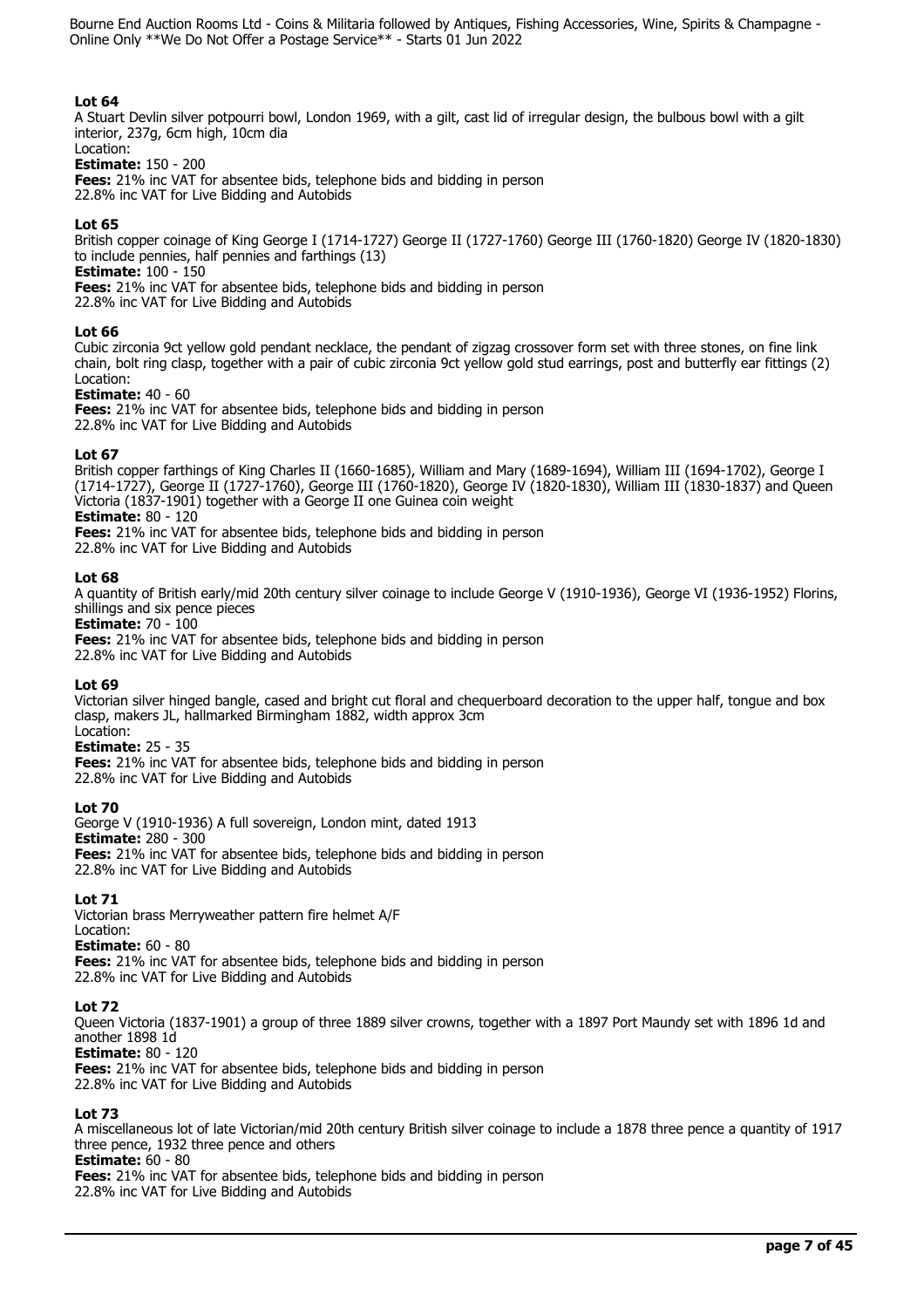# **Lot 74**

A Shiela Fleet silver and enamelled Flagstone ring with asymmetric design hand enamelled in their Orkney workshop Location:

## **Estimate:** 25 - 40

**Fees:** 21% inc VAT for absentee bids, telephone bids and bidding in person 22.8% inc VAT for Live Bidding and Autobids

# **Lot 75**

Queen Victoria (1837-1901) A full sovereign, London mint, dated 1872 **Estimate:** 280 - 300 **Fees:** 21% inc VAT for absentee bids, telephone bids and bidding in person 22.8% inc VAT for Live Bidding and Autobids

## **Lot 76**

Queen Victoria (1837-1901) A full sovereign, London mint, dated 1893 **Estimate:** 280 - 300 **Fees:** 21% inc VAT for absentee bids, telephone bids and bidding in person 22.8% inc VAT for Live Bidding and Autobids

## **Lot 77**

Queen Victoria (1837-1901) A full sovereign, London mint, dated 1894 **Estimate:** 280 - 300 **Fees:** 21% inc VAT for absentee bids, telephone bids and bidding in person 22.8% inc VAT for Live Bidding and Autobids

## **Lot 78**

King Edward VII (1901-1910) A full sovereign, Perth mint, dated 1908 **Estimate:** 280 - 300

**Fees:** 21% inc VAT for absentee bids, telephone bids and bidding in person 22.8% inc VAT for Live Bidding and Autobids

## **Lot 79**

King Edward VI (1901-1910) A full sovereign London mint, dated 1909 **Estimate:** 280 - 300 **Fees:** 21% inc VAT for absentee bids, telephone bids and bidding in person 22.8% inc VAT for Live Bidding and Autobids

## **Lot 80**

King Edward VII (1901-1910) A full sovereign, London mint, dated 1910 **Estimate:** 280 - 300 **Fees:** 21% inc VAT for absentee bids, telephone bids and bidding in person

22.8% inc VAT for Live Bidding and Autobids

## **Lot 81**

'Her Blue Eyes Sought the West Afar'. A Victorian ink and wash drawing on paper, signed indistinctly in pencil lower right, with complementary blue and sepia ink wash lines applied to the mount, 31.5 cm high x 21 cm wide (excluding frame), within a mounted glazed frame

## **Estimate:** 40 - 60

**Fees:** 21% inc VAT for absentee bids, telephone bids and bidding in person 22.8% inc VAT for Live Bidding and Autobids

## **Lot 82**

Sweden - A 1873 Oscar II (1872-1907) gold 20 Kronor **Estimate:** 150 - 200 **Fees:** 21% inc VAT for absentee bids, telephone bids and bidding in person 22.8% inc VAT for Live Bidding and Autobids

## **Lot 83**

Sweden - a 1873 Oscar II (1872-1907) gold 20 Kroner **Estimate:** 150 - 200 **Fees:** 21% inc VAT for absentee bids, telephone bids and bidding in person 22.8% inc VAT for Live Bidding and Autobids

## **Lot 84**

An impressive 19th century bronze vase by the Giovanni Nisini Foundry of Rome, of squat baluster form mounted with a finely cast long-tailed lizard with textured scales, the base marked 'G Nisini Roma', 10 cm high x 12 cm wide **Estimate:** 200 - 300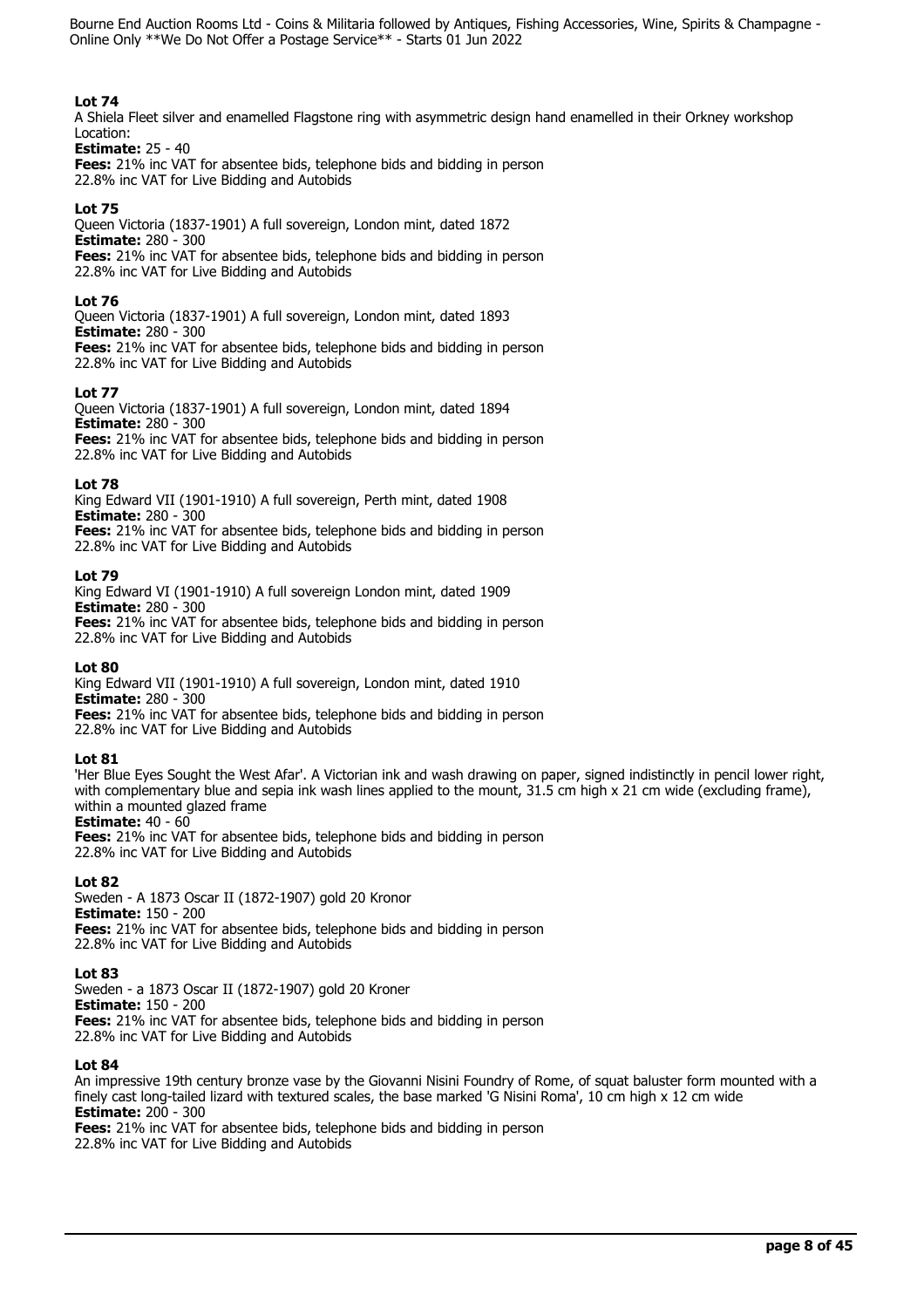# **Lot 85**

Italy - a 1882 Umberto I (1878-1900) gold 20 lire **Estimate:** 200 - 250 **Fees:** 21% inc VAT for absentee bids, telephone bids and bidding in person 22.8% inc VAT for Live Bidding and Autobids

## **Lot 86**

A fine Art Deco 18ct white gold and diamond bezel set ladies cocktail watch, circa 1920s, with plain lugs and later strap, fully hallmarked

**Estimate:** 150 - 250 **Fees:** 21% inc VAT for absentee bids, telephone bids and bidding in person 22.8% inc VAT for Live Bidding and Autobids

## **Lot 87**

George III (1760-1820) 1819 silver crown, garter edge, 1820 silver crown, garter edge (2), George IV (1820-1830) 1822 silver crown (3), together with a Queen Victoria (1837-1901) 1847 silver crown (7) **Estimate:** 150 - 180 **Fees:** 21% inc VAT for absentee bids, telephone bids and bidding in person

22.8% inc VAT for Live Bidding and Autobids

## **Lot 88**

Victoria (1837-1901) silver crowns, 1890 (2), 1895, 1896, 1897, and 1899, together with Edward VII (1901-1910) 1902 silver crown and a George V (1910-1936) 1935 crown (8) **Estimate:** 180 - 200

**Fees:** 21% inc VAT for absentee bids, telephone bids and bidding in person

22.8% inc VAT for Live Bidding and Autobids

## **Lot 89**

A mid 18th century Georgian wine glass, circa 1760, the bucket bowl etched with fruiting vine on a faceted stem and folded, domed foot, 15 cm high

**Estimate:** 80 - 120

**Fees:** 21% inc VAT for absentee bids, telephone bids and bidding in person 22.8% inc VAT for Live Bidding and Autobids

## **Lot 90**

South Africa - a 1979 Krugerrand, 1oz fine gold **Estimate:** 1200 - 1400 **Fees:** 21% inc VAT for absentee bids, telephone bids and bidding in person 22.8% inc VAT for Live Bidding and Autobids

# **Lot 91**

Two Georgian glass decanters, c. 1780, each of shouldered rectangular form, each with floral gilt overlaid decorations and a flattened balloon form stopper, tallest 22 cm high

**Estimate:** 50 - 70

**Fees:** 21% inc VAT for absentee bids, telephone bids and bidding in person 22.8% inc VAT for Live Bidding and Autobids

## **Lot 92**

Mexico - silver coinage of Mexico 1886-1956 to include Federal Republic (1823-1905) 8 Reales 1886, 1888, 1902, 1903 and 1904, together with United Mexican States (1905-) 5 Pesos 1948, 1951 and 1960 **Estimate:** 60 - 80

**Fees:** 21% inc VAT for absentee bids, telephone bids and bidding in person 22.8% inc VAT for Live Bidding and Autobids

## **Lot 93**

Brazil - Peter II the Magnanimous' (1831-1889) silver 1870 2000 Reis, Republic of Cuba (1902-1940) silver 1 Peso 1915 and 1932, Jose Marti silver 1 Peso 1953, together with a 1900 United States of American silver 1 Dollar 'Morgan Dollar' **Estimate:** 80 - 100

**Fees:** 21% inc VAT for absentee bids, telephone bids and bidding in person

22.8% inc VAT for Live Bidding and Autobids

# **Lot 94**

A large collection of estate silverware, to include a Mexican silver sauce boat, a pair of cut glass and embossed silver lidded globular scent bottles, a cigarette box, a yellow metal locket, salts, napkin rings, milk jugs, a silver plated filigree spectacles case, two silver frames, a Chinese export silver model of a boat, and others, weighable silver 700 grams **Estimate:** 400 - 600

**Fees:** 21% inc VAT for absentee bids, telephone bids and bidding in person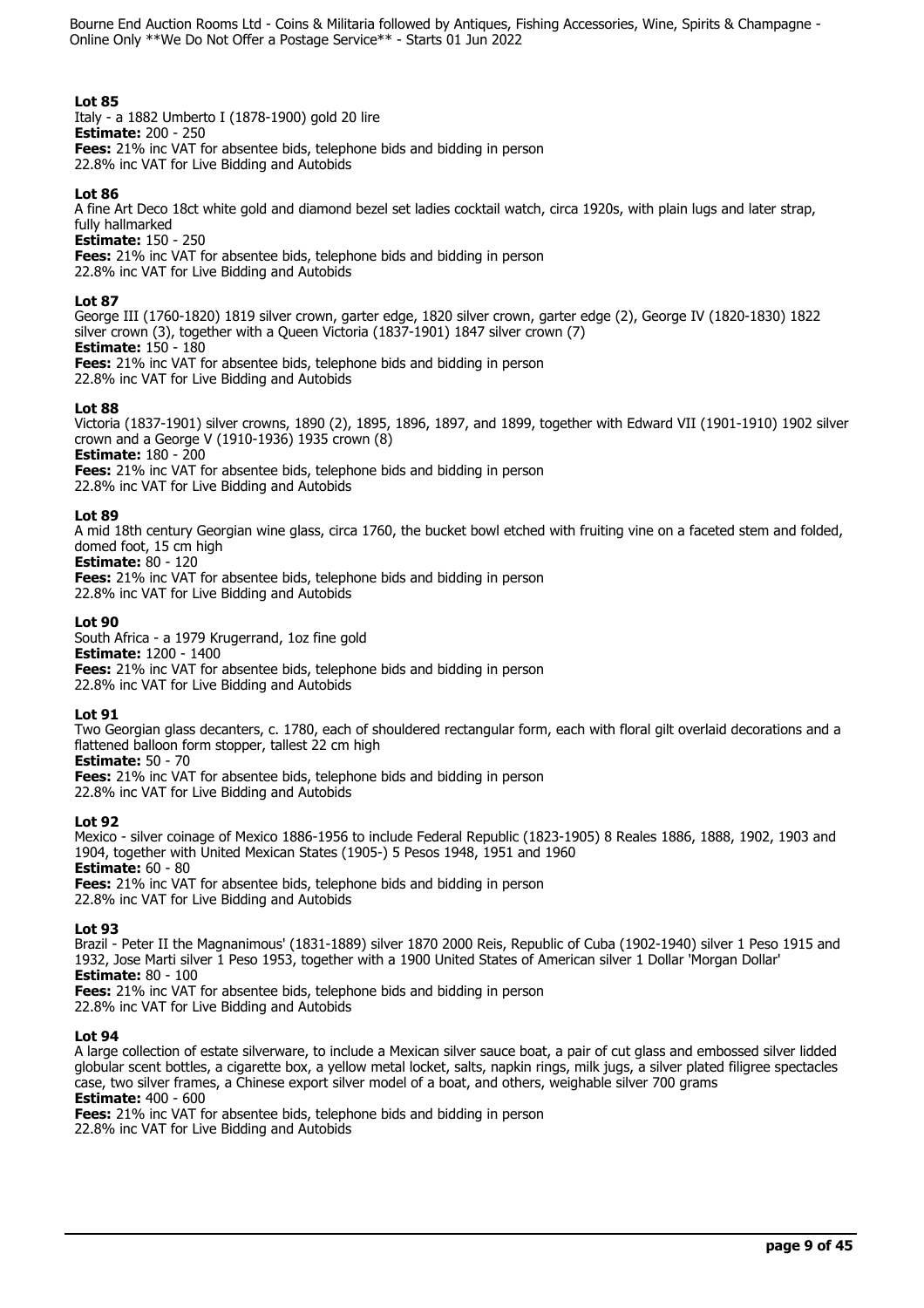# **Lot 95**

Mexico - silver coinage of Mexico (1933-1978) to include 1933 1 Peso, 5 Pesos 1952, 1953 (2), 1955, 1959, 1972, 1977 and 1978, together with a Republic of Cuba silver 1934 1 Peso

**Estimate:** 70 - 80 **Fees:** 21% inc VAT for absentee bids, telephone bids and bidding in person

22.8% inc VAT for Live Bidding and Autobids

# **Lot 96**

A fine solid cast silver model of a poodle by Edward Barnard & Sons Ltd, London 1973, fully hallmarked to back leg, 6cm high x 7 cm wide, weight 146 grams

**Estimate:** 60 - 80

**Fees:** 21% inc VAT for absentee bids, telephone bids and bidding in person

22.8% inc VAT for Live Bidding and Autobids

## **Lot 97**

China - Republic of China (1911-1949) silver 1932 1 Yuan 'Junk Dollar', no sun, 26.73g 39mm

**Estimate:** 500 - 600

**Fees:** 21% inc VAT for absentee bids, telephone bids and bidding in person

22.8% inc VAT for Live Bidding and Autobids

## **Lot 98**

A collection of silver and commemorative coinage from around the world to include Canada silver dollar 1953, 1959, 1960, 1965 and 1967, 1973 The Bahamas Independence 10 Dollars, 1974 Barbados 5 dollars, 5 Pula Botswana, 1967 Denmark Princess Margaret and Prince Henrik silver 10 kroner, together with a 1935 Territory of New Guinea one shilling **Estimate:** 60 - 70

**Fees:** 21% inc VAT for absentee bids, telephone bids and bidding in person 22.8% inc VAT for Live Bidding and Autobids

## **Lot 99**

A George V silver-mounted desktop calendar by W.J Myatt & Co, Birmingham 1928, complete with original date and month cards, the ebonised wooden frame and engine-turned silver mount each stamped 'Pat. no. 9964', 13 cm x 21 cm **Estimate:** 70 - 90

**Fees:** 21% inc VAT for absentee bids, telephone bids and bidding in person 22.8% inc VAT for Live Bidding and Autobids

## **Lot 100**

South Africa - a 1979 Krugerrand, 1oz fine gold **Estimate:** 1200 - 1400 **Fees:** 21% inc VAT for absentee bids, telephone bids and bidding in person 22.8% inc VAT for Live Bidding and Autobids

## **Lot 101**

A good Georgian painted lead tobacco caddy of sarcophagus form, the rectangular lidded jar with canted corners, gilt overlaid decorations and a mythical dolphin handle, complete with interior press lid, 13 cm high x 11 cm wide **Estimate:** 50 - 70

**Fees:** 21% inc VAT for absentee bids, telephone bids and bidding in person

22.8% inc VAT for Live Bidding and Autobids

## **Lot 102**

China - Republic of China silver 1 Yuan 1912/13, 25.60g, 39mm together with four replica coins to include 'Birth of the Republic' 1 Yuan 26.7g, 1/2 Yuan Province of the Republic of China 13g, 1 Yuan GuanXU, Xuatong 13g, together with the 'Fat Man' coins

**Estimate:** 40 - 60

**Fees:** 21% inc VAT for absentee bids, telephone bids and bidding in person 22.8% inc VAT for Live Bidding and Autobids

## **Lot 103**

British Silver Crowns - George III (1760-1820) 1818 LVIII crown, garter edge, Victoria (1837-190) 1845, 1893, 1895 and 1897, together with an Edward VII 1902 silver crown (6)

**Estimate:** 150 - 200

**Fees:** 21% inc VAT for absentee bids, telephone bids and bidding in person 22.8% inc VAT for Live Bidding and Autobids

## **Lot 104**

A fine early 20th century English Collinson painted rocking horse, circa 1930, 117 cm high x 137 cm wide **Estimate:** 150 - 250 **Fees:** 21% inc VAT for absentee bids, telephone bids and bidding in person 22.8% inc VAT for Live Bidding and Autobids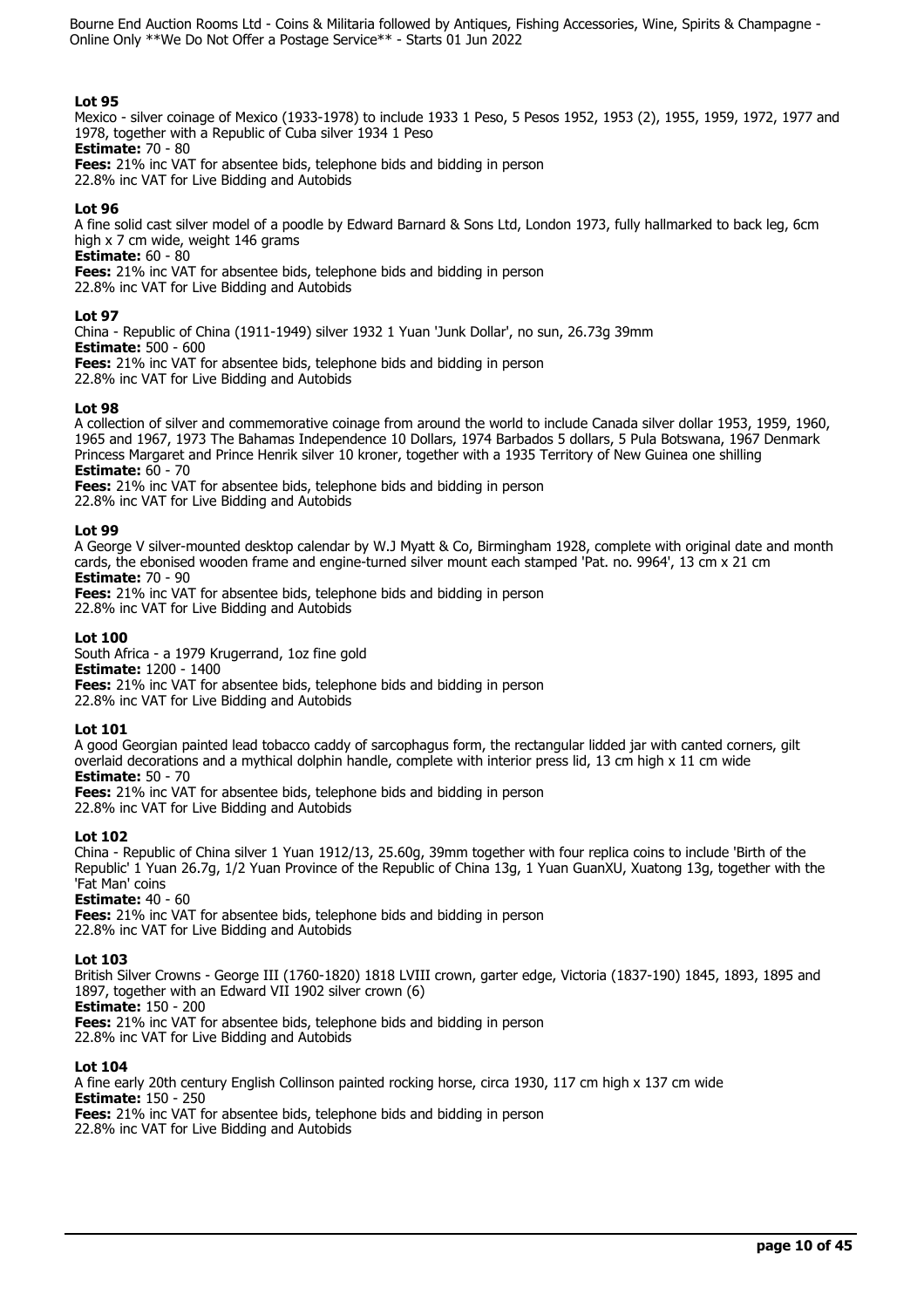## **Lot 105**

George V (1910-1936) Fourth coinage 1927 'wreath' crown **Estimate:** 150 - 200 **Fees:** 21% inc VAT for absentee bids, telephone bids and bidding in person 22.8% inc VAT for Live Bidding and Autobids

## **Lot 106**

George V (1910-1936) Fourth coinage 1927 'wreath' crown **Estimate:** 150 - 200 **Fees:** 21% inc VAT for absentee bids, telephone bids and bidding in person 22.8% inc VAT for Live Bidding and Autobids

## **Lot 107**

George V (1910-1936) Fourth coinage 1933 and 1936 'wreath crown (2) **Estimate:** 100 - 150 **Fees:** 21% inc VAT for absentee bids, telephone bids and bidding in person 22.8% inc VAT for Live Bidding and Autobids

## **Lot 108**

Charles II (1660-1685) 1664, XVI, silver crown, second bust, draped, right, crossed C's to reverse **Estimate:** 100 - 150 **Fees:** 21% inc VAT for absentee bids, telephone bids and bidding in person 22.8% inc VAT for Live Bidding and Autobids

## **Lot 109**

Medallion - Jacobite Rebellion Defeated, 1746 medal, bust of the Duke of Cumberland, right, armoured, sash over left shoulder ℞, a Highlander, left, kneeling with hat off in subjugation before a crowned rampant Lion of England, right, dated below 1746, on the 16th April 1746 the Jacobite Army of Charles Edward Stuart was decisively defeated by a British Government force under Prince William Augustus, Duke of Cumberland at the Battle of Culloden **Estimate:** 80 - 120

**Fees:** 21% inc VAT for absentee bids, telephone bids and bidding in person 22.8% inc VAT for Live Bidding and Autobids

## **Lot 110**

United States of America - a collection of 'Morgan Dollars USA silver one dollar coins, dated 1978-1921 (12) **Estimate:** 200 - 250 **Fees:** 21% inc VAT for absentee bids, telephone bids and bidding in person 22.8% inc VAT for Live Bidding and Autobids

## **Lot 111**

A Victorian Copeland cream jug, circa 1890 with swan neck handle and the Winchester college motto to the front 'Manners Maketh the Man', 15cm high Location:

## **Estimate:** 25 - 30

**Fees:** 21% inc VAT for absentee bids, telephone bids and bidding in person 22.8% inc VAT for Live Bidding and Autobids

## **Lot 112**

United States of America - a 1853 gold 1 dollar **Estimate:** 100 - 150 **Fees:** 21% inc VAT for absentee bids, telephone bids and bidding in person 22.8% inc VAT for Live Bidding and Autobids

## **Lot 113**

United States of America - Nova Constellatio, copper, 1785, pointed rays **Estimate:** 100 - 150 **Fees:** 21% inc VAT for absentee bids, telephone bids and bidding in person 22.8% inc VAT for Live Bidding and Autobids

## **Lot 114**

A late 19th century Anglo Indian Moorish octagonal and carved table, the to deeply carved with flowers, thistle and acorns, the base with arch, star and crescent motifs, 52cm high, 35cm wide Location:

## **Estimate:** 30 - 50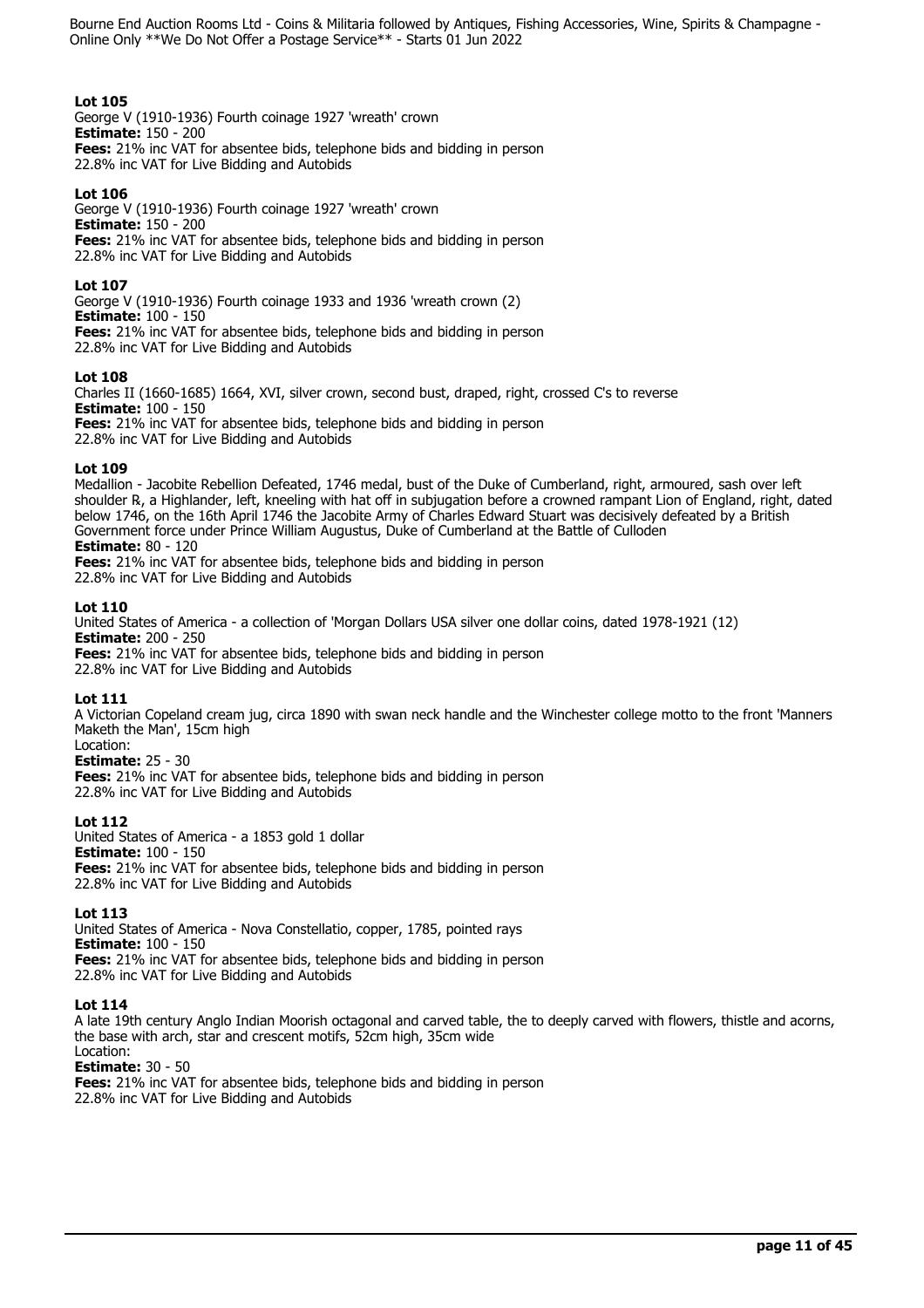# **Lot 115**

United States of America - a collection of Liberty Head large cents, dated 1812-1847 (5), Indian Head small cent 1890 and 1893, an 1866 2 cents, a 1912-5 Lincoln small cent together with an 1837 14th Ward N.York copper token and later USA coinage

## **Estimate:** 60 - 80

**Fees:** 21% inc VAT for absentee bids, telephone bids and bidding in person 22.8% inc VAT for Live Bidding and Autobids

# **Lot 116**

A 19th century Sheffield plate camber candlestick and snuffer of small proportions with shaped edges, 5cm high Location:

## **Estimate:** 30 - 40

**Fees:** 21% inc VAT for absentee bids, telephone bids and bidding in person 22.8% inc VAT for Live Bidding and Autobids

**Lot 117** 

Miscellaneous coins of the USA to include 1889 and 1921 'Morgan Dollars', 1876 Trade Dollar "420 grams 900 Fine", 1921 'Liberty Walking' half dollar, 1866 and 1868 5 cent coins, 1895 'Barber Dime' 1 dime, 1850 'Seated Liberty Dime' 1 dime, 1873 'Three Cent Nickel' 3 cent, 1840's 'Seated Liberty' half dime, 1851, type 1 3 cents and other later USA coinage to include four 2000 Sacagawea one dollar coins and others

**Estimate:** 120 - 180

**Fees:** 21% inc VAT for absentee bids, telephone bids and bidding in person 22.8% inc VAT for Live Bidding and Autobids

## **Lot 118**

Jamaica - 10th Anniversary of Investiture of Prince Charles 1969-1979 25 dollar silver proof coin, together with a 1922 Queen Elizabeth II 40th Anniversary of Reign 1952-1992 Falkland Island 50 pence

**Estimate:** 50 - 80

**Fees:** 21% inc VAT for absentee bids, telephone bids and bidding in person 22.8% inc VAT for Live Bidding and Autobids

## **Lot 119**

An early 20th century wooden Noah's ark, circa 1930's, 25cm high, 33cm wide, with a collection of painted wood animals Location:

**Estimate:** 60 - 80

**Fees:** 21% inc VAT for absentee bids, telephone bids and bidding in person 22.8% inc VAT for Live Bidding and Autobids

## **Lot 120**

A mixed collection of British and other Victorian and later Silver coinage together with British Commemorative crowns /£5 coins to include 1865 four pence, Edward VII florin, George V, half crowns and florins, 1870 Spanish 2 Pesetas, 1896 South African Republic 2 Shillings. 1805 -2005 Trafalgar £5 coins, 75th Anniversary of the R.A.F others

# **Estimate:** 70 - 100

**Fees:** 21% inc VAT for absentee bids, telephone bids and bidding in person 22.8% inc VAT for Live Bidding and Autobids

# **Lot 121**

A late 19th century brass postal scales, circa 1880 with a cast brass base and four attendant weights, 18cm wide Location:

**Estimate:** 25 - 35

**Fees:** 21% inc VAT for absentee bids, telephone bids and bidding in person 22.8% inc VAT for Live Bidding and Autobids

# **Lot 122**

Victorian (1837 - 1901) Half-crown, 1901,. Old Veild Bust left, ℞, Shield in collar, Extremely Fine **Estimate:** 120 - 180 **Fees:** 21% inc VAT for absentee bids, telephone bids and bidding in person 22.8% inc VAT for Live Bidding and Autobids

## **Lot 123**

Edward VII (1901 - 1910) Half crown, 1907 and 1910, One Shilling 1902 and 1910 and a Six pence 1902. (5) **Estimate:** 40 - 60 **Fees:** 21% inc VAT for absentee bids, telephone bids and bidding in person 22.8% inc VAT for Live Bidding and Autobids

## **Lot 124**

An 18th century Leeds Creamware chestnut basket and stand with pierced flower and heart decoration, applied with flowers, circa 1780 A/F

#### Location: **Estimate:** 40 - 60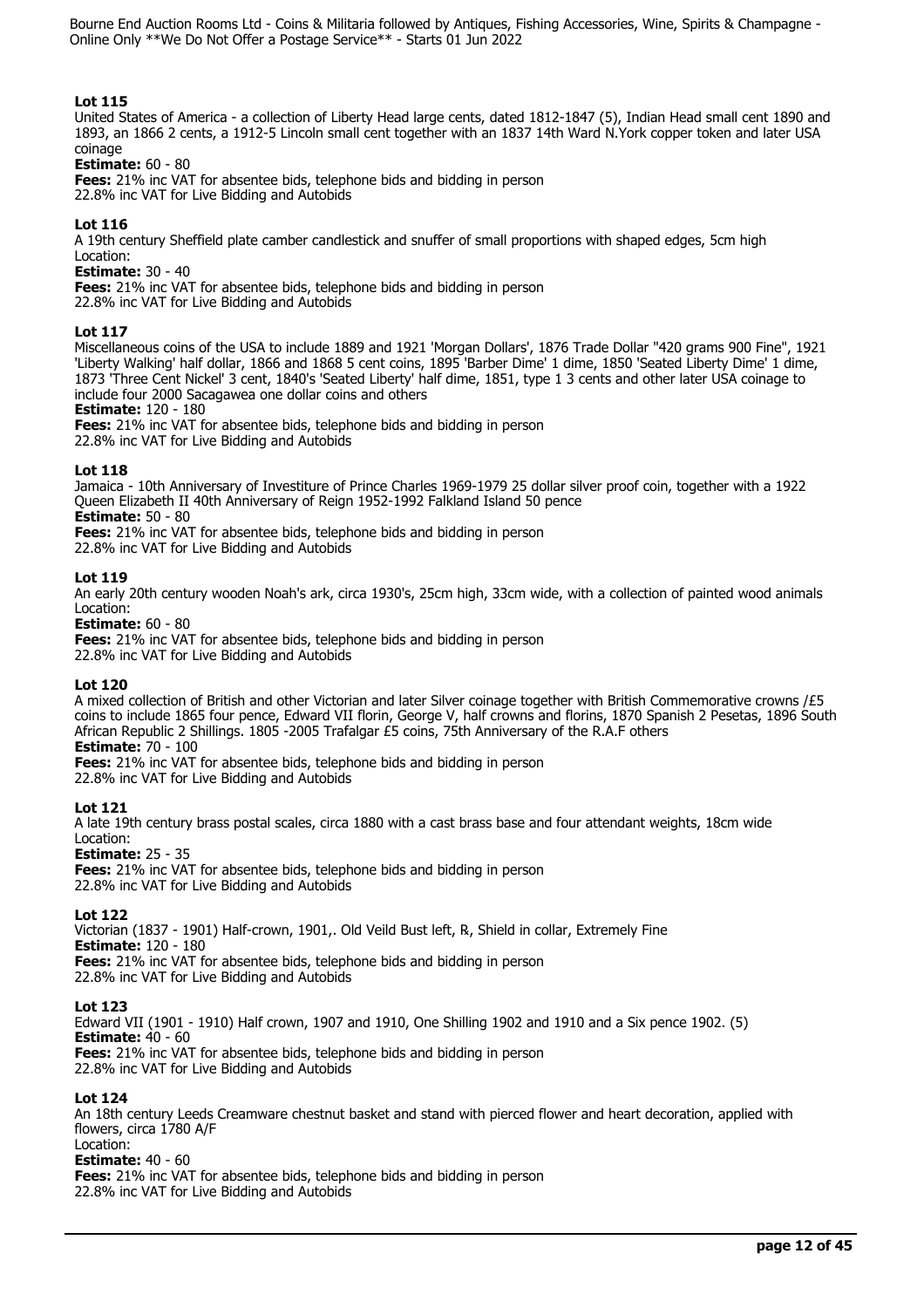# **Lot 125**

Victorian (1837 - 1901) Young Head Copper Coinage, Penny, 1841, 1851, 1854 and 1858. (4) **Estimate:** 50 - 80

**Fees:** 21% inc VAT for absentee bids, telephone bids and bidding in person 22.8% inc VAT for Live Bidding and Autobids

## **Lot 126**

A Victorian brass faced and wooden spirit level, circa 1870, Good maker W. Marples & Sons, with patent no, 30cm long, along with a Victorian boxwood Spoke Shave tool, with the owners name stamped to the handle, H. Redstill, 10cm long Location:

## **Estimate:** 30 - 40

**Fees:** 21% inc VAT for absentee bids, telephone bids and bidding in person

22.8% inc VAT for Live Bidding and Autobids

## **Lot 127**

Miscellaneous British Coinage to mid 20th Century Half crown,1921 one Shilling and Six pence, a 1902 Sixpence, together with Commemorative crowns to include 1935, 1951, and others along with a 1896 Peru 1 Sol.

# **Estimate:** 40 - 60

**Fees:** 21% inc VAT for absentee bids, telephone bids and bidding in person 22.8% inc VAT for Live Bidding and Autobids

## **Lot 128**

William III (1694-1702) crown, 1696, third bust draped right, OCTAVO together with a Charles II (1660-1685) over/counter marked crown

# **Estimate:** 50 - 80

**Fees:** 21% inc VAT for absentee bids, telephone bids and bidding in person 22.8% inc VAT for Live Bidding and Autobids

## **Lot 129**

A 19th century Welsh Folk Art carved slate shoe pen/quill stand, 8cm long

## Location:

**Estimate:** 25 - 30

**Fees:** 21% inc VAT for absentee bids, telephone bids and bidding in person 22.8% inc VAT for Live Bidding and Autobids

## **Lot 130**

South Africa - a 1979 Krugerrand, 1oz fine gold **Estimate:** 1200 - 1400 **Fees:** 21% inc VAT for absentee bids, telephone bids and bidding in person 22.8% inc VAT for Live Bidding and Autobids

# **Lot 131**

A late Victorian brass 'Bulldog' dinner gong, on an oak plaque, the head peering through a kennel, suspending the bell and chain form its mouth, 40cm high

#### Location: **Estimate:** 60 - 80

**Fees:** 21% inc VAT for absentee bids, telephone bids and bidding in person 22.8% inc VAT for Live Bidding and Autobids

## **Lot 132**

A miscellaneous collection of farthings of William and Mary, George II, George III, George IV, William IV and Victoria and later

## **Estimate:** 180 - 220

**Fees:** 21% inc VAT for absentee bids, telephone bids and bidding in person 22.8% inc VAT for Live Bidding and Autobids

## **Lot 133**

A miscellaneous collection of pennies and half pennies of William III, George II, George III, George IV, William IV, Victoria, Edward VII, George V, George VI and Elizabeth II together with commemorative Silver Jubilee crown and others **Estimate:** 80 - 120

**Fees:** 21% inc VAT for absentee bids, telephone bids and bidding in person 22.8% inc VAT for Live Bidding and Autobids

# **Lot 134**

British Silver Coinage - a collection of Victorian and later half crowns, double florins and florins, 1889-1943 (49) **Estimate:** 80 - 120 **Fees:** 21% inc VAT for absentee bids, telephone bids and bidding in person 22.8% inc VAT for Live Bidding and Autobids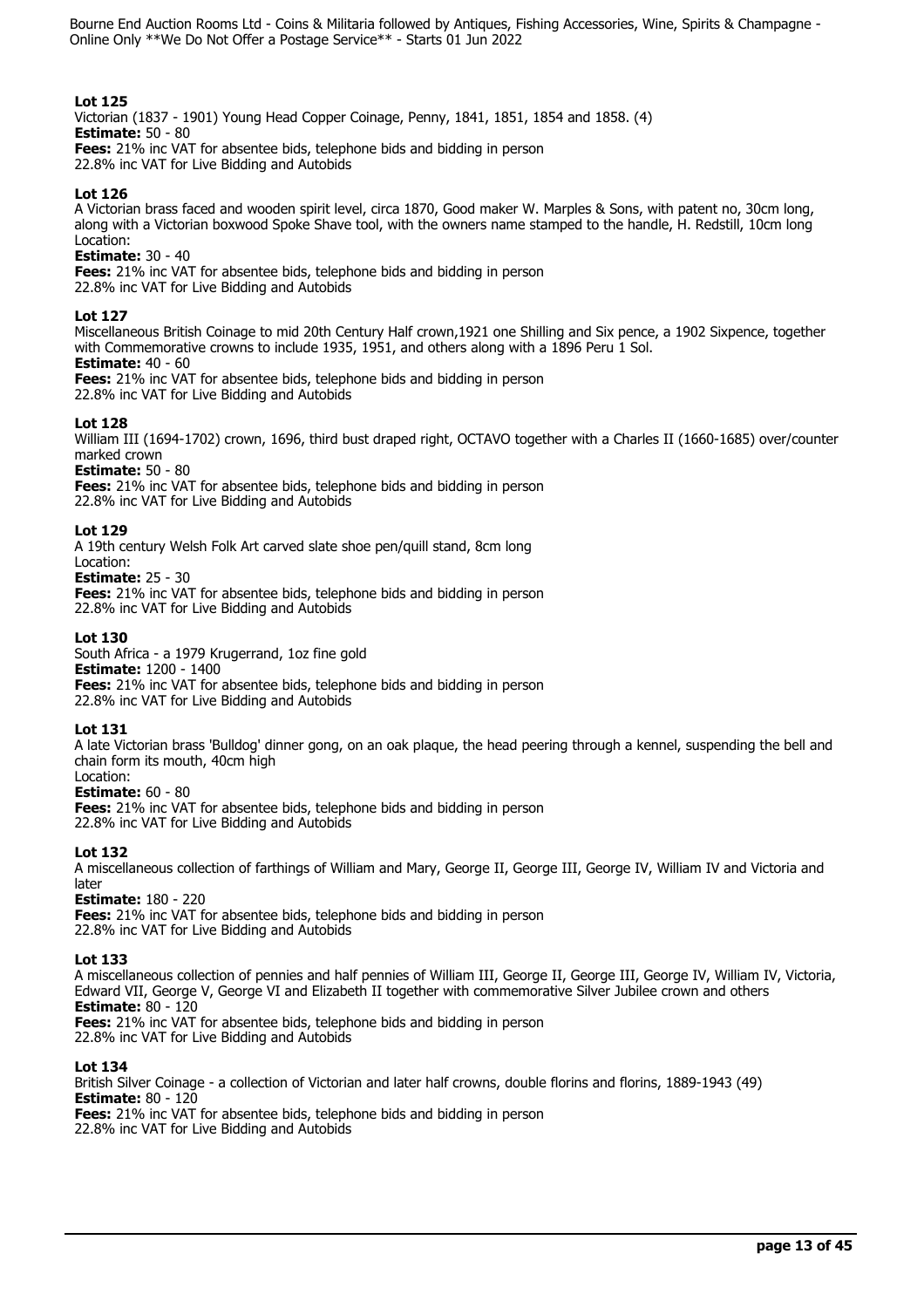# **Lot 135**

Victorian novelty brass sugar bowl in the shape of a miniature coal scuttle, with swing handle, circa 1890, together with a Victorian miniature brass and copper flask, fashioned as bellows, and a Victorian miniature copper milk churn table vesta Location:

## **Estimate:** 50 - 80

**Fees:** 21% inc VAT for absentee bids, telephone bids and bidding in person 22.8% inc VAT for Live Bidding and Autobids

## **Lot 136**

British Silver Coinage - shillings, 1745-1945 (32) sixpence 1816-1946, four pence 1842-1854 (3) three pence 1764-1940 and a 1843 three half penny

# **Estimate:** 150 - 200

**Fees:** 21% inc VAT for absentee bids, telephone bids and bidding in person

22.8% inc VAT for Live Bidding and Autobids

## **Lot 137**

Foreign coinage - a large collection of 19th/20th century coins from around the world to include Prussia, German, USA, Canada, Russia, Norway, India, China, Hong Kong, East Africa, South Africa, France and others

**Estimate:** 150 - 200

**Fees:** 21% inc VAT for absentee bids, telephone bids and bidding in person 22.8% inc VAT for Live Bidding and Autobids

## **Lot 138**

A large collection of miscellaneous coinage from around the world to include pre-decimalisation British shillings, three pence's of George V and later, a large quantity of early to mid British pennies and commemorative crowns together with coinage of the USA, Napoleon III and others

**Estimate:** 80 - 120

**Fees:** 21% inc VAT for absentee bids, telephone bids and bidding in person

22.8% inc VAT for Live Bidding and Autobids

## **Lot 139**

British and foreign coinage - a collection of coinage from around the world to include a Victorian 1889 crown along with later British commemorative crowns, a 1968 '50 Years of the Soviet Union' 1 Rubal and Polish coinage together with a selection of world bank notes of the 20th century to include the USSR, Italy, Malta, Germany and others **Estimate:** 70 - 100

**Fees:** 21% inc VAT for absentee bids, telephone bids and bidding in person 22.8% inc VAT for Live Bidding and Autobids

## **Lot 140**

British coinage 1660-present - a collection of fourteen framed coins to include Charles II (1660-1685) half penny Ireland 1683, William and Mary (1688-1694) half penny, William III (1964-1702) half penny, 1700 George I (1714-1727) half penny, 1717 George II (1727-1760) half penny, George III (1760-1820) half penny, George IV (1820-1830) half penny 1826, William IV (1830-1837) farthing 1834, Victoria (1837-1907) half penny 1875 and 1901, Edward VII (1901-1910) half penny 1903, George V (1910-1936) half penny 1934, George VI (1936-1952) half penny 1951 and Elizabeth II (1952-) half penny 1966

## **Estimate:** 50 - 80

**Fees:** 21% inc VAT for absentee bids, telephone bids and bidding in person 22.8% inc VAT for Live Bidding and Autobids

# **Lot 141**

A miscellaneous group of British and foreign coinage to include George III 1780 Maundy 1 pence, Victorian 184\* quarter farthing, hammered coins, early to mid 20th century British shilling, USA 1916 one dime and later US coinage, commemorative Waterloo medal and others

**Estimate:** 40 - 60

**Fees:** 21% inc VAT for absentee bids, telephone bids and bidding in person

22.8% inc VAT for Live Bidding and Autobids

# **Lot 142**

Coin weights, various types to include 15th century Noble weights, 17th century examples and others together with a selection of tokens

## **Estimate:** 80 - 120

**Fees:** 21% inc VAT for absentee bids, telephone bids and bidding in person

22.8% inc VAT for Live Bidding and Autobids

# **Lot 143**

A quantity of trading and games tokens to include Reading Co-op, 1671 HTE Norwich and others together with a selection of Rose farthings and lead seals

# **Estimate:** 50 - 80

**Fees:** 21% inc VAT for absentee bids, telephone bids and bidding in person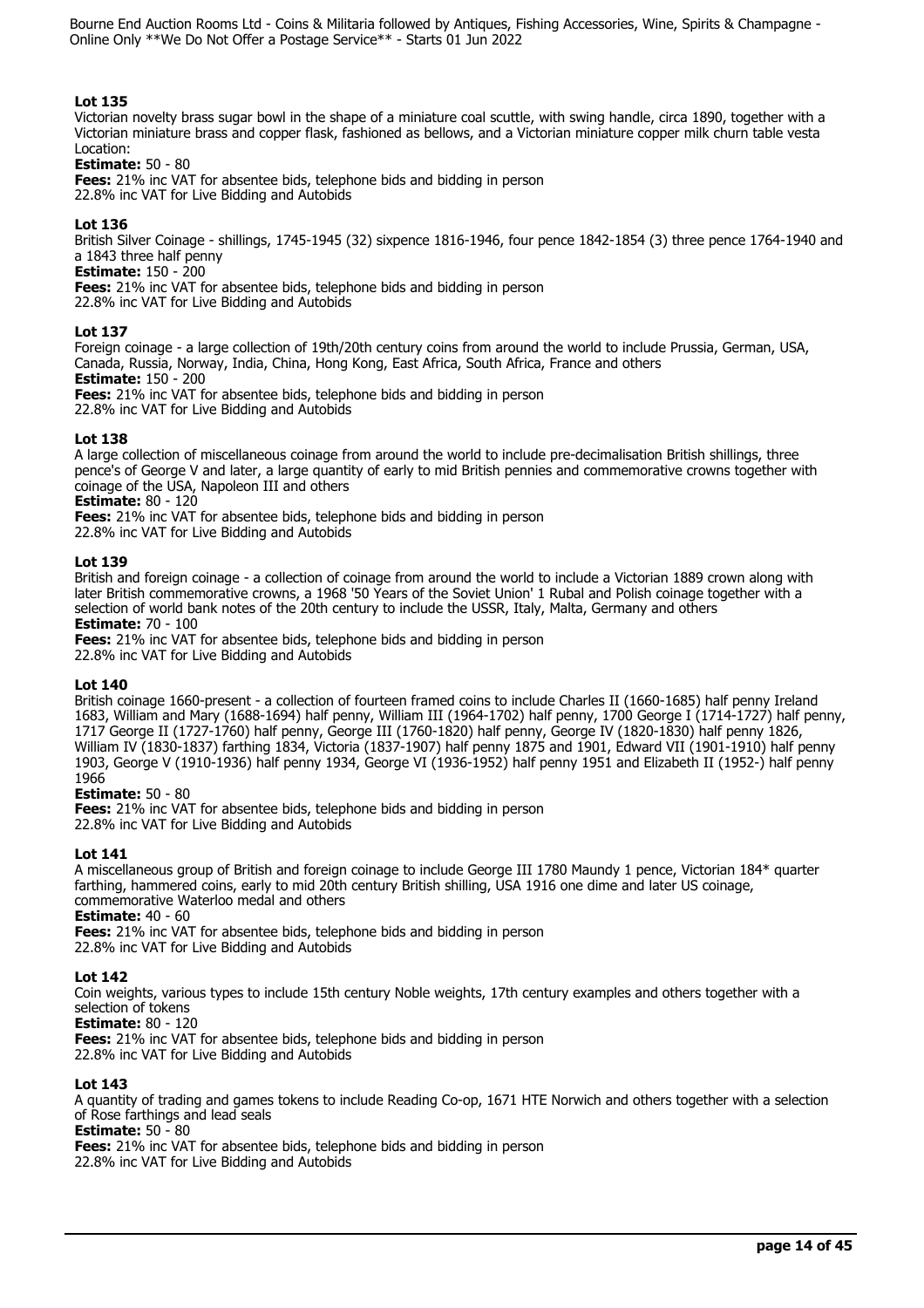# **Lot 144**

A collection of 18th and 19th century tokens and commemorative coins to include 1812 Union Copper Company, 1812 British Copper Company, 1791 half penny Southampton, 1749 Hastings half penny, and others (23) **Estimate:** 30 - 50

**Fees:** 21% inc VAT for absentee bids, telephone bids and bidding in person

22.8% inc VAT for Live Bidding and Autobids

# **Lot 145**

A miscellaneous collection of 18th and 19th century tokens to include 1789 Industrial Revolution copper example of Shropshire, Irish Wicklow, Nottingham 1813, 'Success to the Plough and Shuttle' and others **Estimate:** 150 - 200

**Fees:** 21% inc VAT for absentee bids, telephone bids and bidding in person

22.8% inc VAT for Live Bidding and Autobids

# **Lot 146**

A large group of miscellaneous museum quality replica coins to include Charles I Rawlin's crown, triple unit and others **Estimate:** 100 - 150

**Fees:** 21% inc VAT for absentee bids, telephone bids and bidding in person 22.8% inc VAT for Live Bidding and Autobids

**Lot 147** 

A group of miscellaneous museum quality replica coins to include George III countermarked 1803 8 Reales, William IV, 1926 US 2 dollar, Stater with face of Athenian and others

**Estimate:** 100 - 150

**Fees:** 21% inc VAT for absentee bids, telephone bids and bidding in person

22.8% inc VAT for Live Bidding and Autobids

# **Lot 148**

A Victorian mahogany collectors chest of four drawers

**Estimate:** 40 - 60

**Fees:** 21% inc VAT for absentee bids, telephone bids and bidding in person 22.8% inc VAT for Live Bidding and Autobids

## **Lot 150**

Waterloo medal 1815, to Robert Adams of the Royal Artillery Drivers, serving in Captain W.H. Humphrey's H Troop, recorded on page 50 of the Waterloo Medal Roll, Driver Robert Adams 793, the medal is on a later replacement clip and bar suspension

**Estimate:** 700 - 1000

**Fees:** 21% inc VAT for absentee bids, telephone bids and bidding in person 22.8% inc VAT for Live Bidding and Autobids

# **Lot 151**

WWI and WWII medal group comprised of six medals to include 1914-15 Star, 1914-18 British War medal and Victory medal, each inscribed 20953 SJT.J.Score.Y&L.R WWII, the Defence medal and 1939-45 war medal together with a George V Regular Army Long Service medal awarded to 7657364 W.O.CL.II.J.Score.R.A.P.C **Estimate:** 140 - 160

**Fees:** 21% inc VAT for absentee bids, telephone bids and bidding in person 22.8% inc VAT for Live Bidding and Autobids

# **Lot 152**

Elizabeth II General Service medal, Africa with Kenya clasp awarded to 22857458 CFN A G Turner REME **Estimate:** 60 - 80 **Fees:** 21% inc VAT for absentee bids, telephone bids and bidding in person

22.8% inc VAT for Live Bidding and Autobids

# **Lot 153**

A British medal group comprising four medals to include Queen Victorian 'Queen's South Africa Medal' with Belfast, Orange Free State and Cape Colony clasps, a King Edward VII South Africa medal with South Africa 1901 and 1902 clasps, both awarded to 6932 PTE H.ING.RL.SCOTS. together with WWI 1914-1918 British War medal and Victory medal, both awarded to 239109 SPR.H.ING.R.E and medal bar, both Queen's and Kings South Africa medals have replacement ribbons and WWI Victory medal having no ribbon

## **Estimate:** 250 - 300

**Fees:** 21% inc VAT for absentee bids, telephone bids and bidding in person 22.8% inc VAT for Live Bidding and Autobids

## **Lot 154**

Great War 1914-1918 - a set of three WWI British medals to include 1914-1918 British war medal, 1914-15 Star and the Victory medal all awarded to M.8812 T.R.WILLIAMS.S.R.A.R.N and 1914-15 star inscribed S.B.A.R.N and without ribbon **Estimate:** 50 - 80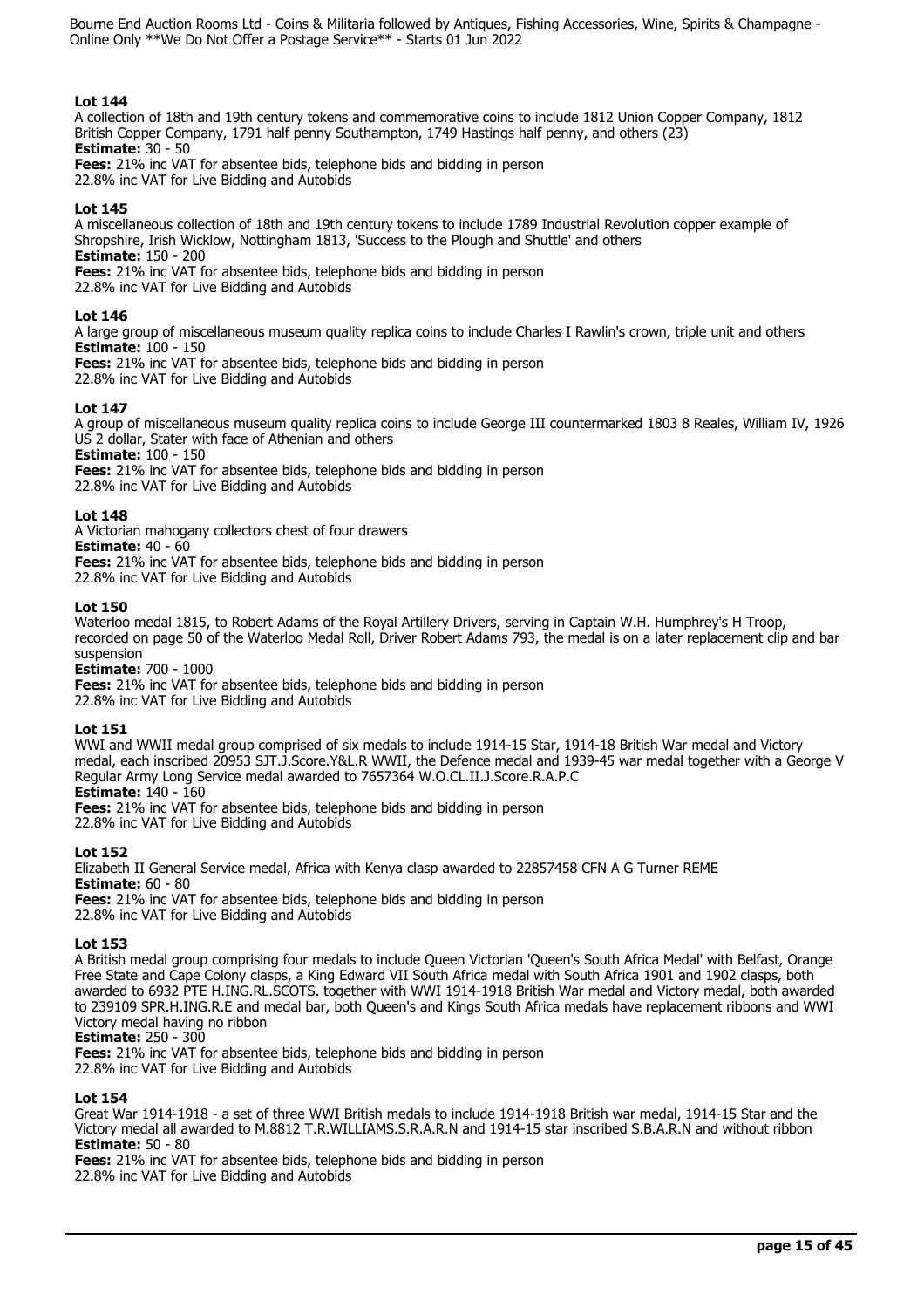# **Lot 155**

Great War 1914-1918 - a set of three WWI British medals to include 1914-1918 British War medals, 1914-15 Star and Victory medal all awarded to 17417 PTE.B.O.LOCKER.SOM.L.I. with war medal and Victory without ribbons **Estimate:** 50 - 80

**Fees:** 21% inc VAT for absentee bids, telephone bids and bidding in person

22.8% inc VAT for Live Bidding and Autobids

# **Lot 156**

A collection of fourteen WWII South African campaign African Service medals, each inscribed to edge to include N7377C.B IYELA, 543663 J.J SWART, 281275 A.N.GROENENSTEIN and others, one without ribbon **Estimate:** 80 - 120

**Fees:** 21% inc VAT for absentee bids, telephone bids and bidding in person

22.8% inc VAT for Live Bidding and Autobids

# **Lot 157**

War medals 1939-1945 - a group of four WWII British war medals, three inscribed to edge to include M27545 L.ABNER, 1153 V.R.HAMMOND, and 209813 H.T.WOLTER

# **Estimate:** 70 - 100

**Fees:** 21% inc VAT for absentee bids, telephone bids and bidding in person

22.8% inc VAT for Live Bidding and Autobids

## **Lot 158**

Mixed medals to include WWI British war medals awarded 621 PTE.C.LAWRENCE. A.CYC.CORPS, T-422735 DVR.M.WEST.A.S.C, Victory medals awarded to GNR.J.WINGER.S.A.H.A, 4036 PTE.A.D.LAWRENCE.OXF.BUCKS.L.I together with The War Medal 1939-1945, 1939-1945 Defence Medal, African Service Medal, The PASHCHIMI STAR, Royal Engineer cap badges and a replica WWI Victory medal

**Estimate:** 80 - 120

**Fees:** 21% inc VAT for absentee bids, telephone bids and bidding in person

22.8% inc VAT for Live Bidding and Autobids

## **Lot 159**

Queen's medal - Queen Victorian South African Meda with South Africa 1901, Transvaal, Orange Free State and Cape Colony clasps, awarded to 1707 PTE F.STYLES.OXFORE: LI INFY:

**Estimate:** 80 - 120

**Fees:** 21% inc VAT for absentee bids, telephone bids and bidding in person

22.8% inc VAT for Live Bidding and Autobids

# **Lot 160**

A Medal group comprising of five meddles awarded to H.E Johnson to include the China War Medal 1900 with Relief of Pekin clasp, H.E. Johnson. ORD. H.MS Barfleur, 1914- 15 Star, 1914 -1918 British War Medal and Victory Medal 193862. H.E. Johnson. A.B. R.N and Reserve Long Service and Good Conduct Diuturne Fidelis Medal 193862 (CHB1960) H.E. Johnson. A.B. R.N With First World War Medal Bars, Boatswain, Bosuns Whistle, A.R.P Badge, postcards one example flanked 1918 an In Memoriam prayer book and framed family photo.

**Estimate:** 350 - 400

**Fees:** 21% inc VAT for absentee bids, telephone bids and bidding in person

22.8% inc VAT for Live Bidding and Autobids

# **Lot 161**

WWI Medal Group award to 203748 PTE.F.G.C.Littliton R.Berks R (of relation to the previous lot) Comprising of 1914 - 18 British War Medal together with a George V Meritorious Service Medal STG. George F.L. Littleton, H.G, Dog Tag, Royal Berkshire Regiment cup badge, Together with Berkshire Special Constability item to include Truncheon, Whistle, lapel badge, armband, Ancient Order of Foresters Sash and other items.

**Estimate:** 80 - 120

**Fees:** 21% inc VAT for absentee bids, telephone bids and bidding in person 22.8% inc VAT for Live Bidding and Autobids

## **Lot 162**

Waterloo Medal 1815, to Corporal John Barlow of the 2nd Battalion 95th Regiment of Foot (rifles), serving in Captain J.G McCollough's Company, recorded on page 394 of the Waterloo medal roll, entry 339, medal has replacement stainless steel clip

# **Estimate:** 2000 - 3000

**Fees:** 21% inc VAT for absentee bids, telephone bids and bidding in person 22.8% inc VAT for Live Bidding and Autobids

# **Lot 163**

A 1908 pattern German Mauser bayonet with hooked Quillon and a steel mounted black leather scabbard with canvas webbing/belt loop 22281, used by the Brazilian Army

**Estimate:** 40 - 60

**Fees:** 21% inc VAT for absentee bids, telephone bids and bidding in person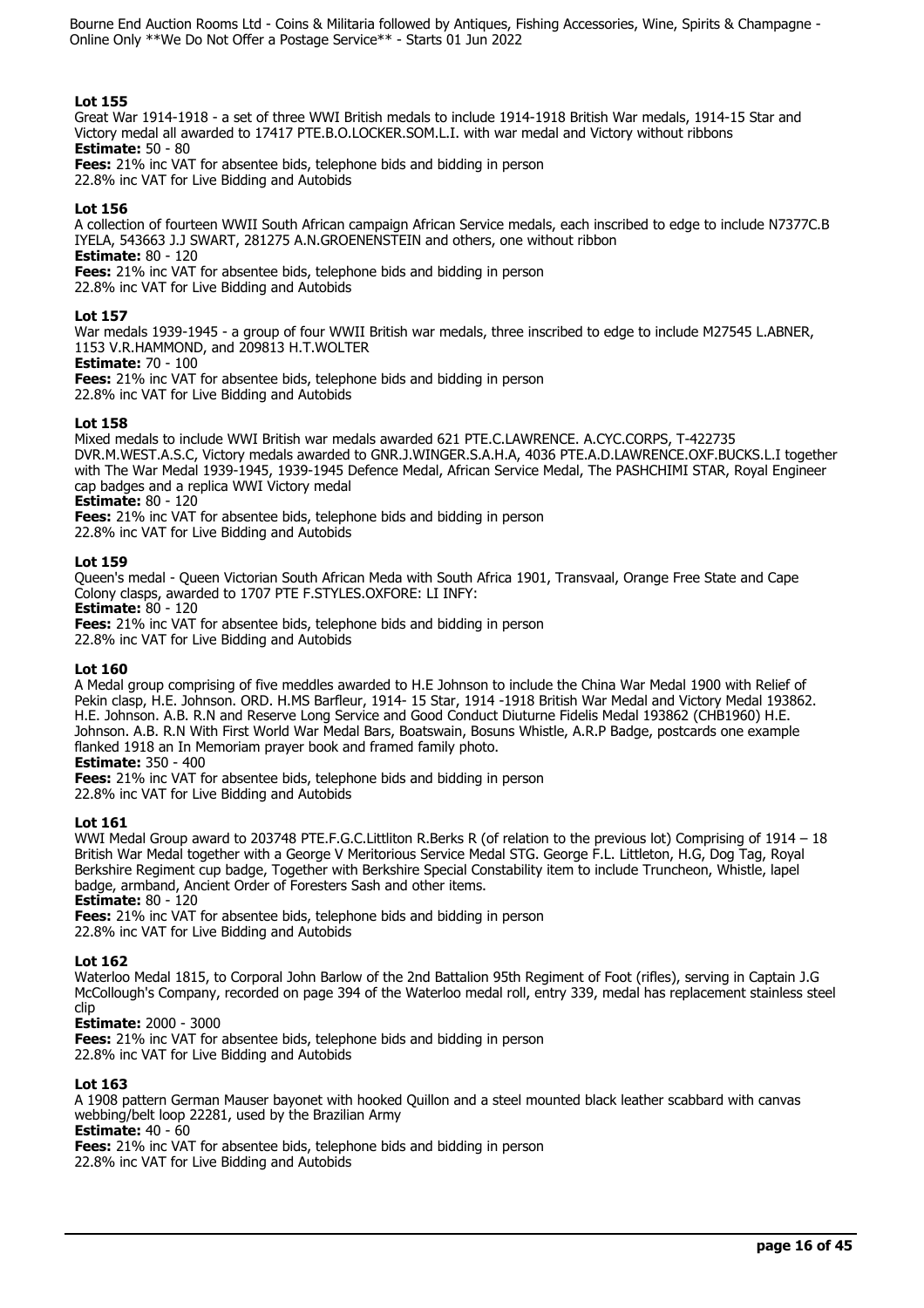# **Lot 164**

A German made Mauser bayonet with scabbard together with a South Africa campaign, Africa Service medal and a cap badge of The Royal Green Jackets

**Estimate:** 40 - 60

**Fees:** 21% inc VAT for absentee bids, telephone bids and bidding in person

22.8% inc VAT for Live Bidding and Autobids

# **Lot 165**

A WWII German K98 Paul Weyersberyg & Co Solingen bayonet having a single edge blued blade marked 5109 and signed, and a Bakelite handle, none matching scabbard marked 298/d and P.WEYERSBERG 1940 **Estimate:** 70 - 100

**Fees:** 21% inc VAT for absentee bids, telephone bids and bidding in person

22.8% inc VAT for Live Bidding and Autobids

# **Lot 166**

A WWI Imperial German 1898 Pattern bayonet/05 Mauser G98 'Butcher' bayonet by Weyersberg Kirschbaum & Cie, Solingen, single edged blade with scabbard, blade spine marked W16

# **Estimate:** 80 - 120

**Fees:** 21% inc VAT for absentee bids, telephone bids and bidding in person

22.8% inc VAT for Live Bidding and Autobids

# **Lot 167**

A WWI British 1907 Pattern bayonet, having a single edge blade with various proof marks, together with steel mounted black leather scabbard

**Estimate:** 50 - 80

**Fees:** 21% inc VAT for absentee bids, telephone bids and bidding in person 22.8% inc VAT for Live Bidding and Autobids

# **Lot 168**

A 1893 Pattern Spanish P.R.8 bayonet for the Spanish Mauser 19, FR8 and scabbard, together with a Czechoslovakian scabbard marked E3 48 with the Czech Army Rampant Lion acceptance stamp

# **Estimate:** 50 - 80

**Fees:** 21% inc VAT for absentee bids, telephone bids and bidding in person 22.8% inc VAT for Live Bidding and Autobids

## **Lot 169**

An Imperial German WWI SG 84/98A single edge bayonet, marked with two makers, crossed keys above F.Herder A.SN Solingen and to the reverse Walter & Co Muhlhausen in Thr. with 1916 proof marks to blades edge, together with scabbard marked 0603f

**Estimate:** 80 - 120

**Fees:** 21% inc VAT for absentee bids, telephone bids and bidding in person

22.8% inc VAT for Live Bidding and Autobids

# **Lot 170**

An Italian M1891 pattern bayonet, having a straight crosspiece cross guard, Quillon having a small ball finial, crosspiece marked 1/788 over ROCCA 194\*, single edge blade brass mounted black leather scabbard embossed A.R.E.T 1940 **Estimate:** 50 - 80

**Fees:** 21% inc VAT for absentee bids, telephone bids and bidding in person 22.8% inc VAT for Live Bidding and Autobids

# **Lot 171**

A mixed group of daggers to include Bhutanese example, decorative white metal dagger inset with coin, a Royal Ordinance Factory, Poole socket bayonet, together with brass powder flask, RAP whistle, compass holsters to include a leather example and a mid 20th century leather ammo pouch

**Estimate:** 80 - 120

**Fees:** 21% inc VAT for absentee bids, telephone bids and bidding in person 22.8% inc VAT for Live Bidding and Autobids

# **Lot 172**

An early 20th century Merryweather brass fire helmet, having crossed axes and torch to front and a dragon design to both sides of the comb, with chin strap

**Estimate:** 80 - 120

**Fees:** 21% inc VAT for absentee bids, telephone bids and bidding in person 22.8% inc VAT for Live Bidding and Autobids

# **Lot 173**

A group of mixed British bayonets to include an 1853 pattern socket bayonet inscribe 23, III, 66 to socket, together with three British WWII Enfield bayonets

**Estimate:** 70 - 100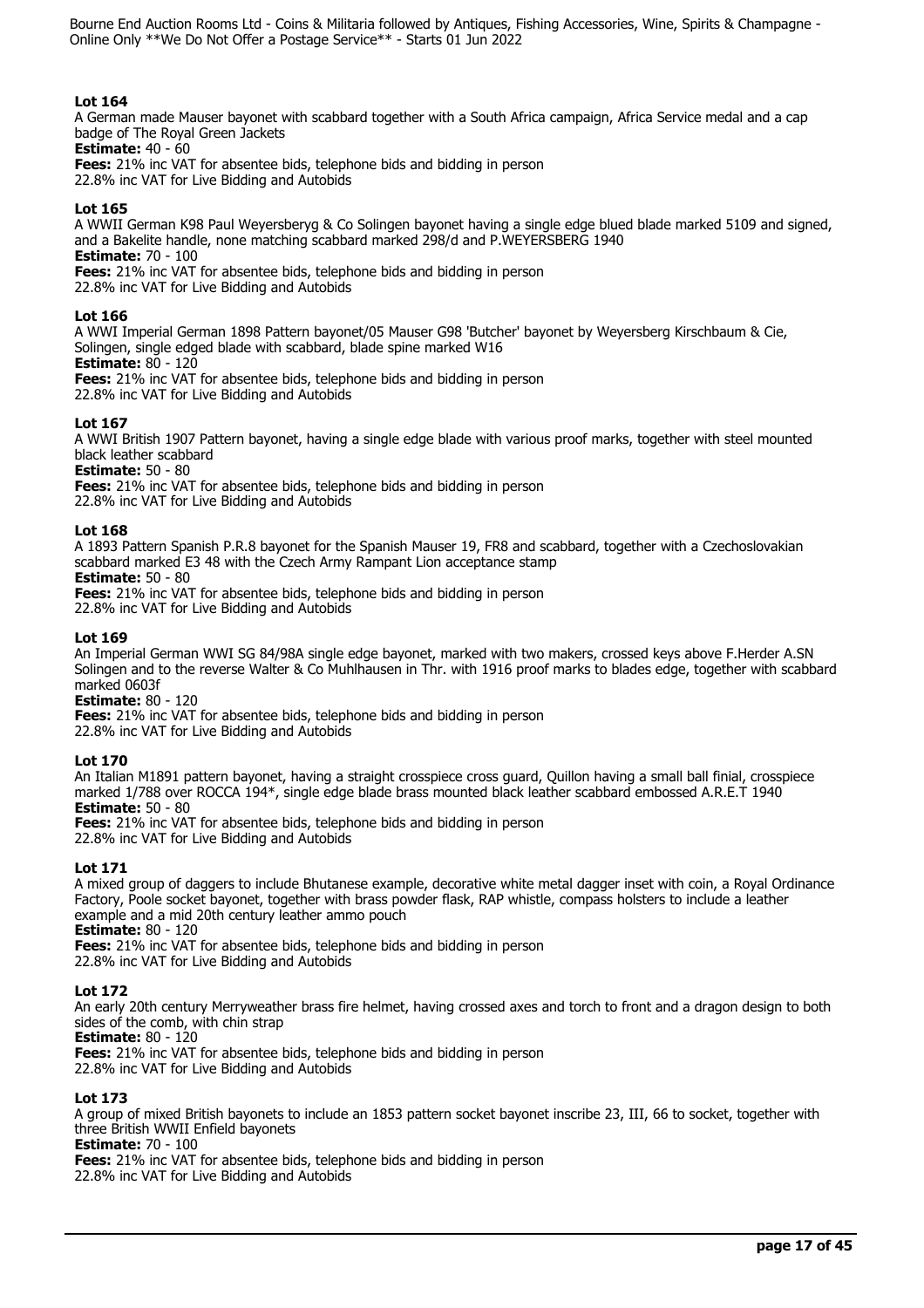# **Lot 174**

A USA M6 bayonet for the M14 rifle with U.S.M8AI scabbard, introduced in 1957, together with a German Eickhorn/GMS M16 bayonet with scabbard

## **Estimate:** 50 - 80

**Fees:** 21% inc VAT for absentee bids, telephone bids and bidding in person 22.8% inc VAT for Live Bidding and Autobids

## **Lot 175**

WWII German S-mine - Two INERT second World War German 'S-Mine' anti-personnel mine, commonly known as the 'Bouncing Betty' one example having a 2235 fuse marked 41DKP \*\*\*UK BUYERS ONLY\*\*\*\*

## **Estimate:** 80 - 120

**Fees:** 21% inc VAT for absentee bids, telephone bids and bidding in person 22.8% inc VAT for Live Bidding and Autobids

## **Lot 176**

An INERT WWII German 'Butterfly Bomb', with traces of original paint, marked 21F to side \*\*\*UK BUYERS ONLY\*\*\*

# **Estimate:** 200 - 300

**Fees:** 21% inc VAT for absentee bids, telephone bids and bidding in person 22.8% inc VAT for Live Bidding and Autobids

## **Lot 177**

An INERT WWII German 'Butterfly Bomb' with traces of original paint, marked indistinctly \*\*\*UK BUYERS ONLY\*\*\*

## **Estimate:** 150 - 200

**Fees:** 21% inc VAT for absentee bids, telephone bids and bidding in person 22.8% inc VAT for Live Bidding and Autobids

## **Lot 178**

An INERT British 'Mills Bomb' hand grenade No36 M MK1, shellac-coated

\*\*\*UK BUYERS ONLY\*\*\*

**Estimate:** 80 - 120 **Fees:** 21% inc VAT for absentee bids, telephone bids and bidding in person 22.8% inc VAT for Live Bidding and Autobids

## **Lot 179**

An INERT Imperial German style 'stick grenade' Stielhandgranate, with traces of original paint **Estimate:** 40 - 60

**Fees:** 21% inc VAT for absentee bids, telephone bids and bidding in person 22.8% inc VAT for Live Bidding and Autobids

# **Lot 180**

\*\*\* THIS LOT HAS BEEN WITHDRAWN\*\*\*

A Queen Elizabeth II 1821 Pattern Royal artillery officers sword, having a Shagreen handle, makers mark to blade, together with brown leather scabbard

# **Estimate:** 180 - 200

**Fees:** 21% inc VAT for absentee bids, telephone bids and bidding in person 22.8% inc VAT for Live Bidding and Autobids

# **Lot 181**

A Soviet Russian Shashka, slightly curved sword, blade stamped in cyrillic with central digit in box, carved wooden handle and pommel marked 'CCCP' with hammer and sickle below star, leather scabbard with brass mounts, baton section missing, together with a stainless steel scabbard and belt

**Estimate:** 150 - 200

**Fees:** 21% inc VAT for absentee bids, telephone bids and bidding in person 22.8% inc VAT for Live Bidding and Autobids

# **Lot 182**

An Edwardian General Officers pattern 1831 sword, having a curved blade inscribed ERVIII, crowned and Villiers Hatton to revers above the coat of arms of the United Kingdom, Henry Wilkinson Pall Mall London, stamped to blade edge 35701, gilt brass mameluke hilt, comprising coastguard, having crossed sword and baton to century, ivory handles held in place by two gilt brass rivets with floral design, together with nickel plated scabbard

The pattern 1831 sabre for the British Army was a sword pre-scribed for the use of officers of the rank Major General and above, Major General Villiers Hatton CB (1852-1914) was Commander of British Troops on South China in 1903 before retiring in 1909, while in active service Hutton was appointed commanding officer of 1st Br Grenadier guards, took part in the Nile Expedition during the Mahdist War and was mentioned in dispatches

**Estimate:** 600 - 800

**Fees:** 21% inc VAT for absentee bids, telephone bids and bidding in person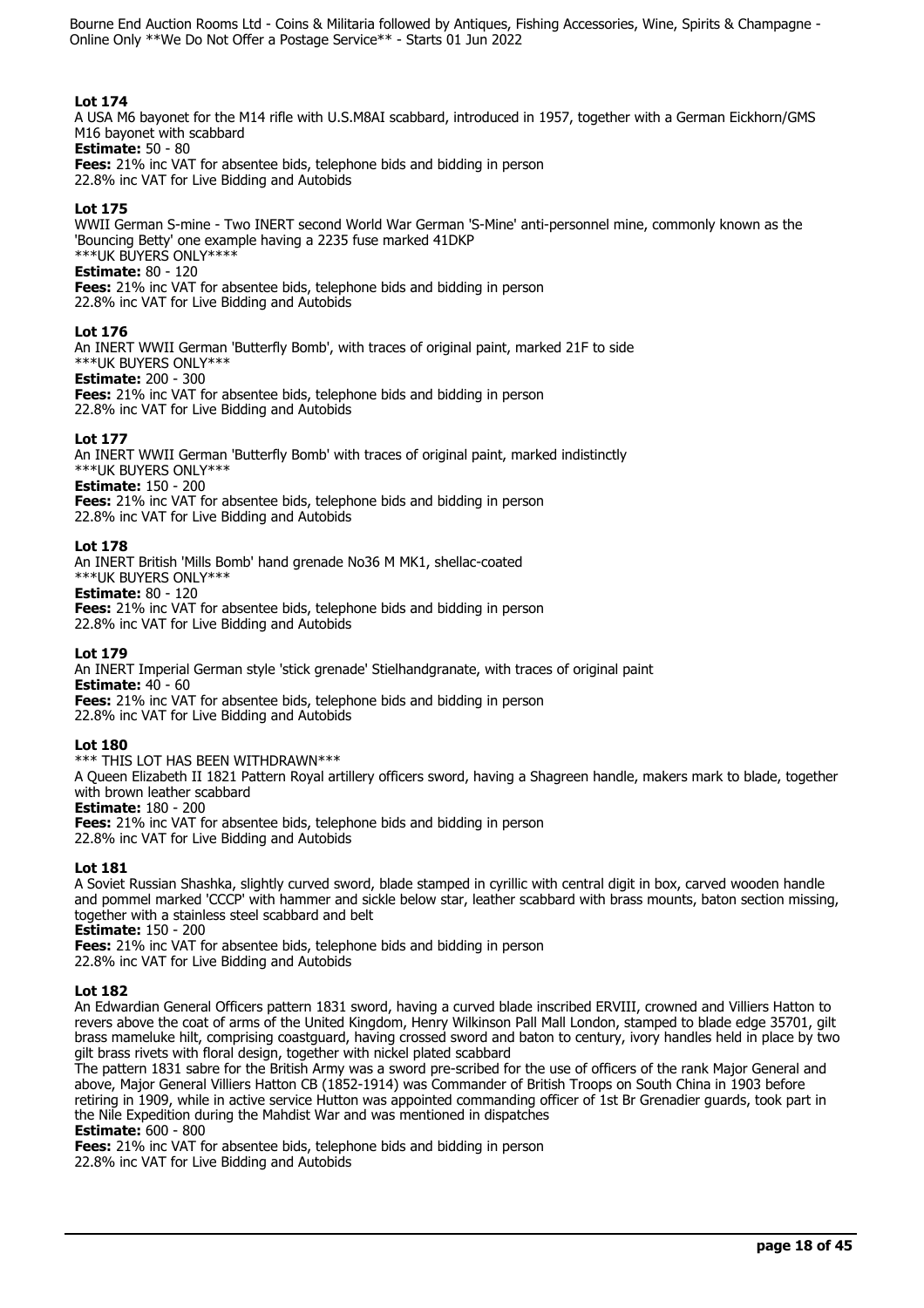# **Lot 183**

An Edward VIII 1895 pattern Infantry Officers sword by Wilkinson Sword Co Ltd, London, serial number 66049, placing this sword between 1933-1939 on the Royal Armouries Index. The blade etched with scrolled foliage and crowned EVIIIR cypher to each side, hilt having crowned EVIIR cypher, shagreen and wire grip. The sword belonged to Major David Munto Wilkie 73200 of the Royal Tank Regiment, having left Sandhurst in 1937 and joining the Royal Tank Corps as a 2nd Lieutenant, Temporary Captain in 1941 before a Captain in 1945 in the Royal Tank Regiment **Estimate:** 600 - 800

**Fees:** 21% inc VAT for absentee bids, telephone bids and bidding in person 22.8% inc VAT for Live Bidding and Autobids

## **Lot 184**

A late Victorian 1895 pattern Infantry Officers sword, having Victorian cypher to both sides of the blade and the hilt, blade edge stamped 4634, shagreen grip, together with leather scabbard

**Estimate:** 80 - 120

**Fees:** 21% inc VAT for absentee bids, telephone bids and bidding in person 22.8% inc VAT for Live Bidding and Autobids

## **Lot 185**

A George III 1796 pattern Infantry Officers sword by Bradly, Dublin, the single edge blade etched with a picture of an officer to on side and G R (George III) cypher to the other, brass double shell, folding guard, silver twist wire grip with urn shaped pommel. Together with leather scabbard having brass mounts

**Estimate:** 100 - 150

**Fees:** 21% inc VAT for absentee bids, telephone bids and bidding in person

22.8% inc VAT for Live Bidding and Autobids

## **Lot 186**

An 1885 Enfield MKII Martini Henry Action .577/450 carbine/short rifle. The 53.5cm barrel is secured by two bands, engraved with various proof marks, ladder sights with ram rod

**Estimate:** 200 - 400

**Fees:** 21% inc VAT for absentee bids, telephone bids and bidding in person

22.8% inc VAT for Live Bidding and Autobids

## **Lot 187**

A Victorian British Coastguard Percussion Pistol, lock marked with a crowned VR, Victoria Cypher, Tower 1846, the 15cm barrel fitted with a steel swivel ram rod, various proof markings, brass mounts and iron lonyard swivel fitted to butt, walnut stock

**Estimate:** 400 - 500

**Fees:** 21% inc VAT for absentee bids, telephone bids and bidding in person 22.8% inc VAT for Live Bidding and Autobids

# **Lot 188**

A late Victorian Pinfire six-shot pepper pot/pepper box pistol with folding trigger, signed NEYERS or MEYERS **Estimate:** 350 - 400

**Fees:** 21% inc VAT for absentee bids, telephone bids and bidding in person

22.8% inc VAT for Live Bidding and Autobids

# **Lot 189**

A Remington Arms USA A41, rim fire, 'over-under', Double Derrenger, double barrel pistol, having blued 7.5cm barrels, integral sights and signed Remington Arms Co Illon, NY, central hammer, chequered hard rubber semi birds head grips **Estimate:** 300 - 400

**Fees:** 21% inc VAT for absentee bids, telephone bids and bidding in person 22.8% inc VAT for Live Bidding and Autobids

# **Lot 190**

A 19th century smooth bore percussion musket, signed indistinctly to lock AEPA? RS and a crowned S to side of the hammer, the approximate 97cm barrel is secured by three bands, integral sights and with ramrod, regulation brass mount, stamped 317 to stock

**Estimate:** 80 - 120

**Fees:** 21% inc VAT for absentee bids, telephone bids and bidding in person 22.8% inc VAT for Live Bidding and Autobids

# **Lot 191**

An early 19th century flintlock smooth bore musket having a 63cm barrel secured with one band, lock plate unmarked, with M to brass plate on reverse, regulation brass mounts, total length approximately 100cm indicating it may have been for a child, Together with two cleaning rods, no ramrod

# **Estimate:** 80 - 120

**Fees:** 21% inc VAT for absentee bids, telephone bids and bidding in person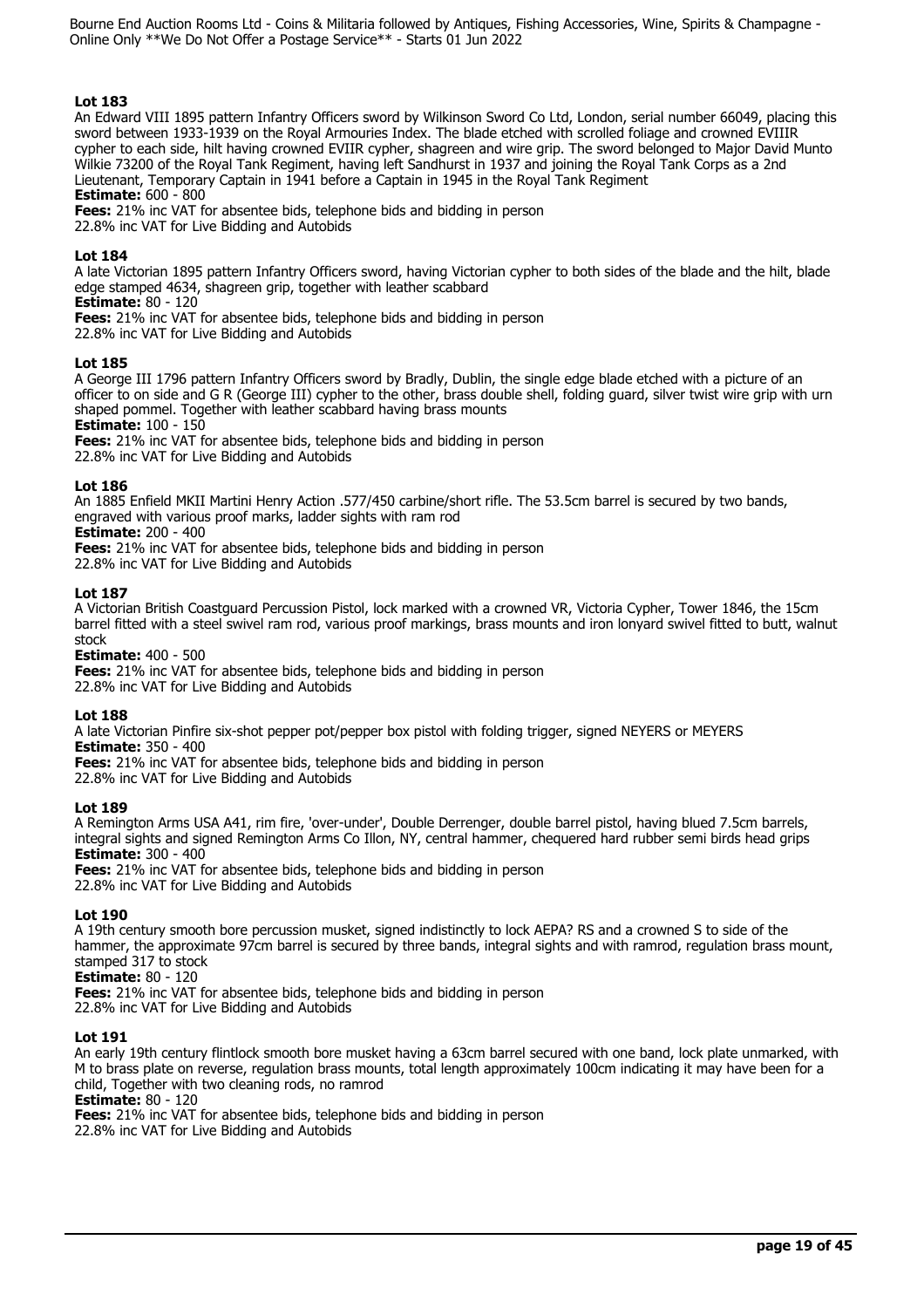# **Lot 192**

A Medieval European iron war hammer/maul, having a slightly curved square face and long throat, a high neck with rectangular head having circular and triangular ends, a curved claw to reverse, a war hammer or martel-de-fer was a weapon used by both foot soldiers and cavalry for used against defensive walls or mounted soldiers, they were recorded as a weapon of Tudor archers

## **Estimate:** 800 - 2000

**Fees:** 21% inc VAT for absentee bids, telephone bids and bidding in person

22.8% inc VAT for Live Bidding and Autobids

# **Lot 193**

British and American Second World War Aviation and Military Interest - a group of seventeen original/official photographs to include Sir Winston Churchill, Secretary of State for War Anthony Eden and others, together with photos of WWII aircraft to include Spitfire, T-6 Texan, Doughs A-20 Havoc and others

**Estimate:** 300 - 400

**Fees:** 21% inc VAT for absentee bids, telephone bids and bidding in person 22.8% inc VAT for Live Bidding and Autobids

## **Lot 194**

A photograph album of a Kings Royal Rifle Corps, Commissioned Officer from 1900-1913, with photographs of him and his regiment at Ladysmtih, South Africa, during the second Boer War to include pictures of the ten guns captured at the Battle of Colinso. Photographs of Boers before surrendering, NCO's , CO's and staff of the 2nd Bn Kings Royal Rifles, Gough M I at Utrecht, a view of Mount Iala Battlefield, through to his time after the war holidaying to include Edward VII Coronation, Strasburg, Winter Sporting, Reims and others, then to 1906 with a photograph of 1st Bn Kings Royal Rifles visit from HRH the Prince of Wales at Cairo, The King and Queen in Dublin, July 1911 up to 1913 with photographs of APM Lawford and HMS Goodhope and the sinking of the SS Umbe and others

**Estimate:** 250 - 350

**Fees:** 21% inc VAT for absentee bids, telephone bids and bidding in person

22.8% inc VAT for Live Bidding and Autobids

# **Lot 195**

British Military interest - a group of WWII and later items to include gas masks, compass, 1950s knives and whistle, a 1941 anti-gas eye guard and a 1944 British edition of Targets attached by the Eight Air Force 17 August 1942 - 17 August 1943 **Estimate:** 40 - 60

**Fees:** 21% inc VAT for absentee bids, telephone bids and bidding in person 22.8% inc VAT for Live Bidding and Autobids

# **Lot 196**

RAF/USAF - M-357 - a Dinghy radio kite Gibson Girl, together with an RAF 1944 plotting series map of the English Channel, reproduction pilots nots for Spitfire XIV and XIX and a BR 1992, 1952 Naval Training Divisional Officers handbook **Estimate:** 80 - 120

**Fees:** 21% inc VAT for absentee bids, telephone bids and bidding in person

22.8% inc VAT for Live Bidding and Autobids

# **Lot 197**

WWI - a British military brass and leather cased telescope marked with ordnance arrow beside two asterisks, Tel . Sig (MK IV), also CS, R J Beck Ltd, London 1915 no 19865, together with fitted leather case

**Estimate:** 60 - 80

**Fees:** 21% inc VAT for absentee bids, telephone bids and bidding in person

22.8% inc VAT for Live Bidding and Autobids

# **Lot 198**

WWII - a British Army Scout Regiment telescope inscribed Tele Set Regts MII, HCR Son Ltd 05126 GA No 19506, above ordnance arrow and stamped to the eye piece OS 1615 SA, together with fitted leather case **Estimate:** 100 - 150

**Fees:** 21% inc VAT for absentee bids, telephone bids and bidding in person

22.8% inc VAT for Live Bidding and Autobids

# **Lot 199**

A pair of early 20th century brass and leather fitted telescopes to include a Broadhurse Clarkson & Co example and one other inscribed Dolland

## **Estimate:** 100 - 150

**Fees:** 21% inc VAT for absentee bids, telephone bids and bidding in person

22.8% inc VAT for Live Bidding and Autobids

# **Lot 200**

British Army - a framed and glazed presentation of late 19th/early 20th century British military cloth chevrons and badges to include Sergeant, Staff Sergeant, Volunteer Rifle Regiment, Colour Sergeant and Sergeant, together with Sharpshooter/Marksman crossed rifle badges

# **Estimate:** 50 - 80

**Fees:** 21% inc VAT for absentee bids, telephone bids and bidding in person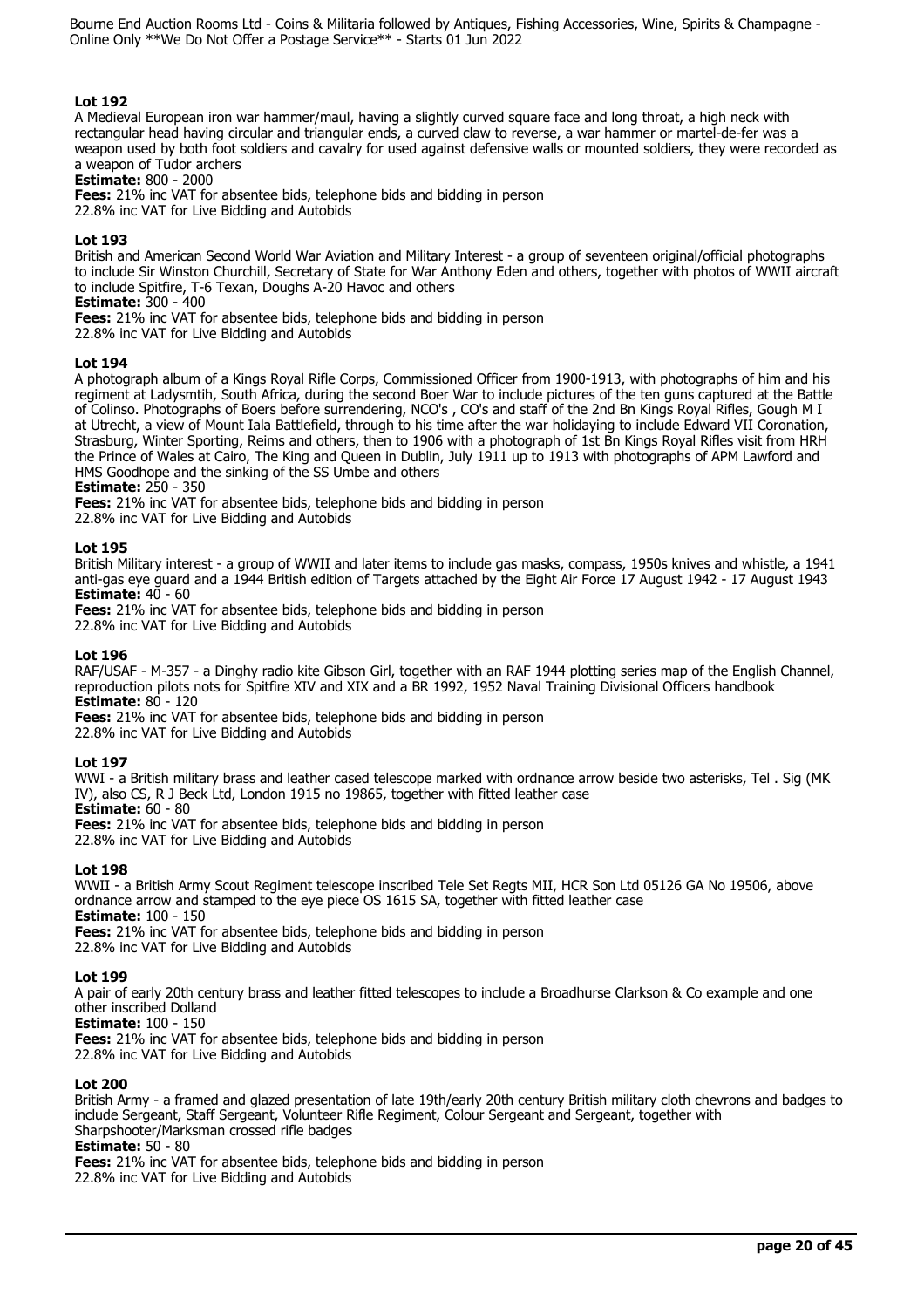# **Lot 201**

RAF and WWII Interest - Pilots Flying Log Book, pocket book, maps and photographs from pre and post WWII from FLT. Lt. I. E. Brodie (1898-1993) leaving the RAF as Air Commodore Ian Brodie, to include flying log books form the 1920's when stationed in India along with photographs from the Middle East to include Erbil from above, through to his time during WWII, log books shows entries for flying Spitfire, Wellington, Defiant N1645/N1616, Spitfire S, Dekota and others while stationed in England, A.C.H.Q Iceland, Atlantic, Bally Kelly and as Air Force Sub-Commander in Italy 7th April 1945 - 16th march 1947

## **Estimate:** 100 - 200

**Fees:** 21% inc VAT for absentee bids, telephone bids and bidding in person 22.8% inc VAT for Live Bidding and Autobids

**Lot 202** 

POW - a chess set made by Prisoners of War, fashioned from radio parts

**Estimate:** 40 - 60

**Fees:** 21% inc VAT for absentee bids, telephone bids and bidding in person 22.8% inc VAT for Live Bidding and Autobids

## **Lot 203**

An Elizabeth II Africa General Service medal with Kenya clasp awarded to 23059190 FUS. R. E. Hammond. R. IRF on ribbon **Estimate:** 70 - 100

**Fees:** 21% inc VAT for absentee bids, telephone bids and bidding in person

22.8% inc VAT for Live Bidding and Autobids

## **Lot 204**

WWII - a Second World War group of six medals to include The War Medal 1939-1945, 1939-1945 Star, African Star, Atlantic Star, Italy Star and the Pacific Star together with O. H. M. S box and issuing certificate and supplementary certificate and ribbons

**Estimate:** 50 - 100

**Fees:** 21% inc VAT for absentee bids, telephone bids and bidding in person 22.8% inc VAT for Live Bidding and Autobids

## **Lot 205**

US navy - a late 19th/early 20th century American Navy bicorne 'Fore and aft hat' signed to inside Scheide, Peppler and Kostens Annapolis, Md, along with a pair of Lieutenant one bar, epaulettes, possibly of the time of the Spanish-American War, together with a pair of WWII era Captains epaulettes

## **Estimate:** 200 - 300

**Fees:** 21% inc VAT for absentee bids, telephone bids and bidding in person 22.8% inc VAT for Live Bidding and Autobids

## **Lot 206**

The Westminster Mint - The Royal Family Collection, full sovereign coins cover for the 100th Birthday of Her Majesty Queen Elizabeth, The Queen Mother, 2000

**Estimate:** 250 - 300

**Fees:** 21% inc VAT for absentee bids, telephone bids and bidding in person

22.8% inc VAT for Live Bidding and Autobids

# **Lot 207**

The Westminster Mint - The Queens Golden Jubilee Collection full sovereign coin cover, 2002, having shield back design **Estimate:** 250 - 300

**Fees:** 21% inc VAT for absentee bids, telephone bids and bidding in person 22.8% inc VAT for Live Bidding and Autobids

## **Lot 208**

The Westminster Mint - The Queens Golden Jubilee Collection full sovereign, 2001, with George and the Dragon to the reverse

**Estimate:** 250 - 300

**Fees:** 21% inc VAT for absentee bids, telephone bids and bidding in person 22.8% inc VAT for Live Bidding and Autobids

## **Lot 209**

A cased set of two Royal Mint full sovereigns, both 2000, on proof and the other uncirculated **Estimate:** 500 - 600 **Fees:** 21% inc VAT for absentee bids, telephone bids and bidding in person 22.8% inc VAT for Live Bidding and Autobids

# **Lot 210**

The Westminster Mint - Kings and Queens of Great Britain coin collection, nine silver proof crowns issued in Gibraltar, to include Edward the Confessor, Henry VIII and Edward VIII **Estimate:** 100 - 150 **Fees:** 21% inc VAT for absentee bids, telephone bids and bidding in person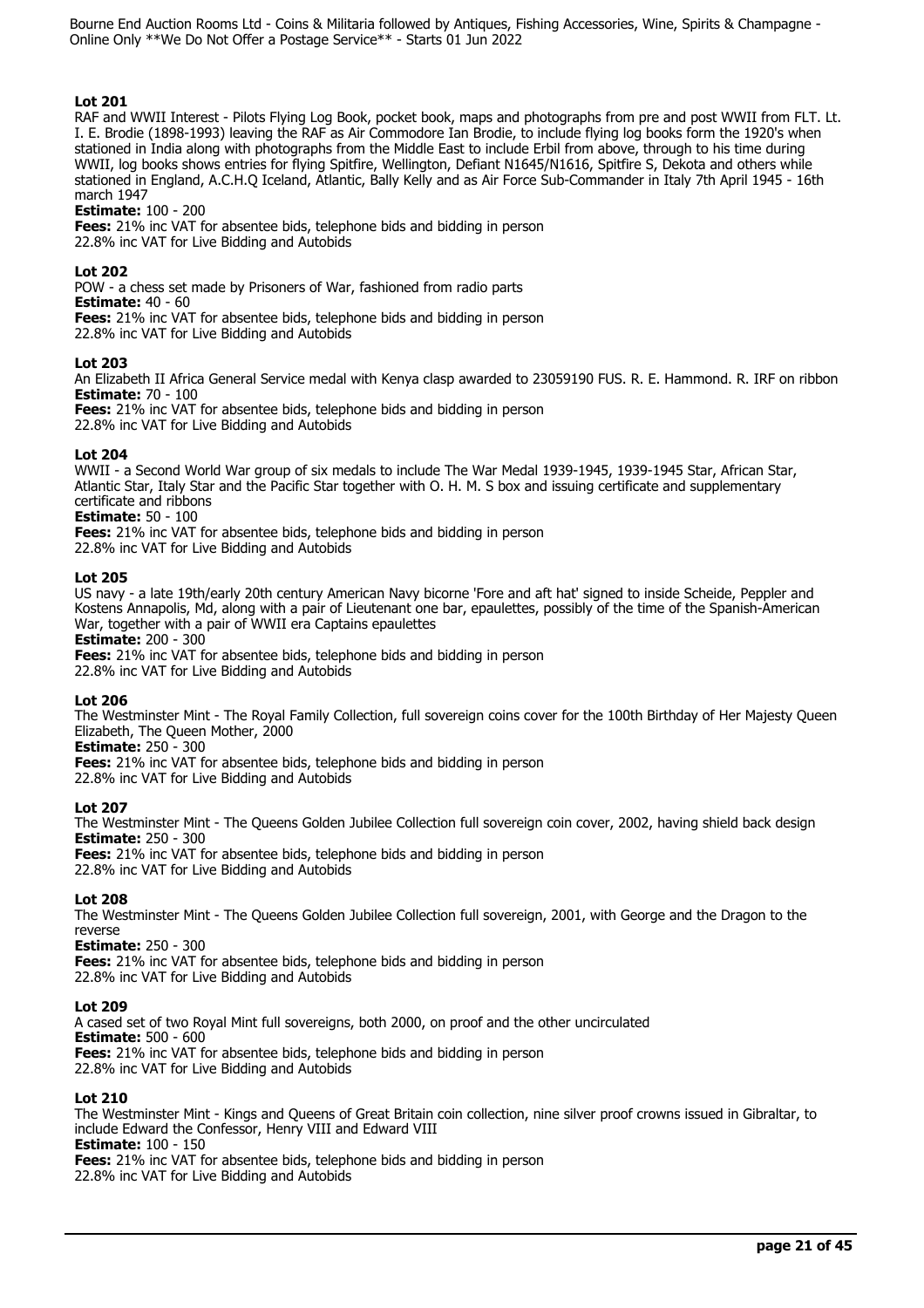# **Lot 211**

The Westminster mint The Millennium Coin Collection, twelve commemorative crowns and others to include ten silver proof crown, Jersey 1999 UK crown, Norman Conquest, The Birth of Christ and others **Estimate:** 80 - 120

**Fees:** 21% inc VAT for absentee bids, telephone bids and bidding in person

22.8% inc VAT for Live Bidding and Autobids

# **Lot 212**

The Westminster mint The Prince Edward and Miss Sophie Rhys-Jones coin collection, fifteen crowns and five pound silver proof coins to include Sierra Leone Trumpets and Hearts, Seychelles 25 Rupees and others, together with a 1999 Guernsey silver proof one pound coin, some with certificates

**Estimate:** 100 - 150

**Fees:** 21% inc VAT for absentee bids, telephone bids and bidding in person

22.8% inc VAT for Live Bidding and Autobids

## **Lot 213**

Mixed British silver proof commemorative coins to include 1999 Britannia two pound coins, in memory of Diana five pound coins, silver Public Libraries fifty pence, three silver proof pound coins to include 1996 and others (11)

**Estimate:** 100 - 150

**Fees:** 21% inc VAT for absentee bids, telephone bids and bidding in person 22.8% inc VAT for Live Bidding and Autobids

## **Lot 214**

A miscellaneous group of British commemorative coins and collections to include The Westminster Mint, The Royal Family, Lady of the Century Collection, coin covers to include HRH Queen Elizabeth the Queen Mother and Diana, London 2012 fifty pence silver proof crowns and five pounds to include The Peasants Revolt, The Magna Carta and others **Estimate:** 80 - 120

**Fees:** 21% inc VAT for absentee bids, telephone bids and bidding in person

22.8% inc VAT for Live Bidding and Autobids

## **Lot 215**

Westminster and Royal Mint coin collections to include the 2002 United Kingdom Executive proof collection, Diana Princess of Wales photographic coin collection, Diamond Wedding photographic coin collection and the 2000 United Kingdom proof set **Estimate:** 80 - 120

**Fees:** 21% inc VAT for absentee bids, telephone bids and bidding in person 22.8% inc VAT for Live Bidding and Autobids

## **Lot 216**

Victoria 1837-1901 - full sovereign, Melbourne mint 1899 **Estimate:** 250 - 300 **Fees:** 21% inc VAT for absentee bids, telephone bids and bidding in person 22.8% inc VAT for Live Bidding and Autobids

## **Lot 217**

Victoria 1837-1901 - full sovereign, London mint 1900 **Estimate:** 250 - 300 **Fees:** 21% inc VAT for absentee bids, telephone bids and bidding in person 22.8% inc VAT for Live Bidding and Autobids

# **Lot 218**

South Africa - 2000 1/4oz 1/4 Krugerrand, with certificate **Estimate:** 250 - 300 **Fees:** 21% inc VAT for absentee bids, telephone bids and bidding in person 22.8% inc VAT for Live Bidding and Autobids

## **Lot 219**

Elizabeth II 1952- full sovereign, London mint 1999 **Estimate:** 250 - 300 **Fees:** 21% inc VAT for absentee bids, telephone bids and bidding in person 22.8% inc VAT for Live Bidding and Autobids

## **Lot 220**

Royal Mint - Queen Elizabeth II 75th Birthday 2001 Guernsey Gold proof £25, 1/4 oz 24 carat commemorative coin **Estimate:** 250 - 300 **Fees:** 21% inc VAT for absentee bids, telephone bids and bidding in person 22.8% inc VAT for Live Bidding and Autobids

# **Lot 221**

Royal Mint - 100th Anniversary of the Death of Queen Victoria £25 gold coin **Estimate:** 250 - 300 **Fees:** 21% inc VAT for absentee bids, telephone bids and bidding in person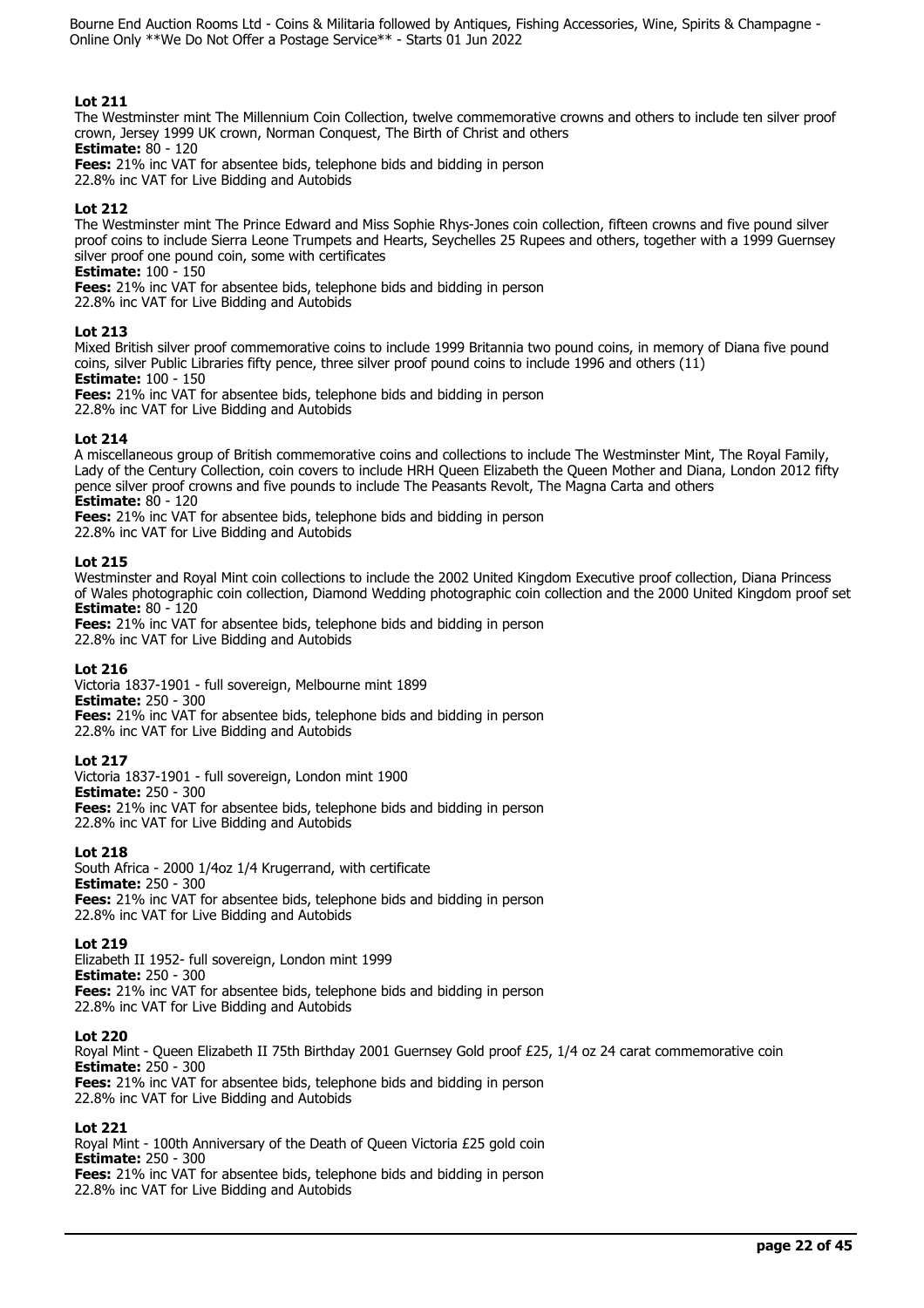# **Lot 222**

Late 19th/early 20th century silver coinage to include an 1899 and 1900 USA Morgan dollar, together with an 1892 Oueen Victoria crown

**Estimate:** 50 - 80 **Fees:** 21% inc VAT for absentee bids, telephone bids and bidding in person 22.8% inc VAT for Live Bidding and Autobids

# **Lot 223**

Royal Mint - H M Queen Elizabeth, The Queen Mother Collection, 2000 Guernsey Gold proof £25 , 1/4oz 24 carat gold coin **Estimate:** 250 - 300 **Fees:** 21% inc VAT for absentee bids, telephone bids and bidding in person

22.8% inc VAT for Live Bidding and Autobids

## **Lot 224**

Royal Mint - The Prince Edward and Sophie Rhys-Jones Collection, 1999 Guernsey £25, 7.81g 24 carat gold coin **Estimate:** 250 - 300 **Fees:** 21% inc VAT for absentee bids, telephone bids and bidding in person 22.8% inc VAT for Live Bidding and Autobids

# **Lot 225**

George V 1910-1936 - full sovereign, London mint, 1911 **Estimate:** 280 - 300 **Fees:** 21% inc VAT for absentee bids, telephone bids and bidding in person 22.8% inc VAT for Live Bidding and Autobids

## **Lot 226**

George V 1910-1936 half sovereign, London mint, 1913 **Estimate:** 140 - 150 **Fees:** 21% inc VAT for absentee bids, telephone bids and bidding in person 22.8% inc VAT for Live Bidding and Autobids

## **Lot 227**

Victoria 1837-1901 - full sovereign, young head, London mint, dated 1876 **Estimate:** 280 - 320 **Fees:** 21% inc VAT for absentee bids, telephone bids and bidding in person 22.8% inc VAT for Live Bidding and Autobids

## **Lot 228**

Victoria 1837-1901 - full sovereign, Jubilee Bust, London mint, dated 1887 **Estimate:** 280 - 320

**Fees:** 21% inc VAT for absentee bids, telephone bids and bidding in person 22.8% inc VAT for Live Bidding and Autobids

## **Lot 229**

Victoria 1837-1901 - full sovereign, Jubilee Bust, London mint, dated 1887 **Estimate:** 280 - 320

**Fees:** 21% inc VAT for absentee bids, telephone bids and bidding in person 22.8% inc VAT for Live Bidding and Autobids

## **Lot 230**

Edward VII 1901-1910 - half sovereign, London mint, dated 1907 **Estimate:** 150 - 200 **Fees:** 21% inc VAT for absentee bids, telephone bids and bidding in person 22.8% inc VAT for Live Bidding and Autobids

## **Lot 231**

George V 1910-1936 - half sovereign, London mint, dated 1913 **Estimate:** 150 - 200 **Fees:** 21% inc VAT for absentee bids, telephone bids and bidding in person 22.8% inc VAT for Live Bidding and Autobids

## **Lot 232**

United States of America - a group of 19th century US coinage to include an 1864 Indian Head, one cent, 1853 and 1876 quarter dollar, 1857 half dime, 1858 one cent, 1867 two cent, together with an 1847 one cent **Estimate:** 80 - 120 **Fees:** 21% inc VAT for absentee bids, telephone bids and bidding in person 22.8% inc VAT for Live Bidding and Autobids

# **Lot 233**

United States of America - an 1876 Liberty Head Double Eagle twenty dollars **Estimate:** 1100 - 1500 **Fees:** 21% inc VAT for absentee bids, telephone bids and bidding in person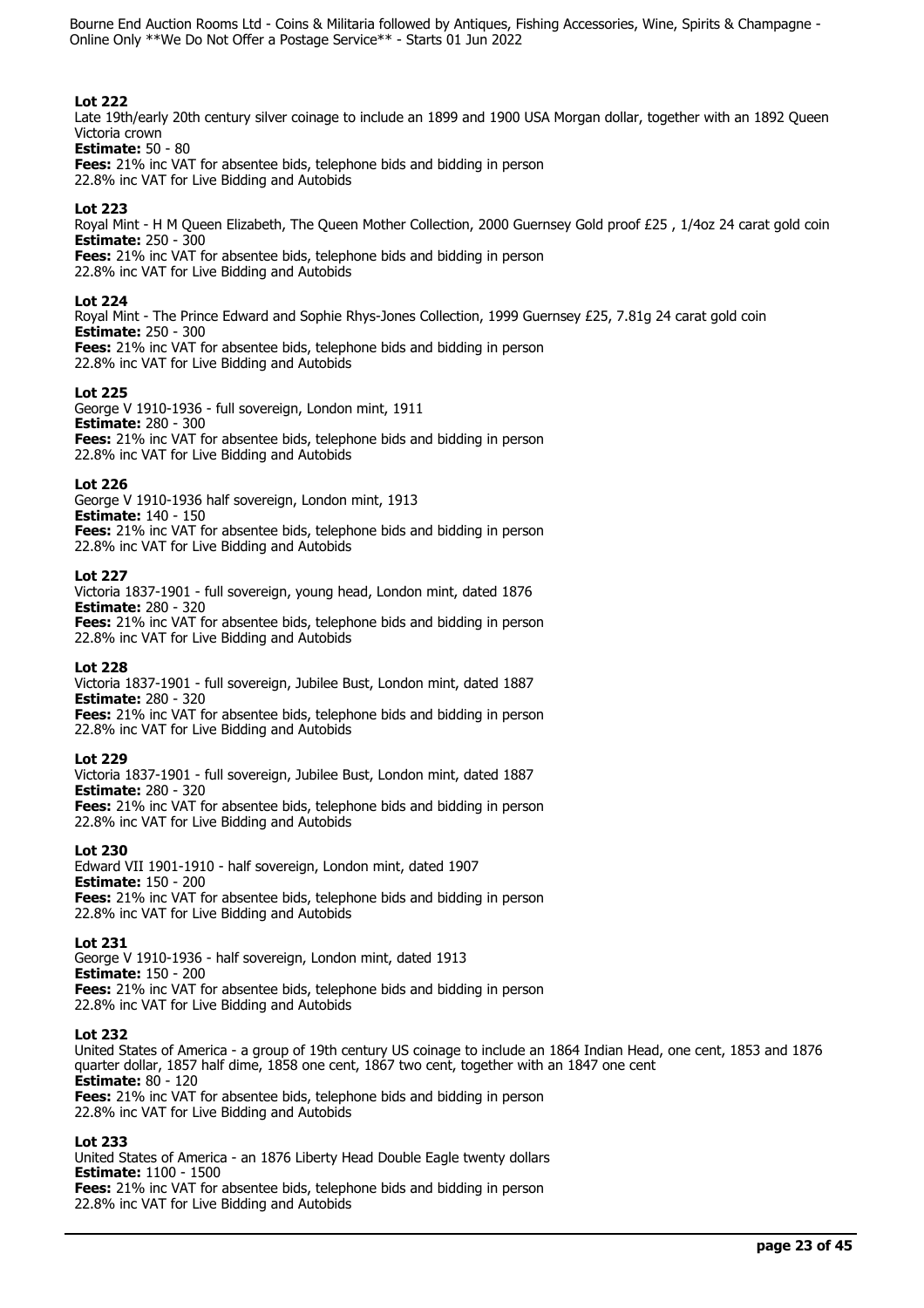## **Lot 234**

United States of America - an 1856 Large Indian Head, type 3, gold one dollar **Estimate:** 50 - 80 **Fees:** 21% inc VAT for absentee bids, telephone bids and bidding in person 22.8% inc VAT for Live Bidding and Autobids

## **Lot 235**

Victoria 1837-1901 - an 1845 silver crown, together with a George III 1760-1820, 1819 Lix crown depicting St George and the dragon within a garter

**Estimate:** 50 - 80

**Fees:** 21% inc VAT for absentee bids, telephone bids and bidding in person 22.8% inc VAT for Live Bidding and Autobids

## **Lot 236**

Coinage from around the World to include mostly British coinage of Charles II and others to include sixpences, shillings, half crowns and crowns and others **Estimate:** 50 - 80

**Fees:** 21% inc VAT for absentee bids, telephone bids and bidding in person 22.8% inc VAT for Live Bidding and Autobids

## **Lot 237**

Victoria 1837-1901 - full sovereign, London mint 1886 **Estimate:** 250 - 300 **Fees:** 21% inc VAT for absentee bids, telephone bids and bidding in person 22.8% inc VAT for Live Bidding and Autobids

## **Lot 238**

Victoria 1837-1901 - full sovereign, Melbourne mint, 1889 **Estimate:** 250 - 300 **Fees:** 21% inc VAT for absentee bids, telephone bids and bidding in person 22.8% inc VAT for Live Bidding and Autobids

## **Lot 239**

Victoria 1838-1901 - full sovereign, Perth mint, 1901 **Estimate:** 250 - 300 **Fees:** 21% inc VAT for absentee bids, telephone bids and bidding in person 22.8% inc VAT for Live Bidding and Autobids

## **Lot 240**

Elizabeth II 1952, half sovereign, London mint, 1982 **Estimate:** 140 - 150 **Fees:** 21% inc VAT for absentee bids, telephone bids and bidding in person 22.8% inc VAT for Live Bidding and Autobids

# **Lot 241**

International Society of Postmasters, official commemorative issue, set of 36 sterling silver proof first day coins covers **Estimate:** 300 - 500 **Fees:** 21% inc VAT for absentee bids, telephone bids and bidding in person 22.8% inc VAT for Live Bidding and Autobids

# **Lot 242**

International Society of Postmasters, official commemorative issue, set of 36 sterling silver proof first day coins covers **Estimate:** 350 - 500 **Fees:** 21% inc VAT for absentee bids, telephone bids and bidding in person

22.8% inc VAT for Live Bidding and Autobids

## **Lot 243**

The Kings and Queens of England, First Editions, sterling silver proof set by John Pinches, comprising of 43 medallions complete with individual certificates

**Estimate:** 400 - 600

**Fees:** 21% inc VAT for absentee bids, telephone bids and bidding in person 22.8% inc VAT for Live Bidding and Autobids

# **Lot 244**

Westminster coin collection - The Celebration of Steam Locomotives, coin collection, a set of twelve 24ct gold plated fifty pence photographic coins

# **Estimate:** 50 - 70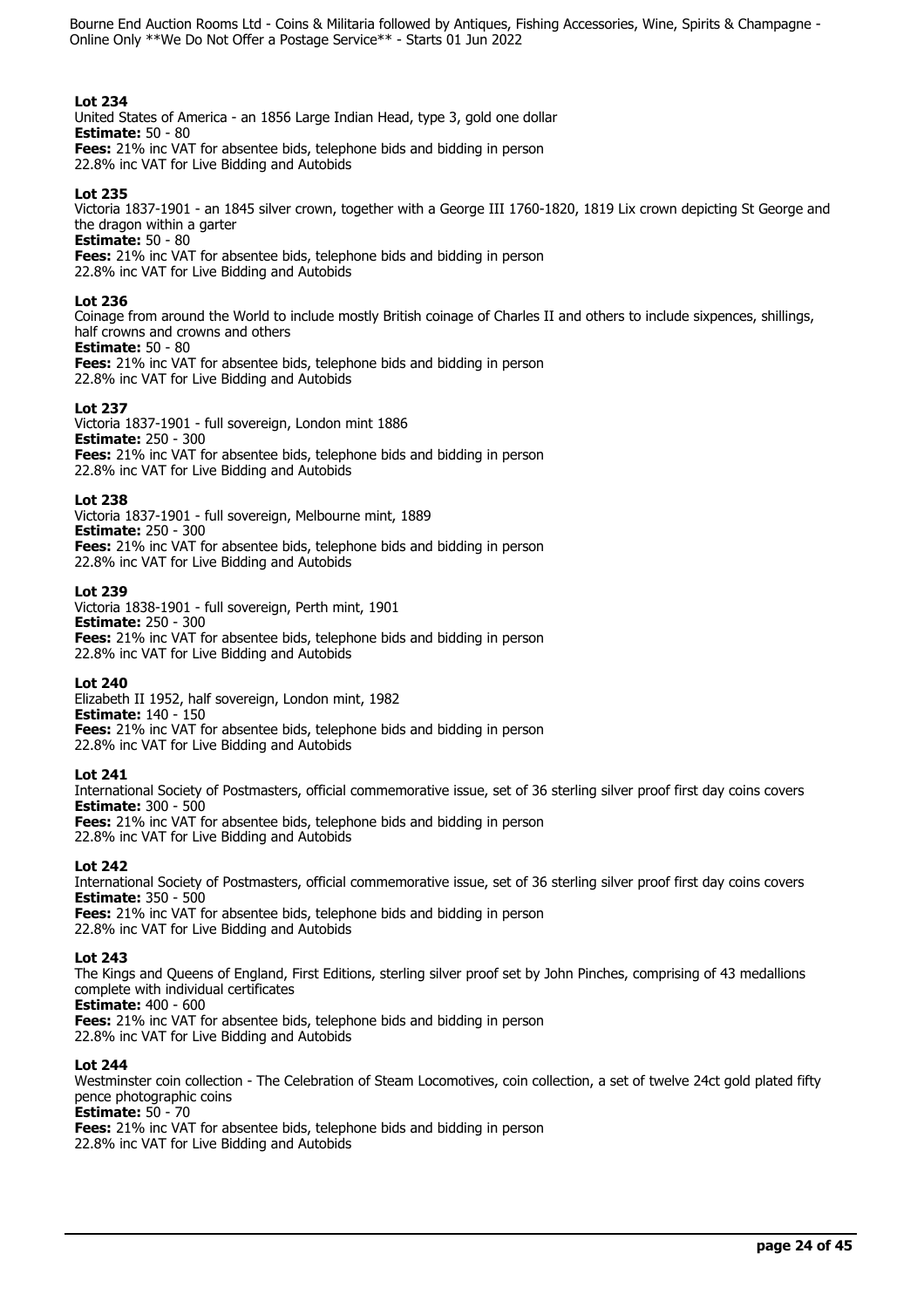# **Lot 245**

Royal Mint - The Golden Wedding, Silver Proof Collection, comprising of 24 coins of various denominations, with certificates, together with a 1oz fine silver Britannia 1999 £2 **Estimate:** 200 - 400

**Fees:** 21% inc VAT for absentee bids, telephone bids and bidding in person 22.8% inc VAT for Live Bidding and Autobids

## **Lot 246**

Elizabeth II (1952 - ) A full sovereign, London mint, 2000, cased proof **Estimate:** 250 - 300 **Fees:** 21% inc VAT for absentee bids, telephone bids and bidding in person 22.8% inc VAT for Live Bidding and Autobids

## **Lot 247**

Elizabeth II (1952 - ) Golden Jubilee, shield back full sovereign, London mint, 2002, cased, proof **Estimate:** 250 - 300 **Fees:** 21% inc VAT for absentee bids, telephone bids and bidding in person 22.8% inc VAT for Live Bidding and Autobids

## **Lot 248**

Elizabeth II (1952 - ) half sovereign, London mint, 2000, cased, proof **Estimate:** 140 - 150 **Fees:** 21% inc VAT for absentee bids, telephone bids and bidding in person 22.8% inc VAT for Live Bidding and Autobids

## **Lot 249**

Elizabeth II (1952 - ) Golden Jubilee, shield back half sovereign, London mint, cased, proof **Estimate:** 140 - 150 **Fees:** 21% inc VAT for absentee bids, telephone bids and bidding in person 22.8% inc VAT for Live Bidding and Autobids

## **Lot 250**

Austria - Franz Joseph I, one hundred Corona, dated 1915 **Estimate:** 800 - 1200 **Fees:** 21% inc VAT for absentee bids, telephone bids and bidding in person 22.8% inc VAT for Live Bidding and Autobids

## **Lot 251**

United States of America - a 'Liberty Head' double eagle twenty Dollar gold coin, dated 1904 **Estimate:** 1100 - 1500 **Fees:** 21% inc VAT for absentee bids, telephone bids and bidding in person 22.8% inc VAT for Live Bidding and Autobids

## **Lot 252**

United States of America - a 'Coronet Head Eagle' ten Dollar gold coin, dated 1907 **Estimate:** 400 - 600 **Fees:** 21% inc VAT for absentee bids, telephone bids and bidding in person 22.8% inc VAT for Live Bidding and Autobids

## **Lot 253**

Royal Mint - the 'UK 1980 Gold Proof Set' comprising four 22 carat gold proof coins to include £5, £2, sovereign and half sovereign in presentation case, with certificate **Estimate:** 2200 - 2500

**Fees:** 21% inc VAT for absentee bids, telephone bids and bidding in person 22.8% inc VAT for Live Bidding and Autobids

## **Lot 254**

A cased set of two full sovereigns to include Victoria (1837-1901), shield back, dated 1862 together with an Edward VII (1901-1910) example, dated 1904 **Estimate:** 550 - 600

**Fees:** 21% inc VAT for absentee bids, telephone bids and bidding in person 22.8% inc VAT for Live Bidding and Autobids

## **Lot 255**

Edward VII (1901-1910) full sovereign, London Mint, dated 1908 **Estimate:** 250 - 300 **Fees:** 21% inc VAT for absentee bids, telephone bids and bidding in person 22.8% inc VAT for Live Bidding and Autobids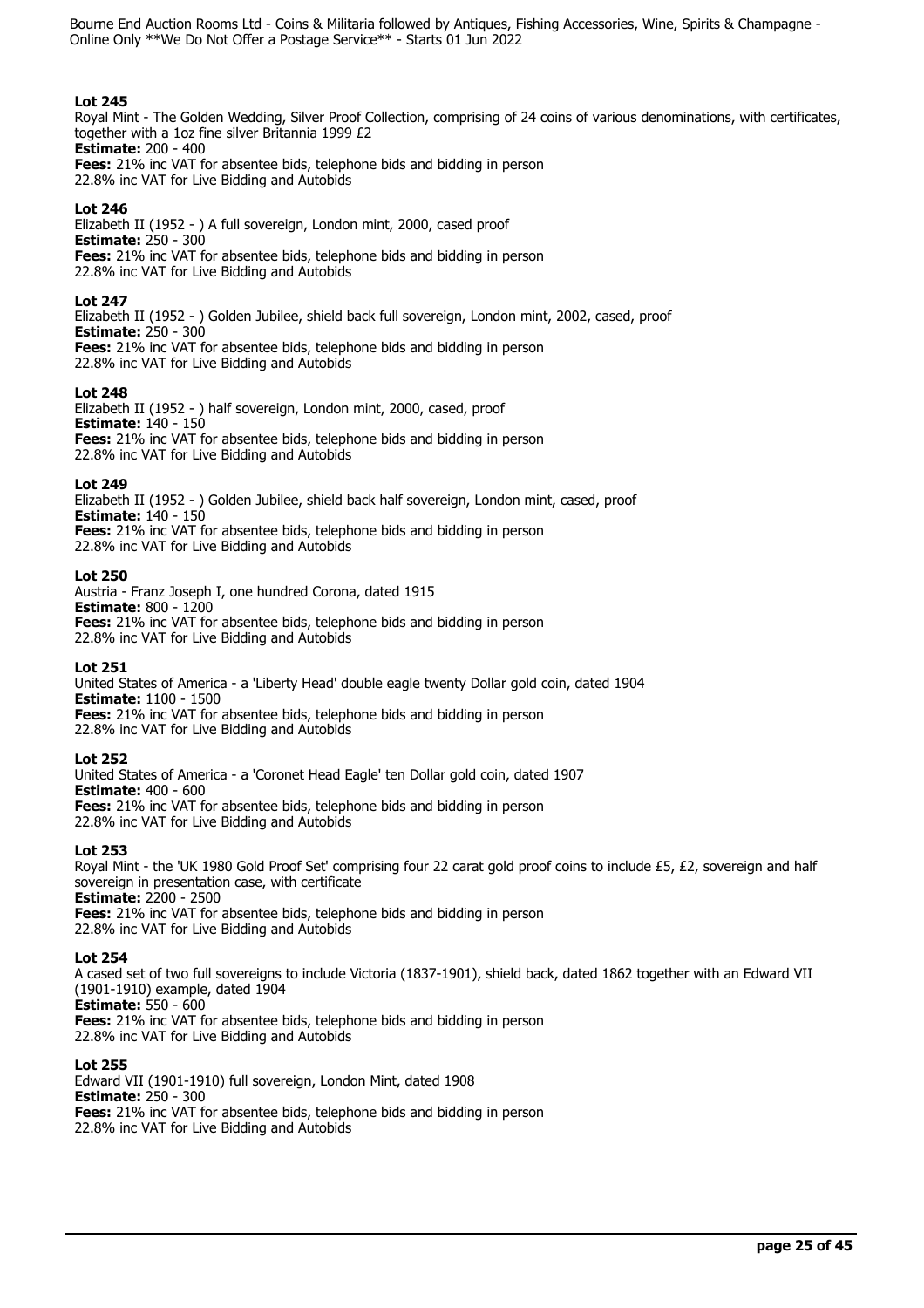## **Lot 256**

Elizabeth II (1952- ) The Isle of Man Bi-centenary of the Revestment Act 1965, gold coin, approx 8g, cased **Estimate:** 250 - 300

**Fees:** 21% inc VAT for absentee bids, telephone bids and bidding in person 22.8% inc VAT for Live Bidding and Autobids

# **Lot 257**

Elizabeth II (1952-) full sovereign, London Mint, dated 1979, cased, proof **Estimate:** 250 - 300 **Fees:** 21% inc VAT for absentee bids, telephone bids and bidding in person 22.8% inc VAT for Live Bidding and Autobids

## **Lot 258**

A 1965 Churchill medal in 22 carat gold retailed by B.A. Seaby Ltd, No233/500, medal depicting Churchill, left, with the date 1945 over V for Victory beside the word Churchill, below the engravers name A.Loewental-Lincoln above OB, 24th Jan 1965, R, showing a hand holding a flaming torch with inscription either side "we will fight on land on sea and in the air until Victory is won" and legend reading "unflinching indomitable his spirit saved Britain and so the world" 50mm 118g, in a red presentation case, together with similar silver medal in red presentation case along with a bronze medal in red card box **Estimate:** 4000 - 6000

**Fees:** 21% inc VAT for absentee bids, telephone bids and bidding in person 22.8% inc VAT for Live Bidding and Autobids

## **Lot 259**

A collection of six silver proof crowns and a silver proof 1983 one pound coin together with coinage sets of Tanzania 1966, Jersey 1966 and South Arabian currency authority 1964 set

**Estimate:** 90 - 120

**Fees:** 21% inc VAT for absentee bids, telephone bids and bidding in person

22.8% inc VAT for Live Bidding and Autobids

## **Lot 260**

James II (1685-1688) Maundy set for 1686 comprising silver fourpence, threepence, two pence and penny **Estimate:** 100 - 200

**Fees:** 21% inc VAT for absentee bids, telephone bids and bidding in person 22.8% inc VAT for Live Bidding and Autobids

## **Lot 261**

Silver and other coinage of George III, IV and William IV to include an 1818 LVIII crown, 1819 half crown, 1821 SECUNDO crown, 1822 TERTIO crown, 1827 farthing, 1831 penny, 1831 six pence and others **Estimate:** 80 - 120

**Fees:** 21% inc VAT for absentee bids, telephone bids and bidding in person 22.8% inc VAT for Live Bidding and Autobids

# **Lot 262**

Victoria (1837-1901) miscellaneous silver and other coinage to include 1844 crown, 1887 crown, 1893 LVII crown, 1874, 1891 and 1899 half crown and others together with 1854 half penny and 1844 half farthing

**Estimate:** 100 - 150

**Fees:** 21% inc VAT for absentee bids, telephone bids and bidding in person 22.8% inc VAT for Live Bidding and Autobids

# **Lot 263**

An album of British coinage George III - Elizabeth II to include mostly early/mid 20th century half crown, florins and shillings together with 1797 cartwheel penny George IV pennies and others

**Estimate:** 120 - 160

**Fees:** 21% inc VAT for absentee bids, telephone bids and bidding in person 22.8% inc VAT for Live Bidding and Autobids

# **Lot 264**

An album of mostly British early/mid 20th century coinage to include crowns, half crowns, florins, shillings, sixpence and threepence, together with George III cartwheel penny and later pennies and others to include late 19th century South African silver coinage and other commemorative

**Estimate:** 200 - 300

**Fees:** 21% inc VAT for absentee bids, telephone bids and bidding in person

22.8% inc VAT for Live Bidding and Autobids

# **Lot 265**

Kingdom of Prussia - a William I (1861-1888) silver 1 Vereinsthaler, dated 1868, together with German Empire silver 1909 three marked 1914 four mark coins, along with a 1930 2 1/2 Gulden of the Netherlands **Estimate:** 50 - 70

**Fees:** 21% inc VAT for absentee bids, telephone bids and bidding in person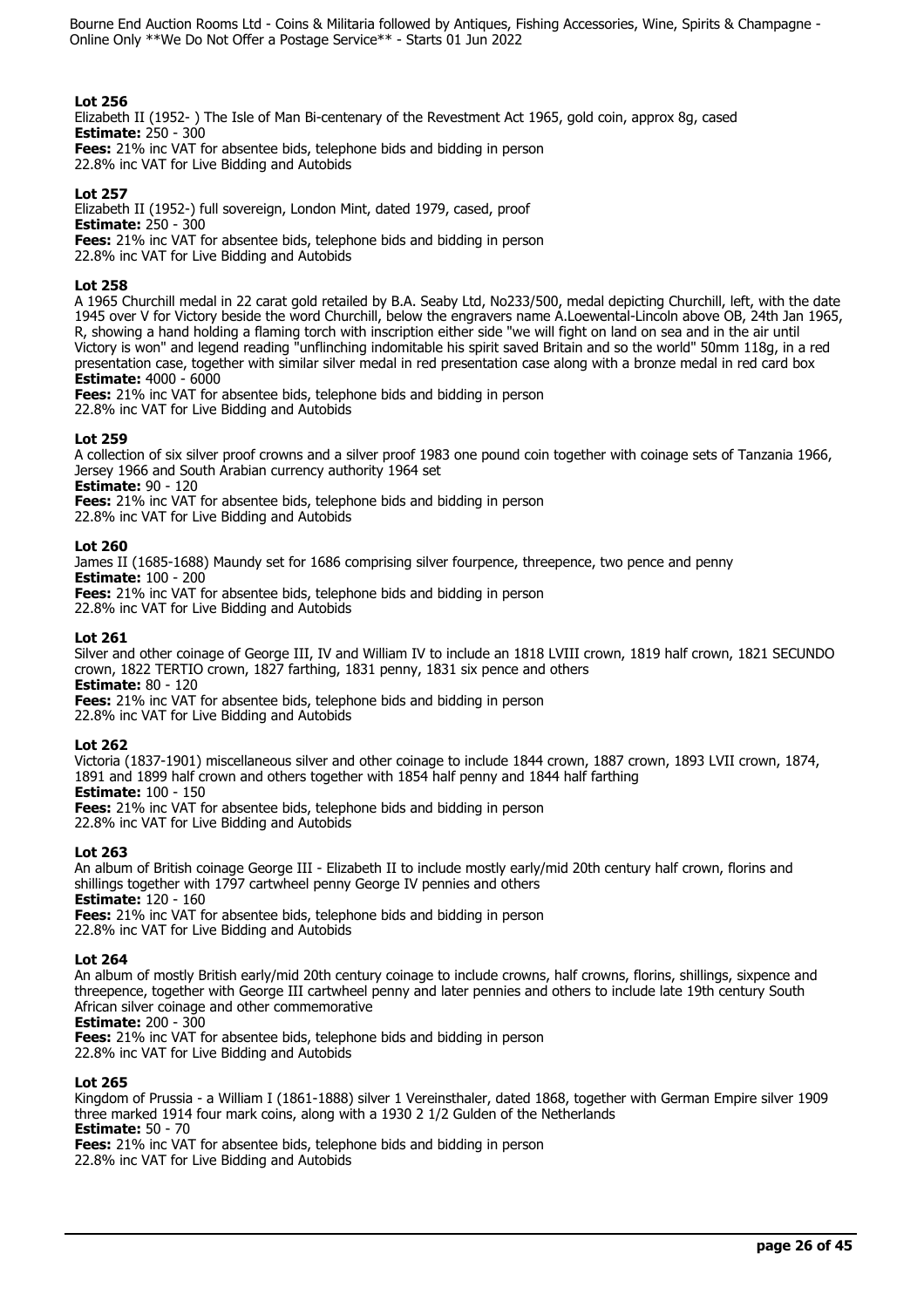## **Lot 266**

United States of America - a group of 19th century and later US coinage to include a 1922 and 1928 Liberty silver one dollar, 1902 half dollar, 1859 half dollar, 1911 one dime and other later examples **Estimate:** 40 - 60 **Fees:** 21% inc VAT for absentee bids, telephone bids and bidding in person 22.8% inc VAT for Live Bidding and Autobids

## **Lot 267**

George V (1910-1936) full sovereign, London mint, dated 1912 **Estimate:** 250 - 300 **Fees:** 21% inc VAT for absentee bids, telephone bids and bidding in person 22.8% inc VAT for Live Bidding and Autobids

## **Lot 268**

George V (1910-1936) half sovereign, London mint, dated 1914 **Estimate:** 140 - 150 **Fees:** 21% inc VAT for absentee bids, telephone bids and bidding in person 22.8% inc VAT for Live Bidding and Autobids

## **Lot 268a**

A collection of British and other coinage to include a William and Mary 1689 half crown together with Victorian and later pennies and farthings and others

**Estimate:** 50 - 80

**Fees:** 21% inc VAT for absentee bids, telephone bids and bidding in person 22.8% inc VAT for Live Bidding and Autobids

## **Lot 269**

A large collection of early to mid 20th century (1914-1946) British coinage to include shillings, florins and half crowns **Estimate:** 400 - 450

**Fees:** 21% inc VAT for absentee bids, telephone bids and bidding in person

22.8% inc VAT for Live Bidding and Autobids

## **Lot 270**

Coinage from around the world to include British Victorian to present, pennies shillings, florins and half crowns together with commemorative crowns, world coinage to include USA, France, Ireland, British commonwealth and others together with replica coins of Charles I and II, Norse Schtric and Gutherthsson

**Estimate:** 120 - 180

**Fees:** 21% inc VAT for absentee bids, telephone bids and bidding in person 22.8% inc VAT for Live Bidding and Autobids

# **Lot 271**

Miscellaneous coins, tokens and bank notes to include Elizabeth I silver penny, George III 1770 silver Maundy two pence, mixed bank notes to include Imperial Russian 1909 5 Rubles and others along with a cased Victoria Diamond Jubilee bronze medal

## **Estimate:** 80 - 120

**Fees:** 21% inc VAT for absentee bids, telephone bids and bidding in person 22.8% inc VAT for Live Bidding and Autobids

# **Lot 271a**

Elizabeth II (1952-) a cased proof half sovereign set of three proof half sovereigns to include two 1982 and a 1983 **Estimate:** 420 - 450 **Fees:** 21% inc VAT for absentee bids, telephone bids and bidding in person

22.8% inc VAT for Live Bidding and Autobids

# **Lot 272**

Italian States - the 18th century Italian bank notes to include 1746 100 lire, 200 Lire and 1794 100 Lire, all from the Firenze-Torino region

**Estimate:** 100 - 150

**Fees:** 21% inc VAT for absentee bids, telephone bids and bidding in person 22.8% inc VAT for Live Bidding and Autobids

# **Lot 272a**

A Society of Milano subscription share certificate of 500 Francs, No 031,705,1920 **Estimate:** 80 - 120 **Fees:** 21% inc VAT for absentee bids, telephone bids and bidding in person 22.8% inc VAT for Live Bidding and Autobids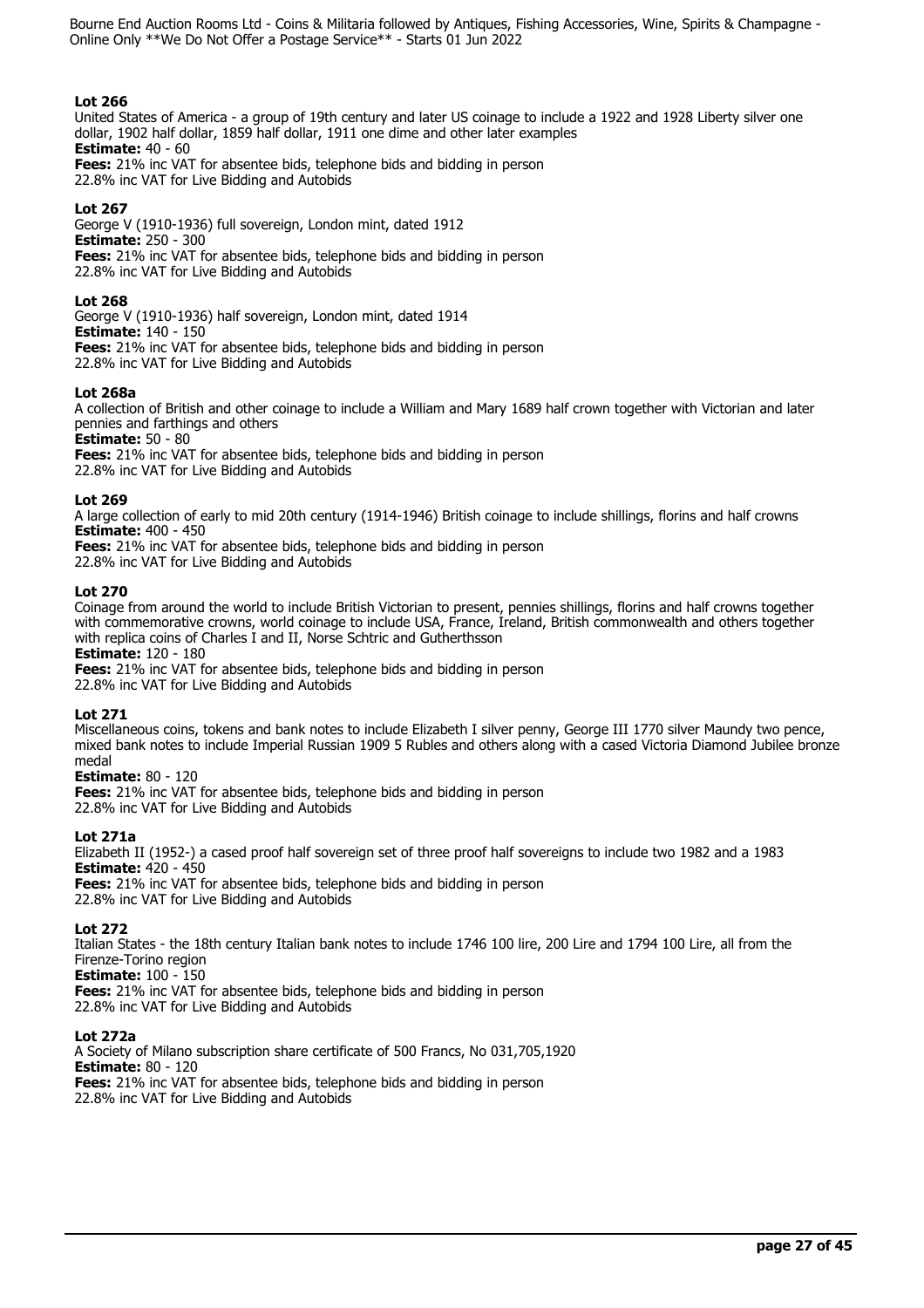# **Lot 273**

A Victorian figured walnut demi-lune credenza, with arched mirrored back in a carved frame with flowers and foliage, the lower section with single cupboard door, flanked with curved sides, applied with carved floral uprights, on a shaped base, 154 cm high x 117 cm wide x 44 cm deep

**Estimate:** 150 - 250

**Fees:** 21% inc VAT for absentee bids, telephone bids and bidding in person 22.8% inc VAT for Live Bidding and Autobids

# **Lot 274**

British School, 19th century

a pair of half length portraits, the lady with a pink silk ribbon tied lace bonnet and lace shawl, the gentleman wearing a black cravat, within moulded gilt gesso frames, the back of the lady canvas with label reading 'Mrs William Robson (nee Frances Anne Moises), Born May 26th 1792, 73 cm x 62 cm

**Estimate:** 500 - 700

**Fees:** 21% inc VAT for absentee bids, telephone bids and bidding in person 22.8% inc VAT for Live Bidding and Autobids

# **Lot 275**

A late 19th century Continental painted cabinet, possibly Flemish, with six painted Classical scenes, some with soldiers, within moulded frames between hand painted hanging floral swags on ribbons, the sides with similar floral painted panels, above a dentil apron on four turned legs and feet,  $166.5$  cm high x 119 cm wide x 34 cm deep

**Estimate:** 300 - 500

**Fees:** 21% inc VAT for absentee bids, telephone bids and bidding in person

22.8% inc VAT for Live Bidding and Autobids

# **Lot 276**

An 18ct white gold, diamond and sapphire dress ring, with central oval cut sapphire in a four claw setting, flanked with three brilliant cut diamonds either side, the sapphire roughly 1cm long x 0.65mm wide, size N 1/2

# **Estimate:** 600 - 1000

**Fees:** 21% inc VAT for absentee bids, telephone bids and bidding in person

22.8% inc VAT for Live Bidding and Autobids

# **Lot 277**

A signed reprinted photograph of Graham Hill, racing in a BRM car, photographed by John Brierley, printed with the original negative, Jarrots, 8cm x 12.5cm, framed and glazed

**Estimate:** 40 - 60

**Fees:** 21% inc VAT for absentee bids, telephone bids and bidding in person 22.8% inc VAT for Live Bidding and Autobids

# **Lot 278**

A signed reprinted photograph of Stirling Moss in a Mercedes Benz, British Grand Prix, Aintree 1955, 8.7cm x 13.5cm, and another of Jack Brabham, 75.5cm x 12.5cm (2)

# **Estimate:** 60 - 100

**Fees:** 21% inc VAT for absentee bids, telephone bids and bidding in person

22.8% inc VAT for Live Bidding and Autobids

# **Lot 279**

A signed reprinted photograph of Juan Manuel Fangio, racing in a Mercedes Benz at the Grand Prix de Monaco 1955, photographed by Alan R Smith, Jarrotts, 21cm x 28.5cm, framed and glazed **Estimate:** 60 - 100 **Fees:** 21% inc VAT for absentee bids, telephone bids and bidding in person

22.8% inc VAT for Live Bidding and Autobids

# **Lot 280**

A signed reprinted photograph of Stirling Moss racing in a Vanwall at Gran Premio d'Italia, Monza 1958, photographed by Alan R Smith, 14.5cm x 20cm

**Estimate:** 60 - 100

**Fees:** 21% inc VAT for absentee bids, telephone bids and bidding in person

22.8% inc VAT for Live Bidding and Autobids

# **Lot 281**

A signed reprinted photograph of Francois Cevert wearing overalls, printed with the original negative, Jarrotts, 14cm x 10cm, framed and glazed

**Estimate:** 50 - 80

**Fees:** 21% inc VAT for absentee bids, telephone bids and bidding in person 22.8% inc VAT for Live Bidding and Autobids

# **Lot 282**

A signed reprinted photograph of Mike Hawthorne 1929-1959, racing in a Ferrari, printed with the original negative, Jarrotts, 10cm x 15cm, framed and glazed **Estimate:** 60 - 100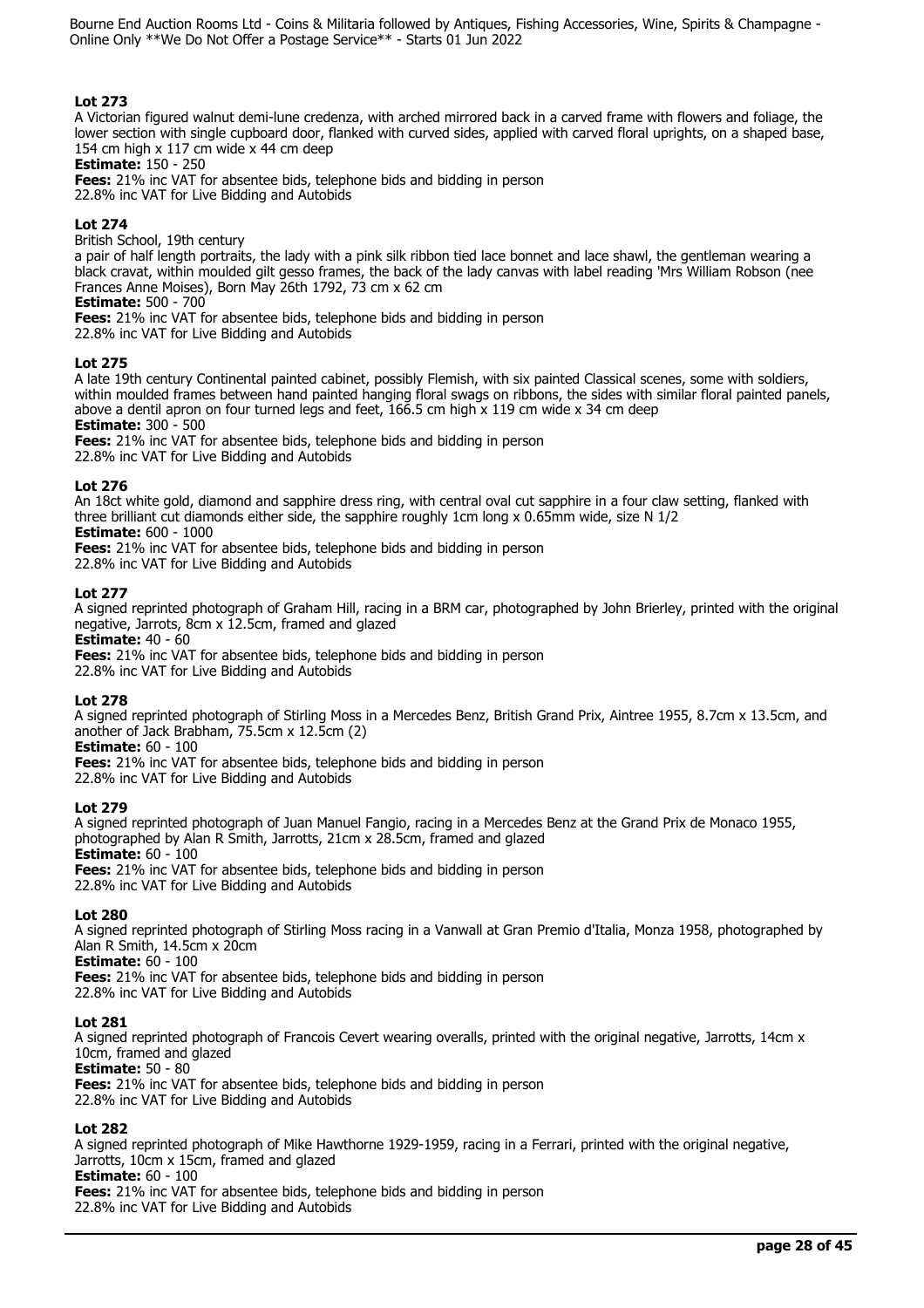# **Lot 283**

A signed reprinted photograph of Jose Froilan Gonzalez sat in a Ferrari racing car, printed with the original negative, Jarrotts, 9.5cm x 14.5cm, framed and glazed

**Estimate:** 60 - 80

**Fees:** 21% inc VAT for absentee bids, telephone bids and bidding in person

22.8% inc VAT for Live Bidding and Autobids

# **Lot 284**

The Sleeping Beauty, illustrated by Arthur Rackham, told by C.S Evans, Heinemann, London, 1920, cloth backed, tipped-in colour frontispiece, silhouette illustrations throughout, including three double-spread coloured plate illustrations **Estimate:** 80 - 120

**Fees:** 21% inc VAT for absentee bids, telephone bids and bidding in person

22.8% inc VAT for Live Bidding and Autobids

# **Lot 285**

An Edwardian 15ct yellow gold and split pearl half eternity ring, together with a yellow metal and coral ring, set with five cabochon coral beads, both size M 1/5, and a 9ct rose gold buckle ring, size P

**Estimate:** 120 - 180

**Fees:** 21% inc VAT for absentee bids, telephone bids and bidding in person

22.8% inc VAT for Live Bidding and Autobids

# **Lot 286**

An 18ct yellow gold, sapphire and diamond five stone dress ring, with graduated stones, the central sapphire 0.4mm diameter, one diamond missing, size N 1/2

**Estimate:** 120 - 180

**Fees:** 21% inc VAT for absentee bids, telephone bids and bidding in person

22.8% inc VAT for Live Bidding and Autobids

# **Lot 287**

A pair of early Victorian silver salts by Francis David Dexter, London 1842, with lion mask headed tripod legs with paw feet, the body with floral swags, with blue glass liners, hallmarked to underside, combined weight 288 grams **Estimate:** 120 - 180

**Fees:** 21% inc VAT for absentee bids, telephone bids and bidding in person

22.8% inc VAT for Live Bidding and Autobids

# **Lot 288**

A George III Scottish silver ladle by Patrick Robertson, Edinburgh 1790, in the old English pattern with monogram to terminal, 37 cm long, weight 194 grams

**Estimate:** 80 - 120

**Fees:** 21% inc VAT for absentee bids, telephone bids and bidding in person

22.8% inc VAT for Live Bidding and Autobids

# **Lot 289**

A cased pair of late Victorian silver dishes by George Nathan & Ridley Hayes, London 1887, with pierced and embossed floral decoration throughout, on pierced bases, hallmarked to underside, within a magenta silk and velvet lined fitted case, combined weight 125 grams

# **Estimate:** 70 - 90

**Fees:** 21% inc VAT for absentee bids, telephone bids and bidding in person 22.8% inc VAT for Live Bidding and Autobids

# **Lot 290**

An early 20th century girandole mirror with oil lamp lighting, the light with cut glass reservoir and funnel, the burner stamped 'Hinks & Son Patent', held on a brass scroll and pierced hoop, backed with an oval mirror with pattern border, 53 cm high

# **Estimate:** 70 - 100

**Fees:** 21% inc VAT for absentee bids, telephone bids and bidding in person 22.8% inc VAT for Live Bidding and Autobids

# **Lot 291**

A 1920s small golden mohair rattle bear, five ways jointed with stitched nose and mouth, removable head with rattle feature (empty) consisting of a glass tube to inside, 12 cm long, together with a red stained mohair four joined monkey with felt ears, hands and feet, 12.5 cm high

**Estimate:** 70 - 100

**Fees:** 21% inc VAT for absentee bids, telephone bids and bidding in person 22.8% inc VAT for Live Bidding and Autobids

# **Lot 292**

A small collection of three early 20th century German mechanical toys, comprising a Schuco clockwork tinplate and felt pig playing the violin from Disney's 'Three little pigs', with winding key, a bird, and a velvet covered mouse **Estimate:** 60 - 80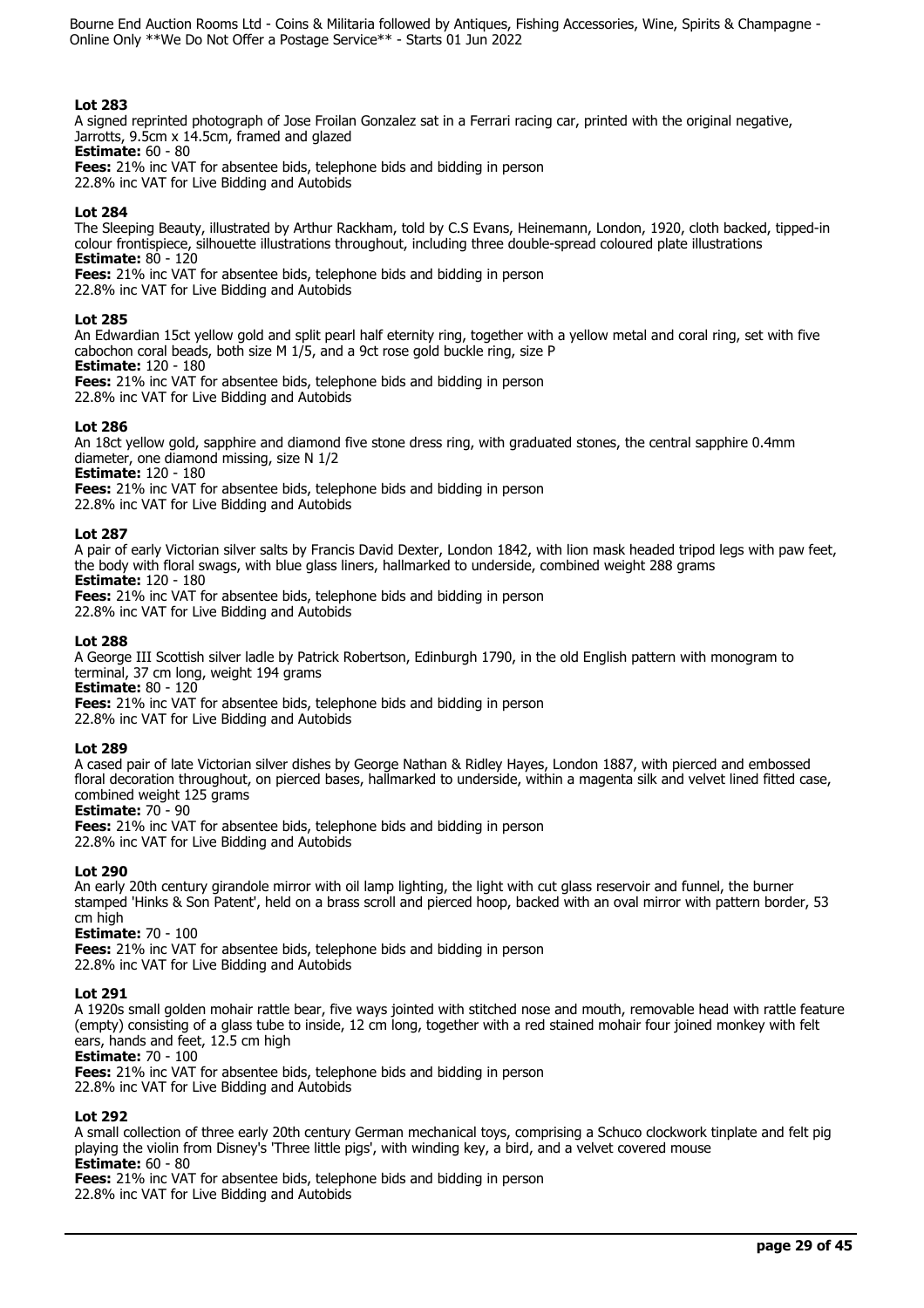# **Lot 293**

A collection of early 20th century travel equipment, to include a boxed gimbal ship's compass by Sestrel, a leather cased double flask holder with two glass flasks, a travel cup with burner and stand in fitted leather pouch, three metal canisters in fitted leather case with handle, and a woven wicker mounted flask

## **Estimate:** 80 - 120

**Fees:** 21% inc VAT for absentee bids, telephone bids and bidding in person 22.8% inc VAT for Live Bidding and Autobids

# **Lot 294**

A late 19th/early 20th century French bronze carriage cock by Hamilton & Co, Calcutta & Bombay, with visible platform lever escapement, the enamel face with Roman numerals, striking on a gong, 15 cm high, in original velvet lined Moroccan leather fitted case, with key

## **Estimate:** 120 - 180

**Fees:** 21% inc VAT for absentee bids, telephone bids and bidding in person

22.8% inc VAT for Live Bidding and Autobids

## **Lot 295**

A boxed Norton Max Ray Petty 1960s model by Minichaps **Estimate:** 60 - 80 **Fees:** 21% inc VAT for absentee bids, telephone bids and bidding in person 22.8% inc VAT for Live Bidding and Autobids

## **Lot 296**

A late 19th/early 20th century Indian white metal cruet set, the leaf shaped stand with embossed papyrus flowers and foliage, set with three small lotus leaf shaped pots with naturalistic decorations, the stand 17.5 cm long, in fitted case **Estimate:** 120 - 180

**Fees:** 21% inc VAT for absentee bids, telephone bids and bidding in person 22.8% inc VAT for Live Bidding and Autobids

## **Lot 297**

A late Qing dynasty blue and white porcelain baluster vase, circa 1900, with central cartouche depicting two men in a naturalistic setting, the opposing cartouche with a bird in a tree, marked to underside in underglazed blue kaishu script for Kangxi Nian Zhi, 21 cm high

**Estimate:** 100 - 150

**Fees:** 21% inc VAT for absentee bids, telephone bids and bidding in person

22.8% inc VAT for Live Bidding and Autobids

# **Lot 298**

Three Chinese crackle glazed porcelain vases to include a yellow bottle vase, a blue teardrop vase and a baluster vase, tallest 14 cm high

**Estimate:** 60 - 80

**Fees:** 21% inc VAT for absentee bids, telephone bids and bidding in person

22.8% inc VAT for Live Bidding and Autobids

# **Lot 299**

A pair of Meiji period Kutani sake cups, the insides with Waka classical poetry verses, the exteriors with hand painted illustrations of seated officials, on stemmed bases, signed to underside, 4.7 cm high

**Estimate:** 70 - 100

**Fees:** 21% inc VAT for absentee bids, telephone bids and bidding in person 22.8% inc VAT for Live Bidding and Autobids

## **Lot 300**

A near pair of late Qing dynasty blue and white porcelain lidded baluster vases, decorated with birds in a true above a large blooming chrysanthemum, with butterflies and fruit, the undersides with underglazed blue kaishu script marks for Kangxi Nian Zhi, tallest 22 cm high

**Estimate:** 150 - 200

**Fees:** 21% inc VAT for absentee bids, telephone bids and bidding in person 22.8% inc VAT for Live Bidding and Autobids

# **Lot 301**

A large Chinese hardstone, lacquer and hardwood screen, with central mythological battle scene, possibly of the Monkey king deity Sun Wukong, with script seal and calligraphy, the reverse with gilt naturalistic scene on black lacquer ground, the carved wood stand with dragons and flaming pearl, and pierced foliate sides, 215 cm high x 156 cm wide x 66.5 cm deep **Estimate:** 600 - 800

**Fees:** 21% inc VAT for absentee bids, telephone bids and bidding in person 22.8% inc VAT for Live Bidding and Autobids

# **Lot 302**

A late 19th century Chinese hardstone tree, with various stones such as pink quartz, turquoise, agate, and nephrite, set in a cloisonne jardiniere of rectangular form with shaped corners, decorated throughout with stylised foliage, 57 cm high **Estimate:** 80 - 120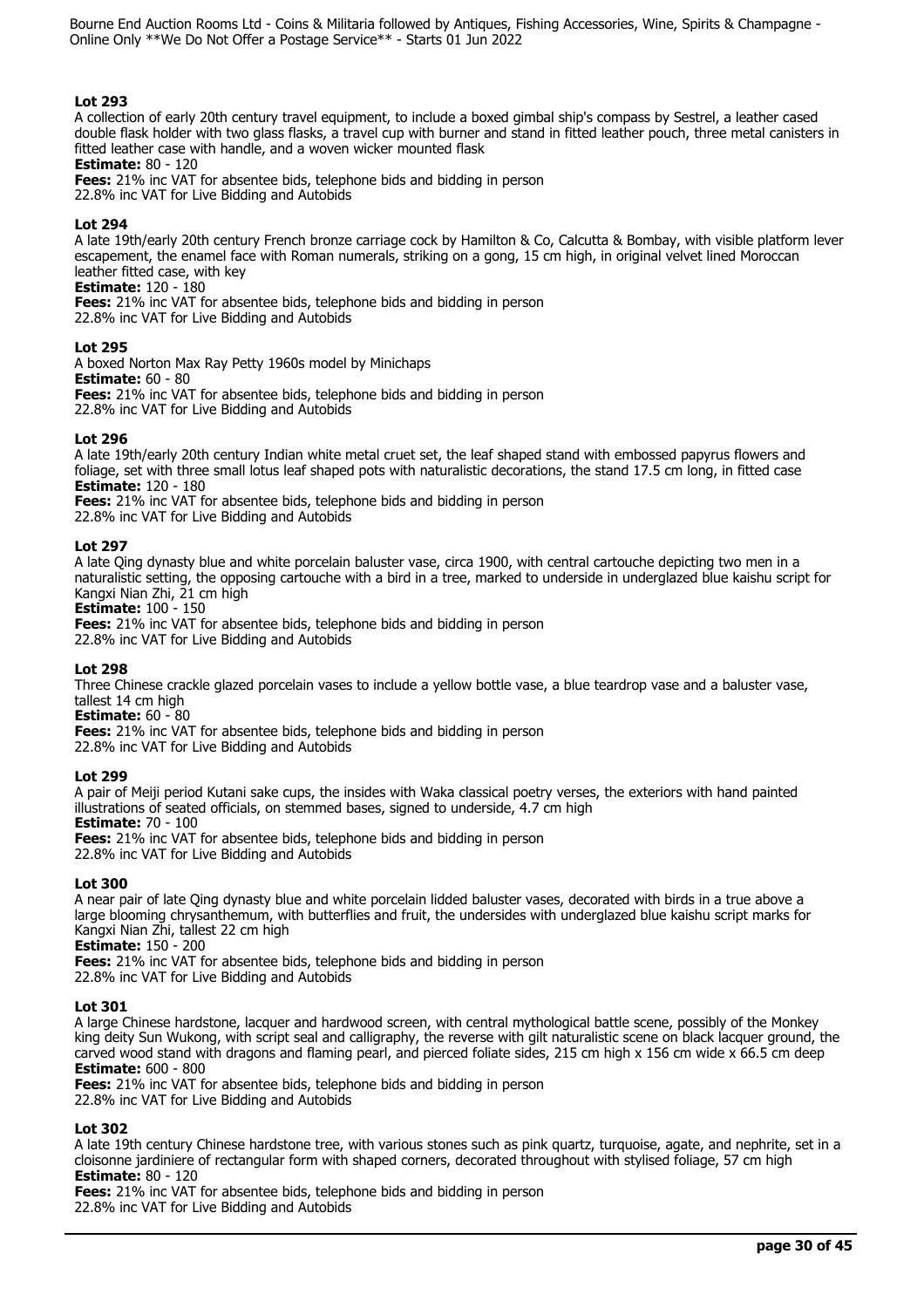# **Lot 303**

A Japanese carved wood five section inro, 19th century, decorated with deities on dragons amongst clouds, with agate ojime and carved burr wood netsuke, 8.5 cm high

Condition report: the sections are very loose, a few minor chips to the inside of the sections (thin part that slots), no breaks, general wear, surface scratches commensurate with age, overall good

Location: CAB

**Estimate:** 80 - 120 **Fees:** 21% inc VAT for absentee bids, telephone bids and bidding in person 22.8% inc VAT for Live Bidding and Autobids

# **Lot 304**

A Regency period mother of pearl inlaid rosewood sewing box, of sarcophagus form, the hinged lid with beaded moulding to the centre, opening to a fitted blue silk lined interior, the inside of the lid with ruched detail and gilt tooled leather border, comprising various compartments, supported on four fluted bun feet, 14.5 cm high x 31 cm wide x 24 cm deep **Estimate:** 150 - 250

**Fees:** 21% inc VAT for absentee bids, telephone bids and bidding in person 22.8% inc VAT for Live Bidding and Autobids

## **Lot 305**

Edgar Hunt (1876-1953) British depicting a barn interior with a rooster and chick eating a cabbage leaf, signed lower right 'E.Hunt', oil on board, 21.5 cm x 29.3 cm, within a giltwood inner-frame within a larger moulded giltwood frame

Famously known for his charming bucolic farmyard animal scenes, this work illustrates perfectly the oeuvre of Edgar Hunt. Coming from a humble background and meant to become a farmer, Hunt was able to portrait through his artistic talents his love of animals and country life. During his artistic years, his works were on demand and patrons would wanted uncomplicated images to which they could relate immediately and without troublesome intellectual effort. Hunt also incorporated an element of sentimentality to elicit the maximum emotional response Location: LAM

**Estimate:** 1000 - 1500

**Fees:** 21% inc VAT for absentee bids, telephone bids and bidding in person 22.8% inc VAT for Live Bidding and Autobids

## **Lot 306**

William Anstey Dolland (1858-1929) British

depicting two Classical maidens in a marble courtyard, watercolour, signed lower left, 51.5 cm high x 34 cm wide, within a gilt gesso pierced frame

**Estimate:** 300 - 500

**Fees:** 21% inc VAT for absentee bids, telephone bids and bidding in person

22.8% inc VAT for Live Bidding and Autobids

## **Lot 307**

A set of twelve late Victorian silver teaspoons by John Henry Potter, Sheffield 1894, in the King's pattern with engraved monogram finials, combined weight 305 grams

**Estimate:** 120 - 150

**Fees:** 21% inc VAT for absentee bids, telephone bids and bidding in person

22.8% inc VAT for Live Bidding and Autobids

# **Lot 308**

A 19th century French gilt-bronze and champleve enamel figural candlestick, the stem modelled as a Classical cherub holding a dove in one hand and the single light in the other, with blue floral enamel details to the sconce and a glass drip pan, raised on a circular base with winged paw feet, 22 cm high **Estimate:** 80 - 120

**Fees:** 21% inc VAT for absentee bids, telephone bids and bidding in person 22.8% inc VAT for Live Bidding and Autobids

# **Lot 309**

A late 19th century French gilt bronze, champleve enamel and onyx desk tidy, with a hinged lidded inkwell mounted on a tripod of winged griffins, with polychrome enamel frieze, glass liner and pine cone finial, the stand raised on four toupie feet, together with an onyx pen holder, the stand 16 cm high x 24 cm wide

**Estimate:** 50 - 70

**Fees:** 21% inc VAT for absentee bids, telephone bids and bidding in person 22.8% inc VAT for Live Bidding and Autobids

# **Lot 310**

Harry Robert Mileham (1873-1957) British

portrait of a lady, in the Pre-Raphaelite style wearing purple draped clothing matching her hair ribbon, signed and dated lower left 'H.R.MILEHAM.1908', oil on canvas, reframed, 37 cm x 39 cm, within a later giltwood frame Location:

Mileham was known for his historical paintings, but later focussed on stained glass designs, and produced several windows for churches throughout Britain. He worked for Cox & Barnard as a stained glass designer, and later designed some pieces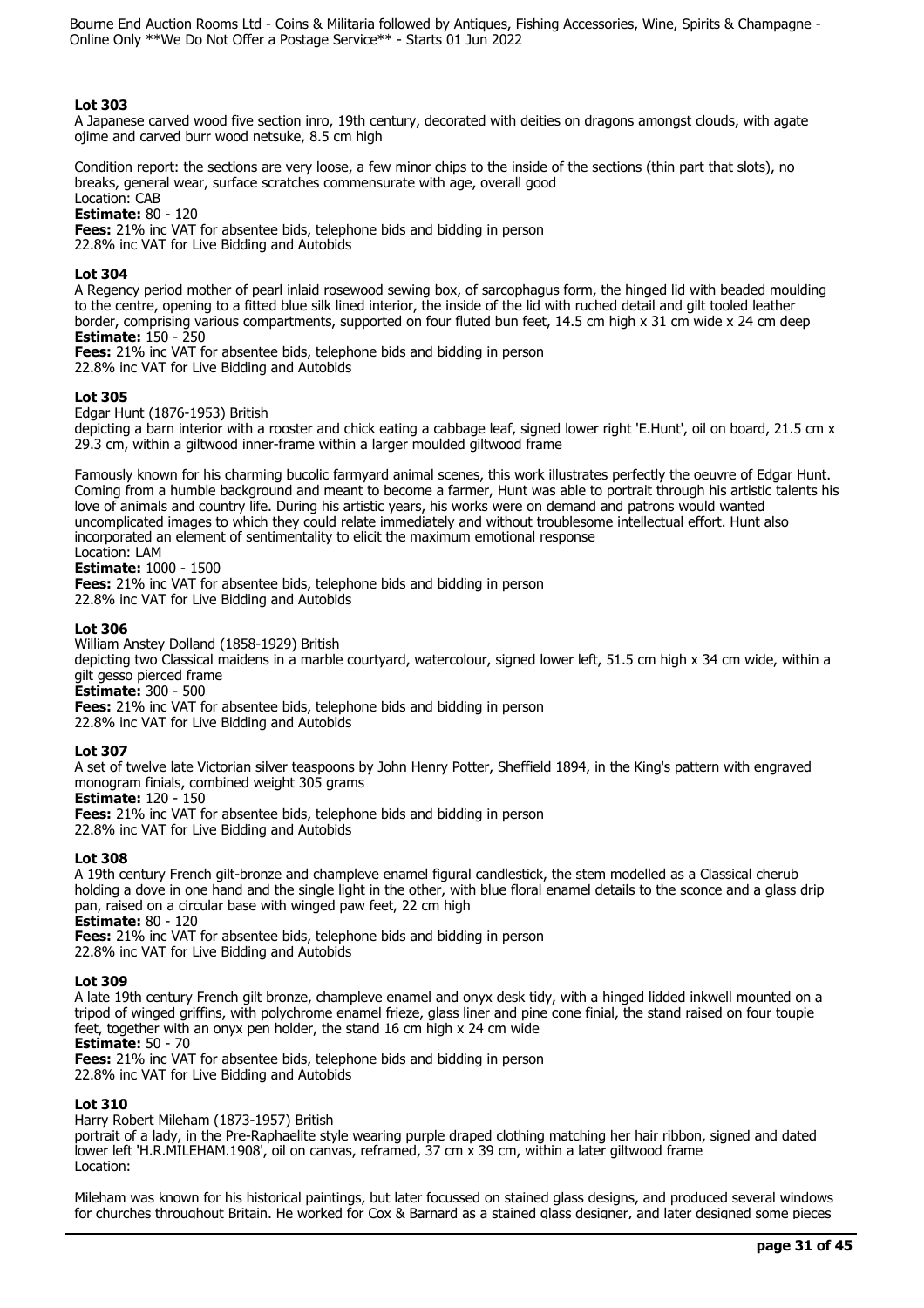for James Powell & Sons.

Often commissioned for portraits as a freelance artist, this work was likely privately commissioned. Stylistically we can find the distinctive influence of the contemporary taste for the Pre-raphaelite aesthetic, as found in all his work. Location: BWR

**Estimate:** 200 - 300

**Fees:** 21% inc VAT for absentee bids, telephone bids and bidding in person 22.8% inc VAT for Live Bidding and Autobids

# **Lot 311**

Copley Fielding (1787-1855) British

pastoral scene with two shepherds in a field with cattle and sheep in the distance, signed lower right and dated 1849, watercolour, 22 cm x 30 cm, within a gilt gesso glazed frame

**Estimate:** 100 - 150

**Fees:** 21% inc VAT for absentee bids, telephone bids and bidding in person

22.8% inc VAT for Live Bidding and Autobids

# **Lot 312**

A pair of George V silver asparagus servers, Sheffield 1935, by William Gallimore & Sons, monogrammed M to the handle, 22 cm long, weight 149 grams

**Estimate:** 70 - 90

**Fees:** 21% inc VAT for absentee bids, telephone bids and bidding in person 22.8% inc VAT for Live Bidding and Autobids

# **Lot 313**

A pair of late Victorian silver salts, Birmingham 1898, of oval form with part fluted body, together with a George V silver trumpet vase, 1920, 19.5 cm high, a small group of silver napkin rings, to include an Edwardian pair, Birmingham 1906, and a silver condiment mount, combined weighable silver (without the vase) 178 grams **Estimate:** 70 - 100

**Fees:** 21% inc VAT for absentee bids, telephone bids and bidding in person 22.8% inc VAT for Live Bidding and Autobids

# **Lot 314**

Thomas Bush Hardy (1842-1897) British 'Wind against Tide at Portsmouth Harbour 1887', signed, titled and dated lower left, watercolour, 63 cm x 82 cm, within a glazed ornate carved giltwood frame **Estimate:** 500 - 700 **Fees:** 21% inc VAT for absentee bids, telephone bids and bidding in person

22.8% inc VAT for Live Bidding and Autobids

# **Lot 315**

A large 20th century Continental ceramic group modelled as carollers singing, mounted on a circular turned wood charger, 67 cm diameter

# **Estimate:** 70 - 100

**Fees:** 21% inc VAT for absentee bids, telephone bids and bidding in person 22.8% inc VAT for Live Bidding and Autobids

# **Lot 316**

James Poole (1804-1886) British

depicting a lakeside landscape by Moy Castle, signed lower right, oil on canvas, 64 cm x 90 cm, within a carved giltwood glazed frame

# **Estimate:** 600 - 800

**Fees:** 21% inc VAT for absentee bids, telephone bids and bidding in person 22.8% inc VAT for Live Bidding and Autobids

# **Lot 317**

Henry Jutsum (1816-1869) British 'Thames river near Maidenhead', signed lower right, watercolour on paper, 28 cm x 50 cm, within a glazed leaftip carved giltwood frame **Estimate:** 150 - 200 **Fees:** 21% inc VAT for absentee bids, telephone bids and bidding in person 22.8% inc VAT for Live Bidding and Autobids

# **Lot 318**

\*\*\*This Lot Has Been Withdrawn\*\*\*

An early George V silver swing handle bonbon dish by Philip Hanson Abbot, London 1911, on a footed base, 14 cm wide, together with a George VI silver sugar sifter by Thomas Bishton, Birmingham 1943, the bonbon dish 130 grams **Estimate:** 70 - 100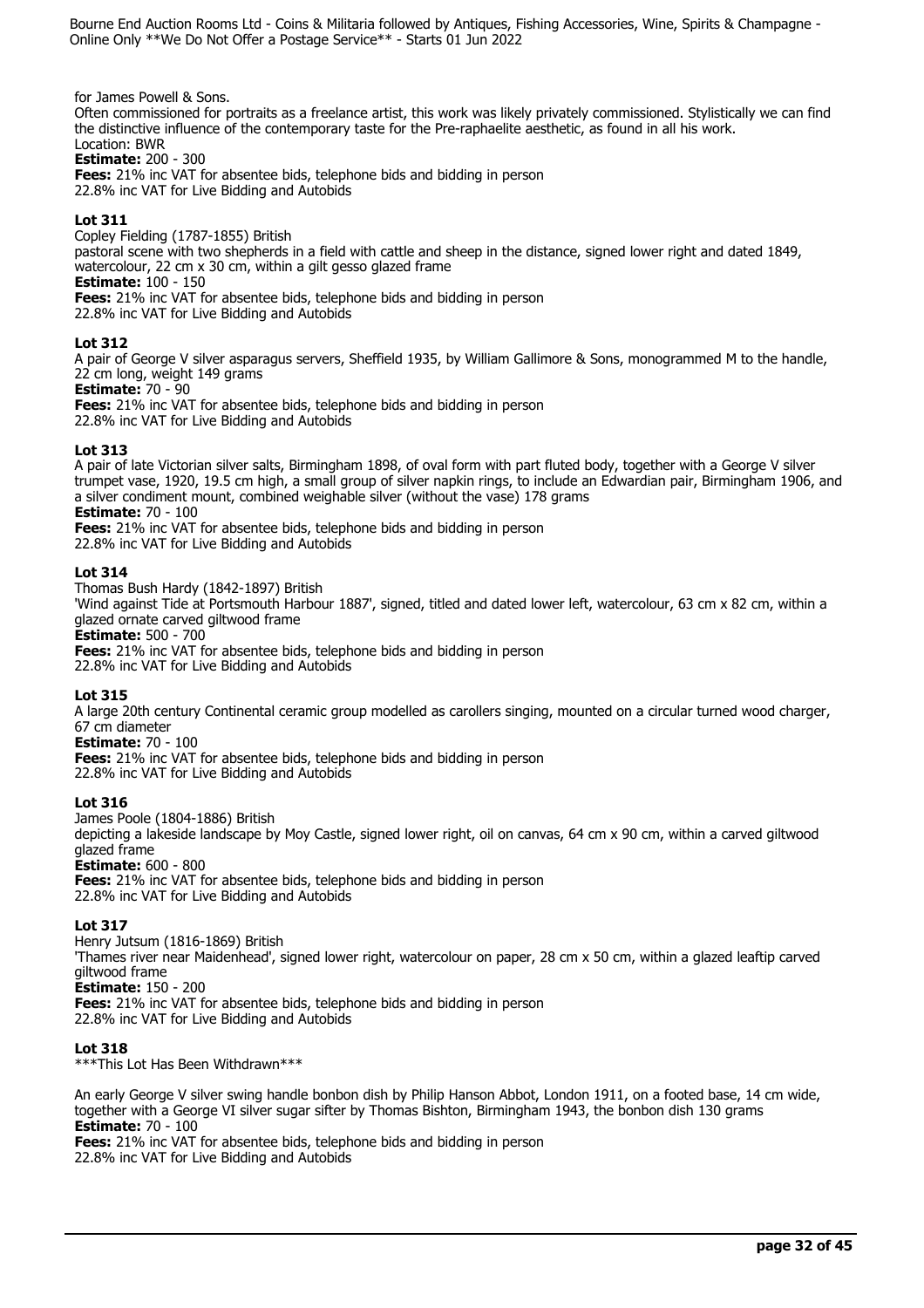## **Lot 319**

A cased pair of George V silver napkin rings by Charles Horner Ltd, Chester 1915, etched with floral scrolls and empty cartouche, in velvet and silk lined box, together with two other silver napkin rings, total weight 54g, together with a pair of Indian white metal salts, 66.4g, with plated spoons

## **Estimate:** 50 - 70

**Fees:** 21% inc VAT for absentee bids, telephone bids and bidding in person 22.8% inc VAT for Live Bidding and Autobids

## **Lot 320**

A late 20th century 9ct yellow gold and ruby brooch, modelled as a foliate bouquet, the reverse hallmarked, in a silk and velvet lined 'Holmes' box, 6 cm long, weight

**Estimate:** 100 - 150

**Fees:** 21% inc VAT for absentee bids, telephone bids and bidding in person

22.8% inc VAT for Live Bidding and Autobids

## **Lot 321**

A silver plated wine cooler by Elkington & Co, of tapered barrel form with twin handles, makers mark to underside, 27 cm high

## **Estimate:** 60 - 80

**Fees:** 21% inc VAT for absentee bids, telephone bids and bidding in person 22.8% inc VAT for Live Bidding and Autobids

## **Lot 322**

Two George III silver sauce ladles, one by George Smith (IV), London 1797, the other by George Smith (III) & William Fearn, London 1793, both in the same design with reeded bowl, 17 cm long, combined weight 105 grams **Estimate:** 80 - 120

**Fees:** 21% inc VAT for absentee bids, telephone bids and bidding in person 22.8% inc VAT for Live Bidding and Autobids

## **Lot 323**

Benjamin Williams Leader, RA (1831-1923) British,

'On the Llugwy', oil on panel, signed and dated '1896' lower left, 23 cm x 33 cm, within a glazed giltwood frame **Estimate:** 300 - 500

**Fees:** 21% inc VAT for absentee bids, telephone bids and bidding in person

22.8% inc VAT for Live Bidding and Autobids

# **Lot 324**

An Italian maiolica charger, circa 1900 in the manner of Rubboli (Gualdo Tadino), decorated in lustre blue, yellow and red, depicting a Roman scene with officials being handed gifts, the rim with acanthus foliage and winged cherubs, 43.5 cm diameter

## **Estimate:** 100 - 200

**Fees:** 21% inc VAT for absentee bids, telephone bids and bidding in person 22.8% inc VAT for Live Bidding and Autobids

## **Lot 325**

An original official engraved ticket invitation for the Coronation ceremony of George III in Westminster Abbey, engraved by George Bickham, 22 September 1761, with manuscript hand written side, arch, row and seat number, hand signed by an official, the scene showing the new King and Queen at Westminster Abbey, with embossed seal top left, 28 cm x 26 cm, within a glazed frame

## **Estimate:** 500 - 1000

**Fees:** 21% inc VAT for absentee bids, telephone bids and bidding in person 22.8% inc VAT for Live Bidding and Autobids

## **Lot 326**

A cased selection of plugs and spinners to include Lockhart Water Witch and Hedson Baby Crab **Estimate:** 120 - 150 **Fees:** 21% inc VAT for absentee bids, telephone bids and bidding in person 22.8% inc VAT for Live Bidding and Autobids

**Lot 327** 

A Hardy Bro's The Uniqua 3 3/4 trout reel and a Hardy Bro's The Perfect 3 5/8 trout reel **Estimate:** 80 - 100 **Fees:** 21% inc VAT for absentee bids, telephone bids and bidding in person 22.8% inc VAT for Live Bidding and Autobids

# **Lot 328**

Circa 1910 a Harrods Ltd land trout reel **Estimate:** 100 - 120 **Fees:** 21% inc VAT for absentee bids, telephone bids and bidding in person 22.8% inc VAT for Live Bidding and Autobids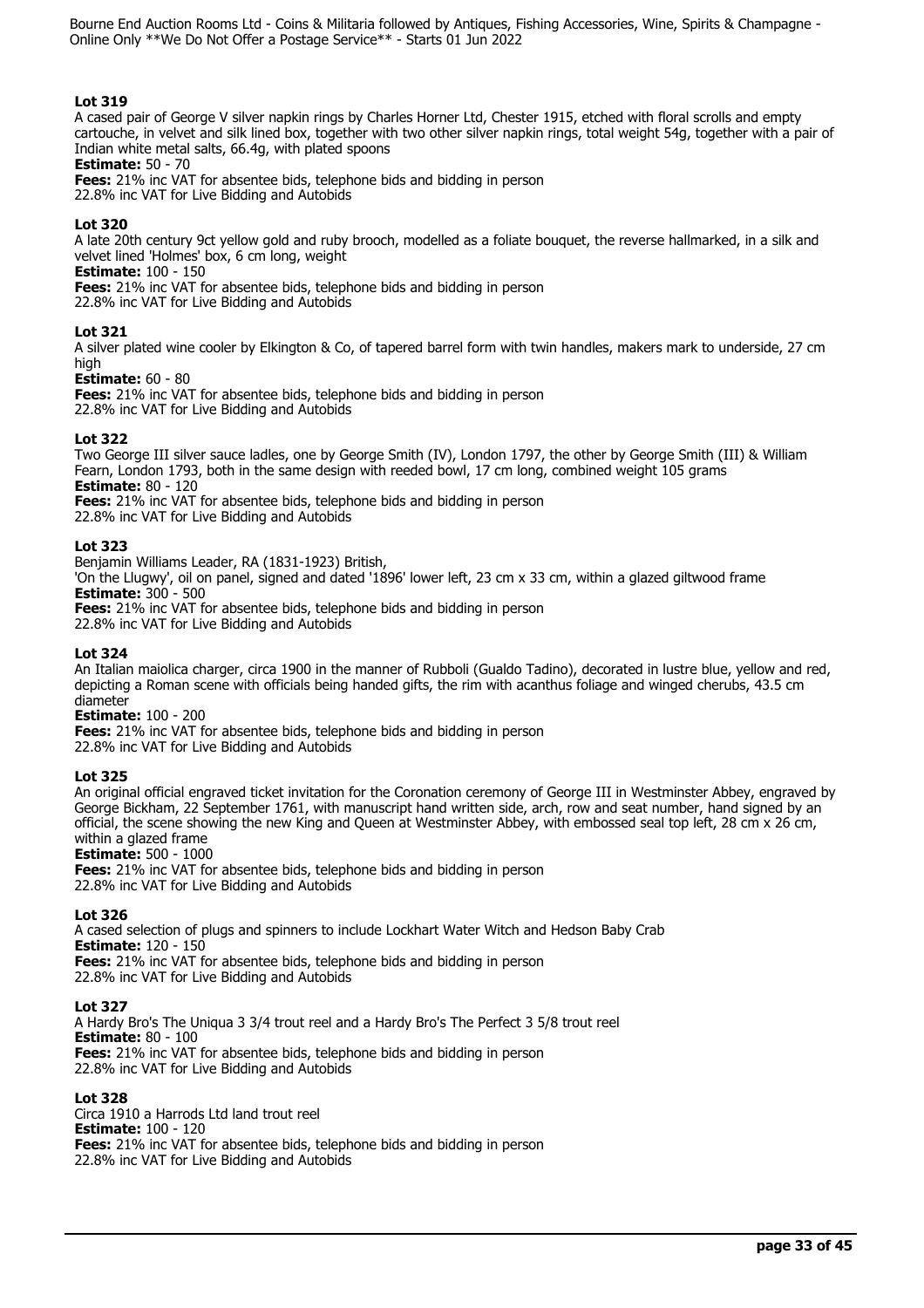## **Lot 329**

An Armstrong & Co 3 1/2" fly fishing reel and an Armstrong & Co 4" fly fishing reel **Estimate:** 60 - 80 **Fees:** 21% inc VAT for absentee bids, telephone bids and bidding in person

22.8% inc VAT for Live Bidding and Autobids

# **Lot 330**

A vintage P D Mallock 4" side caster **Estimate:** 50 - 70 **Fees:** 21% inc VAT for absentee bids, telephone bids and bidding in person 22.8% inc VAT for Live Bidding and Autobids

## **Lot 331**

A Hardy Silex Major 3 3/4" Vintage Alloy casting reel **Estimate:** 120 - 150 **Fees:** 21% inc VAT for absentee bids, telephone bids and bidding in person 22.8% inc VAT for Live Bidding and Autobids

## **Lot 332**

A Hardy The Altex mark 2 model 4, with instructions **Estimate:** 160 - 180 **Fees:** 21% inc VAT for absentee bids, telephone bids and bidding in person 22.8% inc VAT for Live Bidding and Autobids

## **Lot 333**

Carter & Co brass and Allo fishing reel, 2 3/4" **Estimate:** 20 - 30 **Fees:** 21% inc VAT for absentee bids, telephone bids and bidding in person 22.8% inc VAT for Live Bidding and Autobids

## **Lot 334**

D Slater patent reel with slate latch **Estimate:** 140 - 180 **Fees:** 21% inc VAT for absentee bids, telephone bids and bidding in person 22.8% inc VAT for Live Bidding and Autobids

## **Lot 335**

A Shakespeare 1960 Ciriterion reel and box, a Featherflow Strikeright reel and two J W Young Pridex reels, 4" wide, boxed **Estimate:** 80 - 100

**Fees:** 21% inc VAT for absentee bids, telephone bids and bidding in person 22.8% inc VAT for Live Bidding and Autobids

## **Lot 336**

A Hardy, The Silex Major bate casting reel in a leather case **Estimate:** 120 - 150 **Fees:** 21% inc VAT for absentee bids, telephone bids and bidding in person 22.8% inc VAT for Live Bidding and Autobids

# **Lot 337**

Three Mitchel spinning reels to include 440A, 410, Garcia and a Abu 501 **Estimate:** 60 - 80 **Fees:** 21% inc VAT for absentee bids, telephone bids and bidding in person 22.8% inc VAT for Live Bidding and Autobids

## **Lot 338**

C Farlow & Co 191, The Strand 1885-1894, Victorian brass 4 1/4" reel **Estimate:** 160 - 200 **Fees:** 21% inc VAT for absentee bids, telephone bids and bidding in person 22.8% inc VAT for Live Bidding and Autobids

## **Lot 339**

Hardy Bros, circa 1890 line dryer and winder **Estimate:** 60 - 80 **Fees:** 21% inc VAT for absentee bids, telephone bids and bidding in person 22.8% inc VAT for Live Bidding and Autobids

## **Lot 340**

A Pflueger progress nickel plated skeleton fly reel **Estimate:** 60 - 80 **Fees:** 21% inc VAT for absentee bids, telephone bids and bidding in person 22.8% inc VAT for Live Bidding and Autobids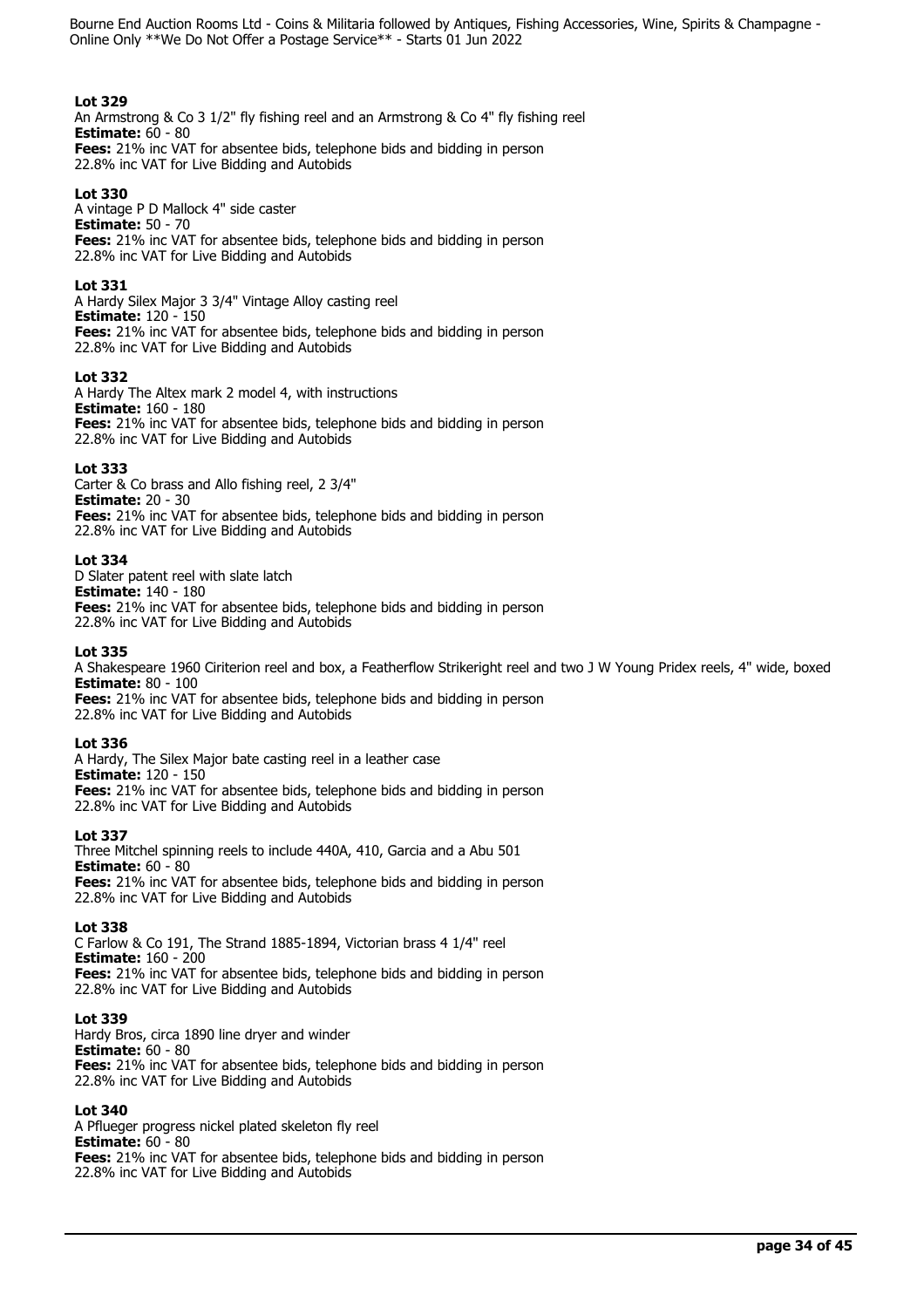## **Lot 341**

A Walker, Brampton of Alnwick vintage reel, 3" trout reel **Estimate:** 20 - 40 **Fees:** 21% inc VAT for absentee bids, telephone bids and bidding in person 22.8% inc VAT for Live Bidding and Autobids

# **Lot 342**

A Hardy 'The Silex', 4" bait casting reel **Estimate:** 130 - 150 **Fees:** 21% inc VAT for absentee bids, telephone bids and bidding in person 22.8% inc VAT for Live Bidding and Autobids

## **Lot 343**

A Winch 1 1/2", ivory handled Victorian fishing reel **Estimate:** 80 - 120 **Fees:** 21% inc VAT for absentee bids, telephone bids and bidding in person 22.8% inc VAT for Live Bidding and Autobids

## **Lot 344**

Alex Martin, Glasgow, 'Thistle', 3" trout reel **Estimate:** 120 - 150 **Fees:** 21% inc VAT for absentee bids, telephone bids and bidding in person 22.8% inc VAT for Live Bidding and Autobids

## **Lot 345**

A Hardy Bros 'The St John' fishing reel **Estimate:** 120 - 150 **Fees:** 21% inc VAT for absentee bids, telephone bids and bidding in person 22.8% inc VAT for Live Bidding and Autobids

## **Lot 346**

Two Allcocks Stanley threadline reels **Estimate:** 60 - 80 **Fees:** 21% inc VAT for absentee bids, telephone bids and bidding in person 22.8% inc VAT for Live Bidding and Autobids

## **Lot 347**

A Hardy Bros, circa 1900 brass 4 1/4" salmon reel **Estimate:** 220 - 260 **Fees:** 21% inc VAT for absentee bids, telephone bids and bidding in person 22.8% inc VAT for Live Bidding and Autobids

## **Lot 348**

A collection of eight circa 1900 Moscrop Manchester fishing reels, 1 x 25/8", 2 x 3", 2 x 3 1/2", 1 x 4", 1 x 4 1/2", 1 x 5" **Estimate:** 600 - 800 **Fees:** 21% inc VAT for absentee bids, telephone bids and bidding in person 22.8% inc VAT for Live Bidding and Autobids

## **Lot 349**

A miscellaneous lot comprising of fly tying tools, hooks and weights, bait box, microscope and film reel reels **Estimate:** 30 - 60 **Fees:** 21% inc VAT for absentee bids, telephone bids and bidding in person 22.8% inc VAT for Live Bidding and Autobids

## **Lot 350**

A selection of fishing books and DVDs to include Matt Hayes, and a Hardys book on fishing **Estimate:** 20 - 40 **Fees:** 21% inc VAT for absentee bids, telephone bids and bidding in person 22.8% inc VAT for Live Bidding and Autobids

## **Lot 351**

Five Victorian whale bone fishnet shuttles and a large treen shuttle **Estimate:** 20 - 30 **Fees:** 21% inc VAT for absentee bids, telephone bids and bidding in person 22.8% inc VAT for Live Bidding and Autobids

## **Lot 352**

A wicker Cread reproduction side caster, wooden reels etc **Estimate:** 30 - 50 **Fees:** 21% inc VAT for absentee bids, telephone bids and bidding in person 22.8% inc VAT for Live Bidding and Autobids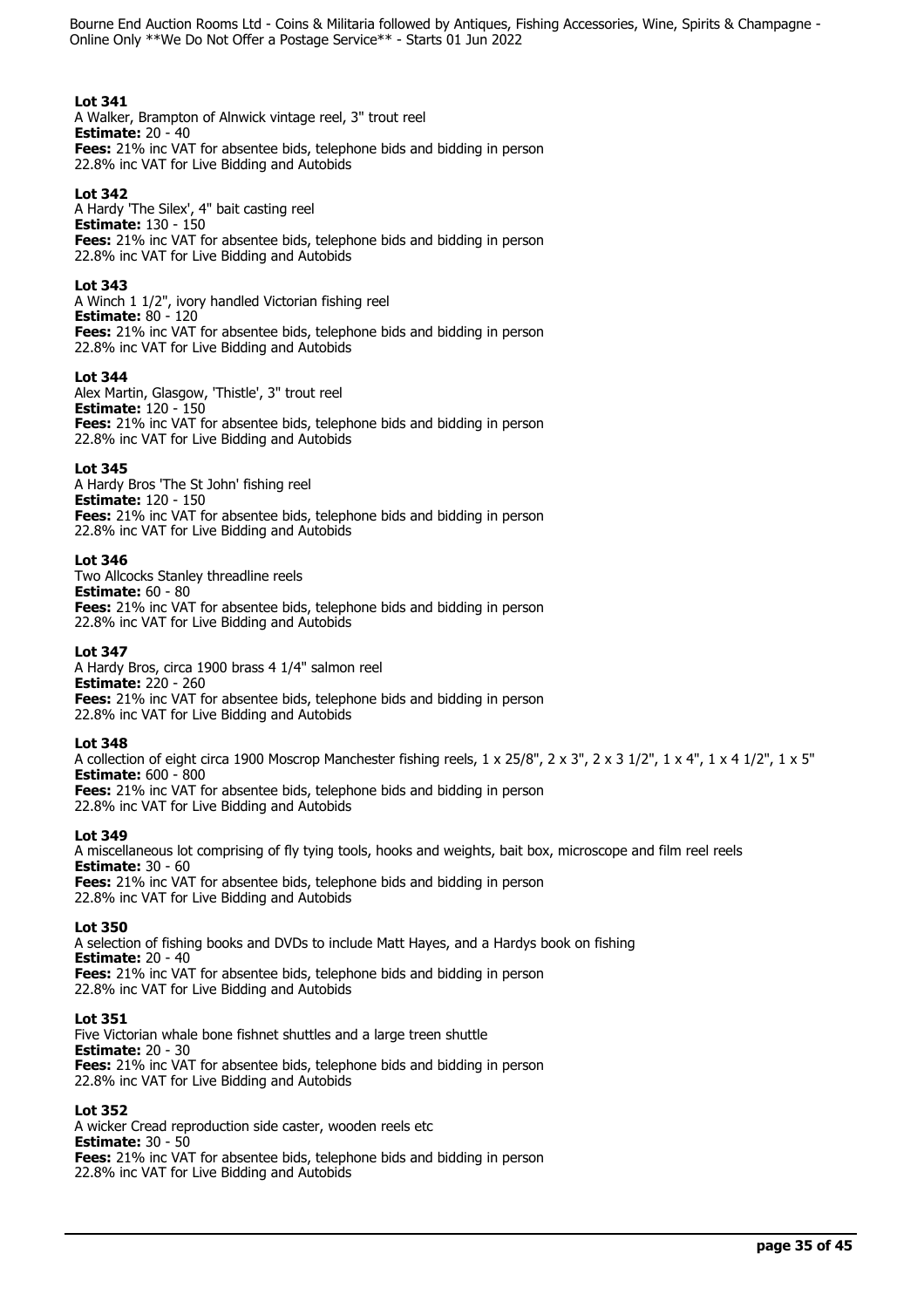## **Lot 353**

An Allcock wooden and brass reel, an Eton Sun reel and an Allcock Aerialite reel **Estimate:** 30 - 50 **Fees:** 21% inc VAT for absentee bids, telephone bids and bidding in person 22.8% inc VAT for Live Bidding and Autobids

## **Lot 354**

Miscellaneous fly reels to include Leeda and Strikeright (9) **Estimate:** 30 - 40 **Fees:** 21% inc VAT for absentee bids, telephone bids and bidding in person 22.8% inc VAT for Live Bidding and Autobids

## **Lot 355**

An Allcock 4" Aerialite surf casting reel No 8930, Fugi, fly reel and an Abu Delta 5 reel etc **Estimate:** 40 - 60 **Fees:** 21% inc VAT for absentee bids, telephone bids and bidding in person

22.8% inc VAT for Live Bidding and Autobids

## **Lot 356**

A Hardy brass and hickory Priest with leather strap, 7 1/2" long and a Hardy gaff in alloy extending case **Estimate:** 60 - 80

**Fees:** 21% inc VAT for absentee bids, telephone bids and bidding in person 22.8% inc VAT for Live Bidding and Autobids

## **Lot 357**

A brass 4" plate fishing reel and a 3 1/2" fishing reel **Estimate:** 120 - 150 **Fees:** 21% inc VAT for absentee bids, telephone bids and bidding in person 22.8% inc VAT for Live Bidding and Autobids

## **Lot 358**

Three fly and line wallets **Estimate:** 30 - 50 **Fees:** 21% inc VAT for absentee bids, telephone bids and bidding in person 22.8% inc VAT for Live Bidding and Autobids

## **Lot 359**

Five Hardy anglers guides to include 1934 x 2, 1951, 1937 Coronation etc **Estimate:** 200 - 250 **Fees:** 21% inc VAT for absentee bids, telephone bids and bidding in person 22.8% inc VAT for Live Bidding and Autobids

## **Lot 360**

Circa 1920 a wicker Creal, a 1912 Gut cast box, a 1920s brass 2 1/2" reel and four other reels **Estimate:** 50 - 80 **Fees:** 21% inc VAT for absentee bids, telephone bids and bidding in person 22.8% inc VAT for Live Bidding and Autobids

## **Lot 361**

J B Moscrop Manchester fly fishing reel, 2 1/4" **Estimate:** 160 - 180 **Fees:** 21% inc VAT for absentee bids, telephone bids and bidding in person 22.8% inc VAT for Live Bidding and Autobids

## **Lot 362**

Pflueger Summit 1993 bait reel plated nickel silver, with jewelled grease fittings **Estimate:** 180 - 200 **Fees:** 21% inc VAT for absentee bids, telephone bids and bidding in person 22.8% inc VAT for Live Bidding and Autobids

## **Lot 363**

Four Pfluger bait reels to include Rocket Akron and Skilkast Nobby **Estimate:** 80 - 120 **Fees:** 21% inc VAT for absentee bids, telephone bids and bidding in person 22.8% inc VAT for Live Bidding and Autobids

## **Lot 364**

Five bait reels to include a boxed Ocean City Interstate J C Higgins 400 and a Noric Topper record 1550 **Estimate:** 60 - 100 **Fees:** 21% inc VAT for absentee bids, telephone bids and bidding in person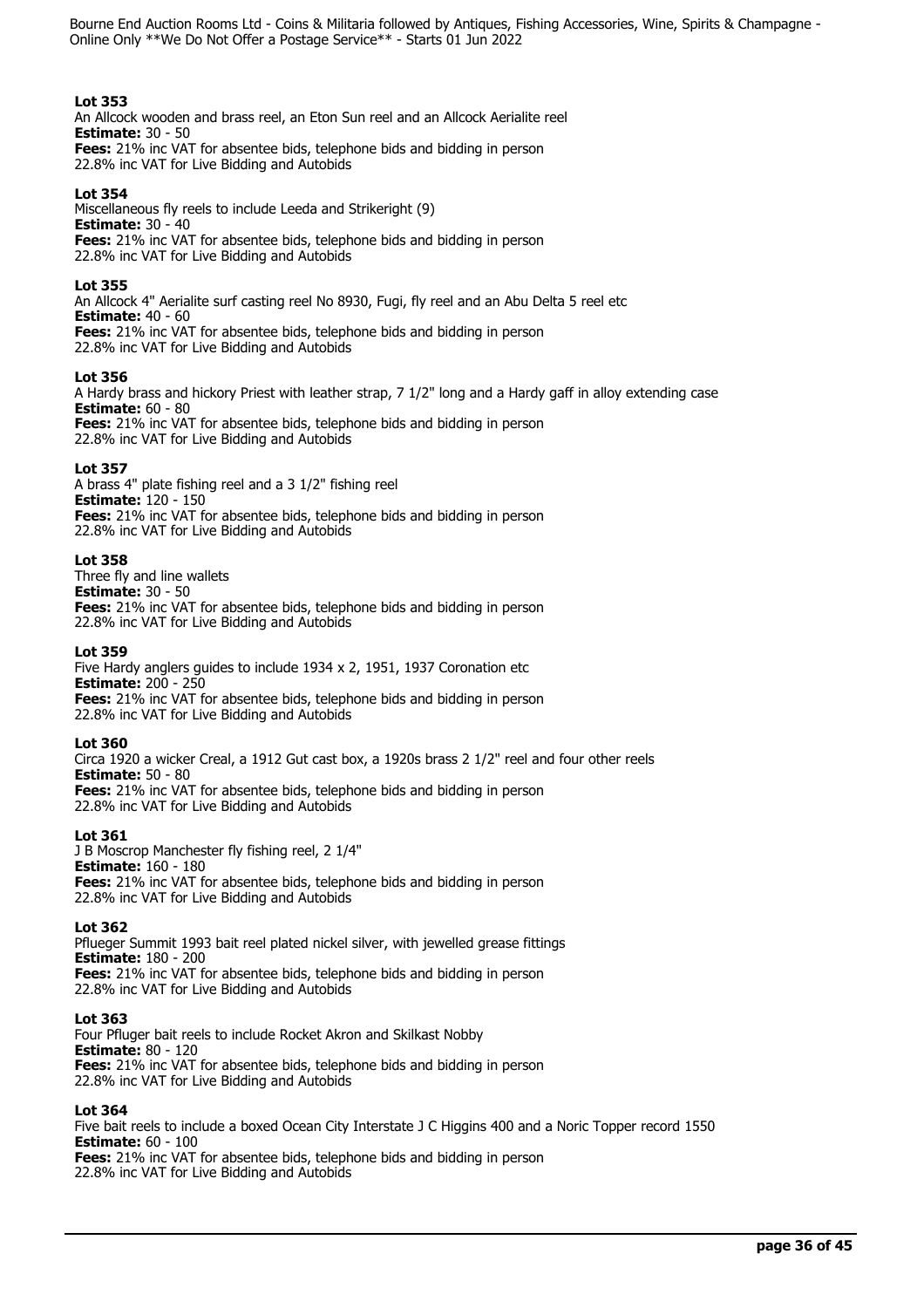## **Lot 365**

A Shakespeare Tru-Axis bait reel, a Shakespeare Marhoff bait reel, a Shakespeare Leader bait reel **Estimate:** 20 - 40

**Fees:** 21% inc VAT for absentee bids, telephone bids and bidding in person 22.8% inc VAT for Live Bidding and Autobids

# **Lot 366**

Miscellaneous fly fishing reels to include The Gemina Intrepid etc **Estimate:** 20 - 40 **Fees:** 21% inc VAT for absentee bids, telephone bids and bidding in person 22.8% inc VAT for Live Bidding and Autobids

## **Lot 367**

A large quantity of spinning reels to include Benora and Mitchell 300 **Estimate:** 40 - 60 **Fees:** 21% inc VAT for absentee bids, telephone bids and bidding in person 22.8% inc VAT for Live Bidding and Autobids

## **Lot 368**

Eleven miscellaneous fishing reels to include a Farlows 1930s Panton and Rimfly **Estimate:** 20 - 40

**Fees:** 21% inc VAT for absentee bids, telephone bids and bidding in person 22.8% inc VAT for Live Bidding and Autobids

## **Lot 369**

Seven mixed reels to include ELO, Gyrex and brass and hardwood **Estimate:** 20 - 40 **Fees:** 21% inc VAT for absentee bids, telephone bids and bidding in person 22.8% inc VAT for Live Bidding and Autobids

## **Lot 370**

A US Army Airforce emergency fishing kit **Estimate:** 20 - 30 **Fees:** 21% inc VAT for absentee bids, telephone bids and bidding in person 22.8% inc VAT for Live Bidding and Autobids

## **Lot 371**

Three bottles of scotch whisky to include Macallan fine oak 10 year old, 700ml and two bottles of Chivas Regal **Estimate:** 80 - 120 **Fees:** 21% inc VAT for absentee bids, telephone bids and bidding in person

22.8% inc VAT for Live Bidding and Autobids

## **Lot 372**

A large Puffa fish A/F **Estimate:** 20 - 30 **Fees:** 21% inc VAT for absentee bids, telephone bids and bidding in person 22.8% inc VAT for Live Bidding and Autobids

# **Lot 373**

Circa 1930s two fishing creels A/F **Estimate:** 20 - 30 **Fees:** 21% inc VAT for absentee bids, telephone bids and bidding in person 22.8% inc VAT for Live Bidding and Autobids

## **Lot 374**

A cased Chub 4lb 3oz, caught on July 1934 **Estimate:** 30 - 40 **Fees:** 21% inc VAT for absentee bids, telephone bids and bidding in person 22.8% inc VAT for Live Bidding and Autobids

## **Lot 375**

A wicker case containing spools and lines **Estimate:** 20 - 30 **Fees:** 21% inc VAT for absentee bids, telephone bids and bidding in person 22.8% inc VAT for Live Bidding and Autobids

## **Lot 376**

A Sharfes of Aberdeen Seatrout and Salmon net, trailer and box of fishing leads etc **Estimate:** 30 - 50 **Fees:** 21% inc VAT for absentee bids, telephone bids and bidding in person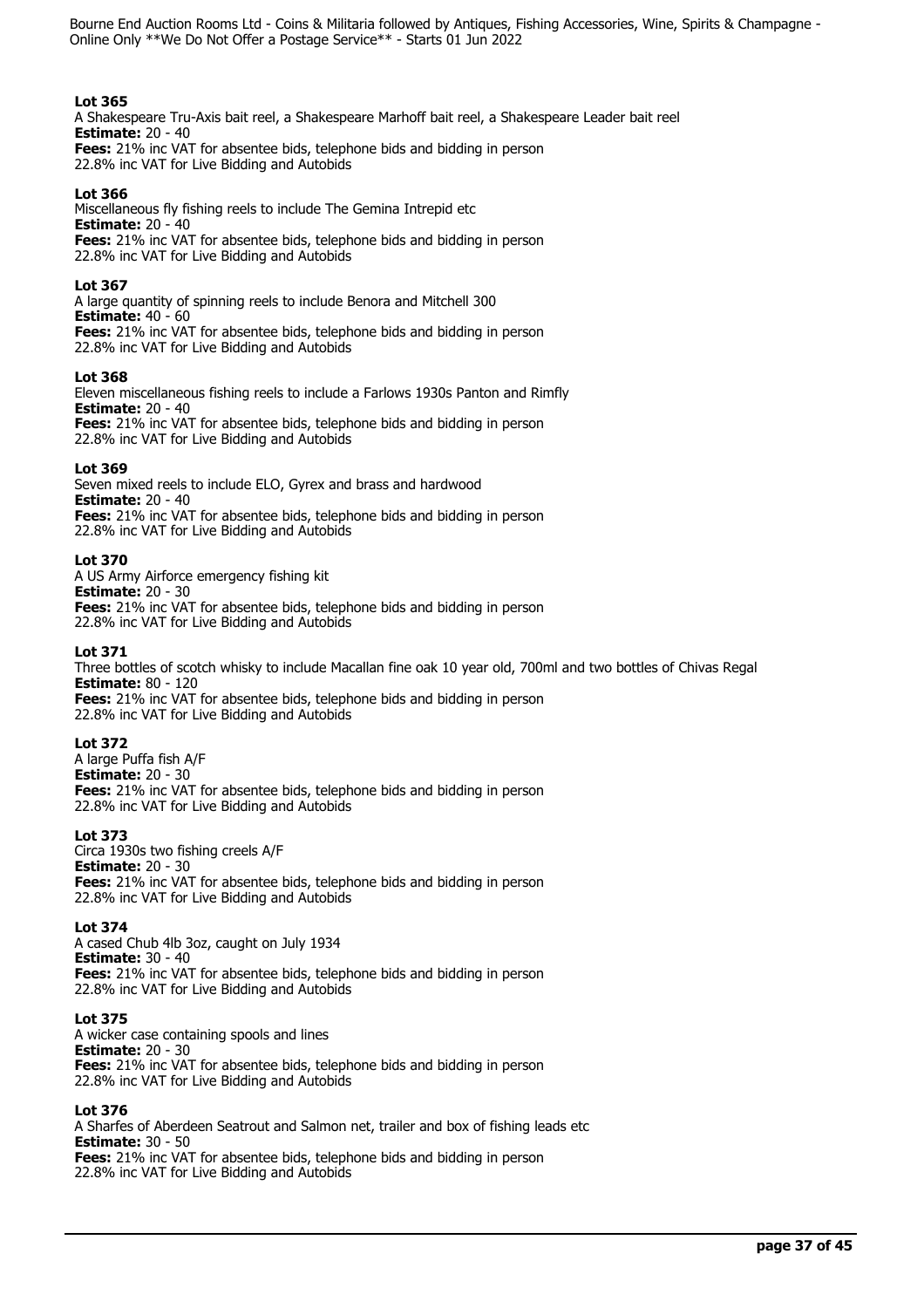# **Lot 377**

A Hardy 9' 9#Ling trout rod, a hardwood boat rod and a Farlows three piece split can fly rod with extra tip **Estimate:** 40 - 60

**Fees:** 21% inc VAT for absentee bids, telephone bids and bidding in person 22.8% inc VAT for Live Bidding and Autobids

## **Lot 378**

Three bottles of Glenfiddich single malt scotch whisky to include 18 year old **Estimate:** 120 - 150 **Fees:** 21% inc VAT for absentee bids, telephone bids and bidding in person 22.8% inc VAT for Live Bidding and Autobids

# **Lot 379**

E Kerry two piece, split cane rod and an Ogden Smith rod, 2 pieces **Estimate:** 40 - 60 **Fees:** 21% inc VAT for absentee bids, telephone bids and bidding in person

22.8% inc VAT for Live Bidding and Autobids

## **Lot 380**

A Hardy Expert float rod road and two other rods A/F **Estimate:** 30 - 40

**Fees:** 21% inc VAT for absentee bids, telephone bids and bidding in person 22.8% inc VAT for Live Bidding and Autobids

## **Lot 381**

1910/20 fresh water reel, possibly Allcocks seat A/F **Estimate:** 80 - 120 **Fees:** 21% inc VAT for absentee bids, telephone bids and bidding in person 22.8% inc VAT for Live Bidding and Autobids

## **Lot 382**

Twenty four mixed Devons, lures and weights to include Hardy kidney spoon, silk phantom Punjab spoon **Estimate:** 40 - 60 **Fees:** 21% inc VAT for absentee bids, telephone bids and bidding in person

22.8% inc VAT for Live Bidding and Autobids

## **Lot 383**

A Hardy four piece fly rod **Estimate:** 30 - 50 **Fees:** 21% inc VAT for absentee bids, telephone bids and bidding in person 22.8% inc VAT for Live Bidding and Autobids

## **Lot 384**

A Hardy Bros Ben Hope two piece fly rod and companion **Estimate:** 30 - 50 **Fees:** 21% inc VAT for absentee bids, telephone bids and bidding in person 22.8% inc VAT for Live Bidding and Autobids

## **Lot 385**

A Hardy Palakona rod **Estimate:** 50 - 80 **Fees:** 21% inc VAT for absentee bids, telephone bids and bidding in person 22.8% inc VAT for Live Bidding and Autobids

## **Lot 386**

Five mixed rods to include a Heddon spinning rod, carp rod and tube etc **Estimate:** 50 - 70 **Fees:** 21% inc VAT for absentee bids, telephone bids and bidding in person 22.8% inc VAT for Live Bidding and Autobids

## **Lot 387**

The Glenrothes sample room whisky bottled in 2002, distilled in 1979, 700ml **Estimate:** 150 - 180 **Fees:** 21% inc VAT for absentee bids, telephone bids and bidding in person 22.8% inc VAT for Live Bidding and Autobids

## **Lot 388**

Three bottles of scotch whisky to include Chivas Regal, Glenfiddich and Mackinlays legacy **Estimate:** 60 - 80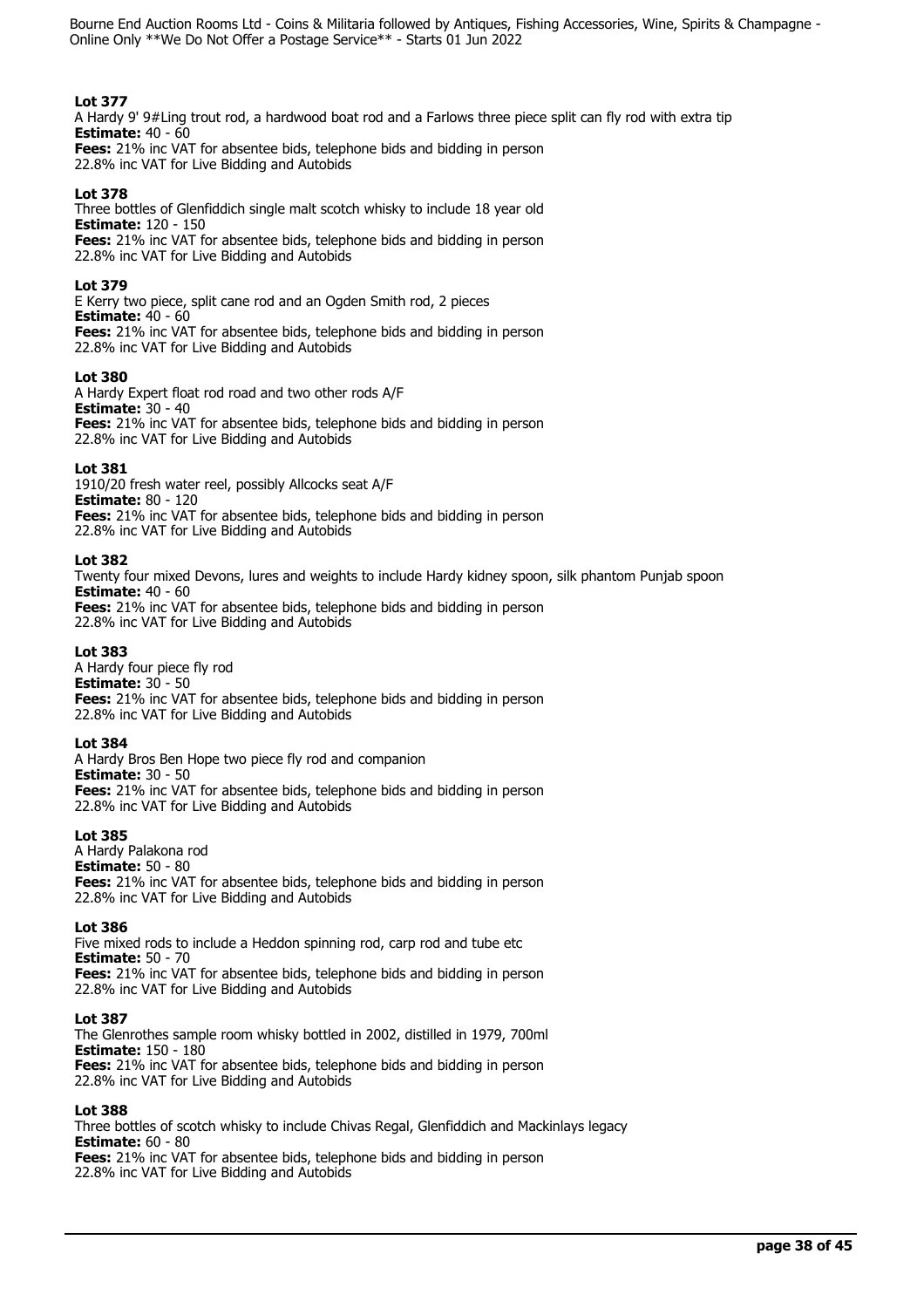## **Lot 389**

Four bottles of whisky to include House of Lords Bells Royal Reserve, Glenmorangie Warehouse Reserve and Glenlivet **Estimate:** 100 - 140

**Fees:** 21% inc VAT for absentee bids, telephone bids and bidding in person 22.8% inc VAT for Live Bidding and Autobids

## **Lot 390**

Eight bottles of mixed spirits to include Rum, Drambuie, Remy Martin **Estimate:** 80 - 100 **Fees:** 21% inc VAT for absentee bids, telephone bids and bidding in person 22.8% inc VAT for Live Bidding and Autobids

## **Lot 391**

A single bottle of Villanova Sauvignon Friuli Isonzo Cabernet Sauvignon 2002, 300cl boxed **Estimate:** 20 - 30 **Fees:** 21% inc VAT for absentee bids, telephone bids and bidding in person

22.8% inc VAT for Live Bidding and Autobids

## **Lot 392**

One bottle of Glenordie single malt scotch whisky, 12 year old, 75cl **Estimate:** 50 - 70 **Fees:** 21% inc VAT for absentee bids, telephone bids and bidding in person 22.8% inc VAT for Live Bidding and Autobids

## **Lot 393**

One bottle of Black & White Buchanan's choice old scotch whisk and three bottles of miscellaneous wine **Estimate:** 30 - 40

**Fees:** 21% inc VAT for absentee bids, telephone bids and bidding in person

22.8% inc VAT for Live Bidding and Autobids

## **Lot 394**

Two bottles of late bottled vintage Grahams port 1998

**Estimate:** 30 - 40 **Fees:** 21% inc VAT for absentee bids, telephone bids and bidding in person 22.8% inc VAT for Live Bidding and Autobids

## **Lot 395**

A large collection of 63 miscellaneous miniatures to include whisky and spirits **Estimate:** 30 - 50

**Fees:** 21% inc VAT for absentee bids, telephone bids and bidding in person 22.8% inc VAT for Live Bidding and Autobids

## **Lot 396**

Ten mixed bottles to include Vouvray 1990, Claret Bordeaux and Peter Sichel, Cote du Rhone Belmont 1999, Brunello di Montalcino Argiano 1991, Macon Solutre Noel Girard 1999, Drambuie, **Estimate:** 60 - 80

**Fees:** 21% inc VAT for absentee bids, telephone bids and bidding in person 22.8% inc VAT for Live Bidding and Autobids

# **Lot 397**

Ten mixed bottles to include Margaux Cantenac Brown 1970, Volnay Premiere Cru 1989, Chateau Gruaud de la Rose 1964, St Emilion Grand Cru cap de Mourlin 1996, Haut Medoc la Lagune 1985, Cote du Rhone de Bastet 1997, Cote Rotie Chapoutier 1990 and Cote du Luberon Constantin Chevalier 2000 **Estimate:** 120 - 150 **Fees:** 21% inc VAT for absentee bids, telephone bids and bidding in person 22.8% inc VAT for Live Bidding and Autobids

## **Lot 398**

Two bottles of Talisker 10 year old single malt, 70cl x 2 **Estimate:** 60 - 80 **Fees:** 21% inc VAT for absentee bids, telephone bids and bidding in person 22.8% inc VAT for Live Bidding and Autobids

## **Lot 399**

One bottle of Old Pulteney single malt and one bottle of Johnnie Walker black label, 70cl **Estimate:** 40 - 60 **Fees:** 21% inc VAT for absentee bids, telephone bids and bidding in person 22.8% inc VAT for Live Bidding and Autobids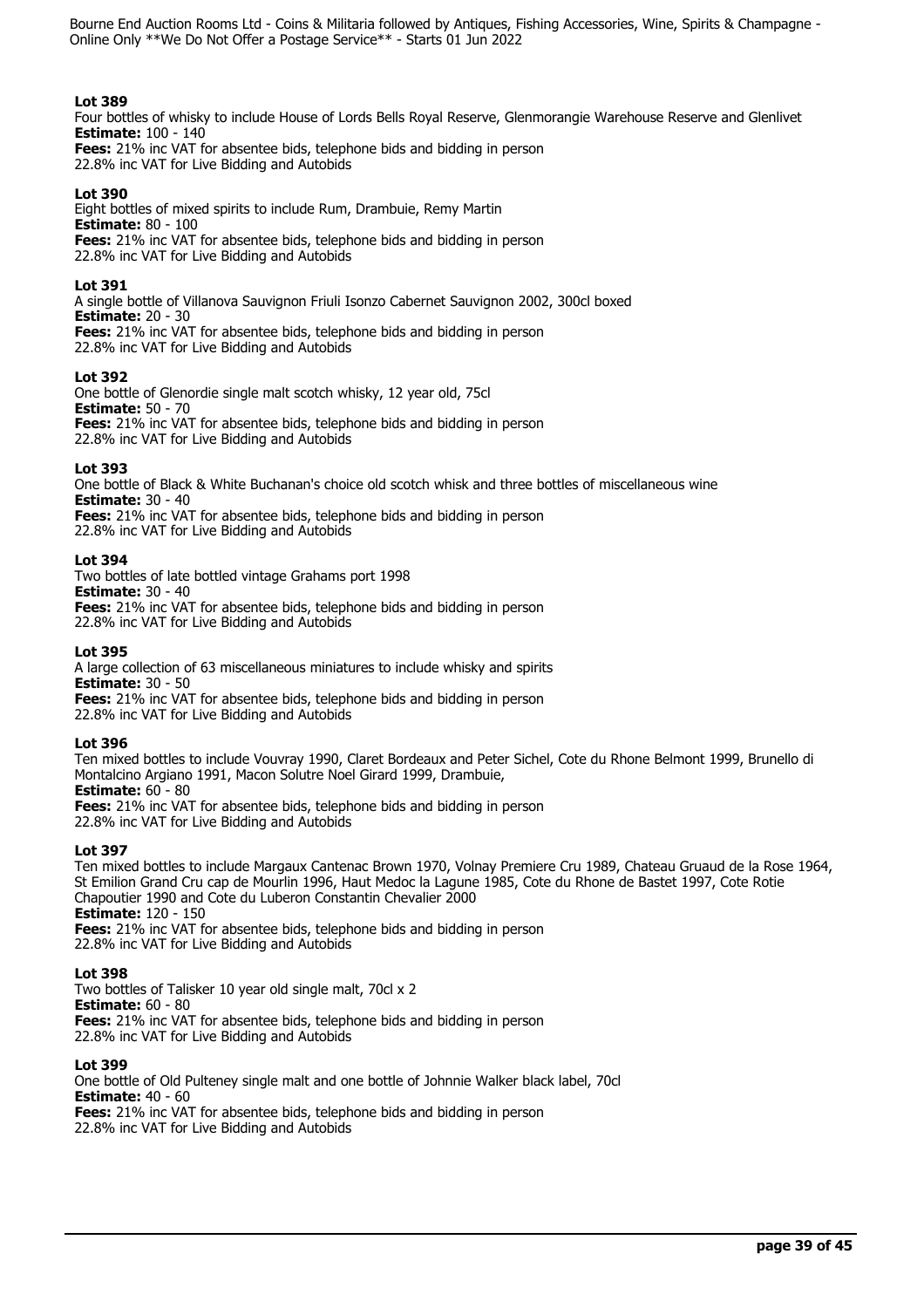# **Lot 400**

One bottle of Taittinger 1964 vintage Champaign extra dry **Estimate:** 60 - 80 **Fees:** 21% inc VAT for absentee bids, telephone bids and bidding in person 22.8% inc VAT for Live Bidding and Autobids

# **Lot 401**

One bottle of Warres 1963 vintage port (label damaged) **Estimate:** 60 - 80 **Fees:** 21% inc VAT for absentee bids, telephone bids and bidding in person 22.8% inc VAT for Live Bidding and Autobids

## **Lot 402**

One bottle of Canadian Club whisky, 75cl, two bottles of Lochindaal malt whisky **Estimate:** 150 - 200 **Fees:** 21% inc VAT for absentee bids, telephone bids and bidding in person 22.8% inc VAT for Live Bidding and Autobids

## **Lot 403**

One bottle of Teachers Scotch Whisky, one bottle of Knockando 1979 single malt scotch whisky 1979 and two bottles of Port **Estimate:** 100 - 140

**Fees:** 21% inc VAT for absentee bids, telephone bids and bidding in person 22.8% inc VAT for Live Bidding and Autobids

## **Lot 404**

A single bottle of Bell's scotch whisky in a stoneware flask, 75cl **Estimate:** 20 - 30 **Fees:** 21% inc VAT for absentee bids, telephone bids and bidding in person 22.8% inc VAT for Live Bidding and Autobids

## **Lot 405**

A quantity of mixed Nahe Valley wines 2016, 2018, 2015, 30 bottles in total **Estimate:** 20 - 30

**Fees:** 21% inc VAT for absentee bids, telephone bids and bidding in person 22.8% inc VAT for Live Bidding and Autobids

## **Lot 406**

One bottle of Glenfiddich Special Old Reserve in presentation tin, and one boxed flask of Ben Royal de luxe scotch whisky 12 year old Special Release for the Queens Silver Jubilee 1977 **Estimate:** 50 - 60

**Fees:** 21% inc VAT for absentee bids, telephone bids and bidding in person

22.8% inc VAT for Live Bidding and Autobids

# **Lot 407**

A single bottle of Chivas Regal 75cl, a single bottle of Dimple Haig 13 1/3 fl oz and a Wade flask containing Sandeman port **Estimate:** 80 - 100 **Fees:** 21% inc VAT for absentee bids, telephone bids and bidding in person

22.8% inc VAT for Live Bidding and Autobids

# **Lot 408**

Eight bottles of French wine to include 1967 Chateau Beau-Rivage Macau and 1975 Lussac Saint Emilion 1975 **Estimate:** 70 - 120 **Fees:** 21% inc VAT for absentee bids, telephone bids and bidding in person 22.8% inc VAT for Live Bidding and Autobids

# **Lot 409**

One bottle of Bells old scotch whisky 26 2/3 fl oz and a Late Bottle Vintage port 2012 **Estimate:** 20 - 30 **Fees:** 21% inc VAT for absentee bids, telephone bids and bidding in person 22.8% inc VAT for Live Bidding and Autobids

## **Lot 410**

One bottle of Chateau Lynch Bages Grand Cru Classe Pauillac 1190, 750ml **Estimate:** 100 - 120 **Fees:** 21% inc VAT for absentee bids, telephone bids and bidding in person 22.8% inc VAT for Live Bidding and Autobids

# **Lot 411**

Two bottles of Chateau Leoville Barton 1989 and 1990, 750ml **Estimate:** 160 - 200 **Fees:** 21% inc VAT for absentee bids, telephone bids and bidding in person 22.8% inc VAT for Live Bidding and Autobids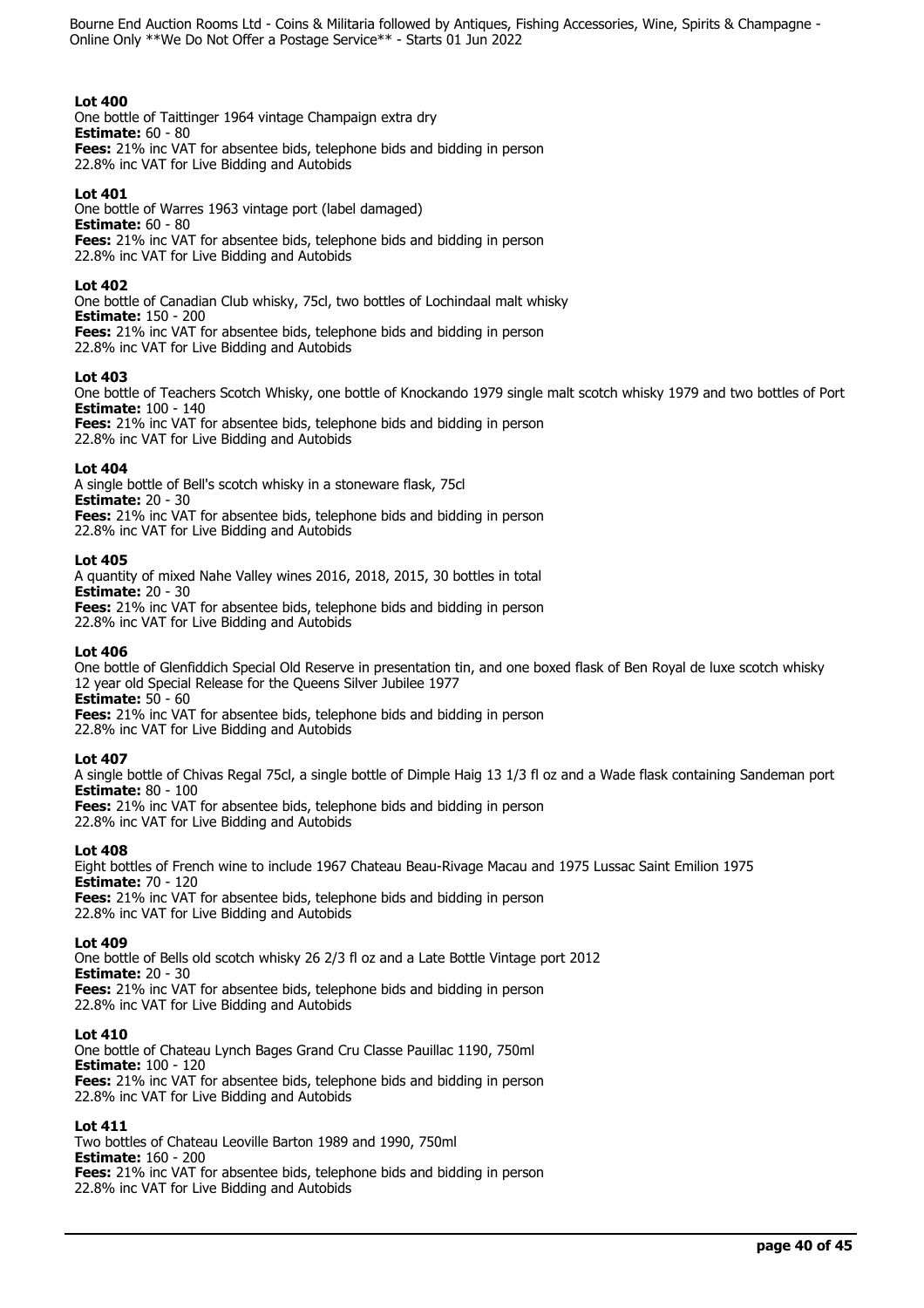# **Lot 412**

A single bottle of Chateau Montrose Saint-Estephe 1990, 750ml **Estimate:** 150 - 180 **Fees:** 21% inc VAT for absentee bids, telephone bids and bidding in person 22.8% inc VAT for Live Bidding and Autobids

## **Lot 413**

One bottle of Dominus Estate 1989 red table wine **Estimate:** 30 - 40 **Fees:** 21% inc VAT for absentee bids, telephone bids and bidding in person 22.8% inc VAT for Live Bidding and Autobids

## **Lot 414**

One bottle of Chateau Mouton Rothschild 2000 Pauillac, 75cl **Estimate:** 1000 - 1200 **Fees:** 21% inc VAT for absentee bids, telephone bids and bidding in person 22.8% inc VAT for Live Bidding and Autobids

## **Lot 415**

One bottle of Chateau Mouton Rothschild 2000 Pauillac, 75cl **Estimate:** 1000 - 1200 **Fees:** 21% inc VAT for absentee bids, telephone bids and bidding in person 22.8% inc VAT for Live Bidding and Autobids

## **Lot 416**

One bottle of Chateau Mouton Rothschild 2000 Pauillac, 75cl **Estimate:** 1000 - 1200 **Fees:** 21% inc VAT for absentee bids, telephone bids and bidding in person 22.8% inc VAT for Live Bidding and Autobids

## **Lot 417**

One bottle of Chateau Mouton Rothschild 2000 Pauillac, 75cl **Estimate:** 1000 - 1200 **Fees:** 21% inc VAT for absentee bids, telephone bids and bidding in person 22.8% inc VAT for Live Bidding and Autobids

## **Lot 418**

Ten Bells whisky decanters and contents celebrating The Queen Mother's 90th Birthday and The Queen's 60th Birthday **Estimate:** 60 - 80

**Fees:** 21% inc VAT for absentee bids, telephone bids and bidding in person 22.8% inc VAT for Live Bidding and Autobids

## **Lot 419**

Three boxed bottles of Hine Cognac fine Champagne, 3 x 70cl **Estimate:** 70 - 90 **Fees:** 21% inc VAT for absentee bids, telephone bids and bidding in person 22.8% inc VAT for Live Bidding and Autobids

## **Lot 420**

One bottle of Remy Martin Coeur de Cognac 70cl, one bottle of The Singleton Scotch Whisky, and one bottle of Bisquit Cognac

## **Estimate:** 80 - 100

**Fees:** 21% inc VAT for absentee bids, telephone bids and bidding in person 22.8% inc VAT for Live Bidding and Autobids

## **Lot 421**

A single bottle of Taittinger Rose Comtes de Champagne 1975 vintage, 75cl Location: **Estimate:** 200 - 300 **Fees:** 21% inc VAT for absentee bids, telephone bids and bidding in person 22.8% inc VAT for Live Bidding and Autobids

## **Lot 422**

Three late bottle vintage ports to include Graham's 1987 and one bottle of Napoleon Grand Liqueur Imperial Location:

## **Estimate:** 35 - 45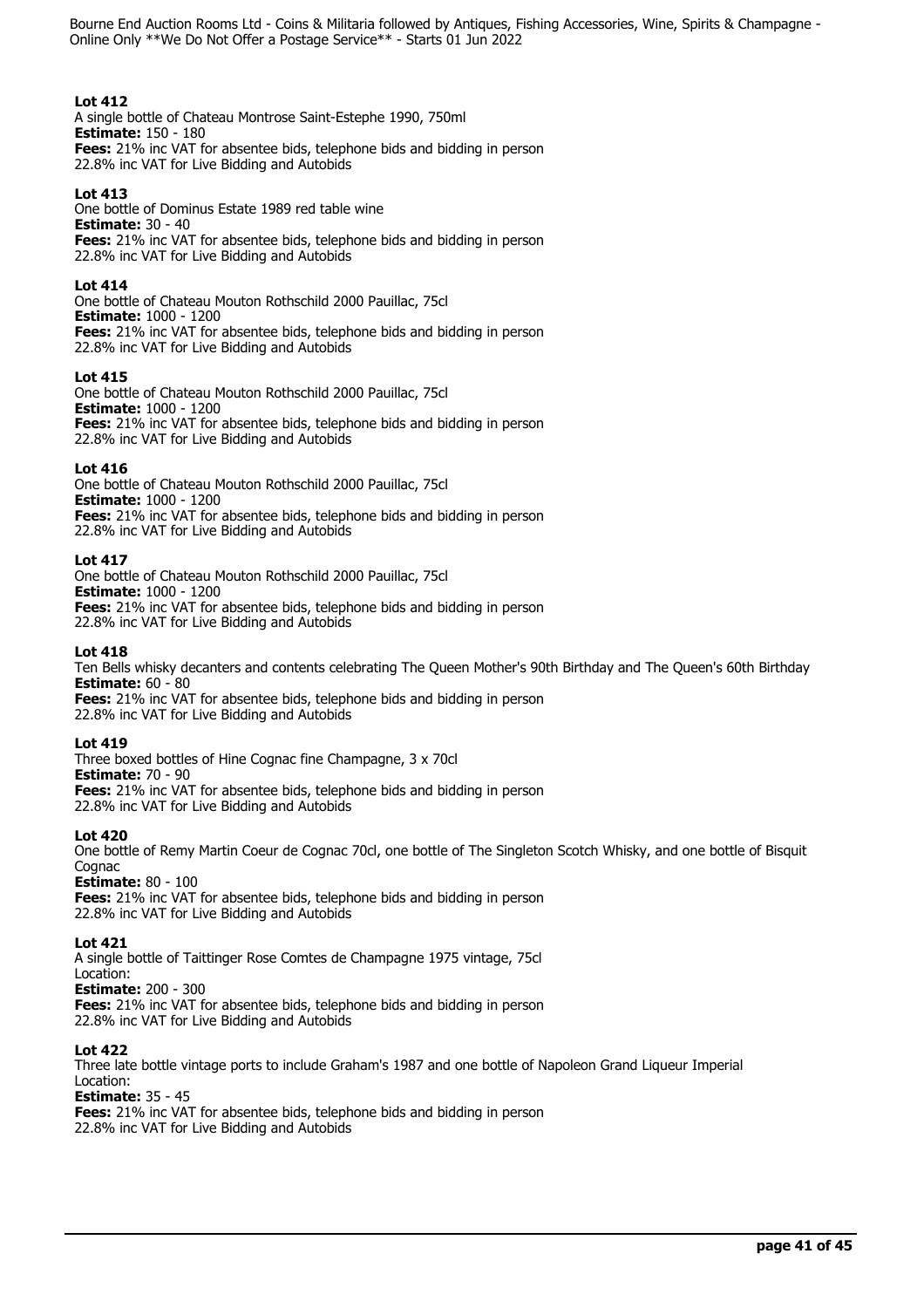# **Lot 423**

One bottle of Grahams Malvedos 1965 vintage port, 75cl **Estimate:** 150 - 200 **Fees:** 21% inc VAT for absentee bids, telephone bids and bidding in person 22.8% inc VAT for Live Bidding and Autobids

## **Lot 424**

One bottle of Dimple Haig old blended scotch whisky and one bottle of Pinch by Haig & Haig Location:

**Estimate:** 70 - 90

**Fees:** 21% inc VAT for absentee bids, telephone bids and bidding in person 22.8% inc VAT for Live Bidding and Autobids

## **Lot 425**

One bottle of Armagnac Exceptional Selection vintage 1914 Averys Bristol

Location:

**Estimate:** 350 - 400 **Fees:** 21% inc VAT for absentee bids, telephone bids and bidding in person 22.8% inc VAT for Live Bidding and Autobids

## **Lot 426**

Four bottles of wine to include Chateau Ville Preux Bordeaux, La Gurgue 1985 Margaux, Pinot Noir grand reserve 1987 Rioja 1984

Location:

## **Estimate:** 50 - 60

**Fees:** 21% inc VAT for absentee bids, telephone bids and bidding in person 22.8% inc VAT for Live Bidding and Autobids

## **Lot 427**

A single bottle of Chassagne-Montrachet Premier Cru, 1996, 75cl **Estimate:** 120 - 140 **Fees:** 21% inc VAT for absentee bids, telephone bids and bidding in person 22.8% inc VAT for Live Bidding and Autobids

## **Lot 428**

A single bottle of Chassagne-Montrachet 1st Cru 'Les Caillerets', 1996 **Estimate:** 120 - 140 **Fees:** 21% inc VAT for absentee bids, telephone bids and bidding in person 22.8% inc VAT for Live Bidding and Autobids

# **Lot 429**

Eleven mixed bottles of Champagne A/F **Estimate:** 50 - 70 **Fees:** 21% inc VAT for absentee bids, telephone bids and bidding in person 22.8% inc VAT for Live Bidding and Autobids

## **Lot 430**

Four bottles of Bells whisky and one bottle of High Commissioner old scotch whisky, 1litre **Estimate:** 60 - 80 **Fees:** 21% inc VAT for absentee bids, telephone bids and bidding in person 22.8% inc VAT for Live Bidding and Autobids

## **Lot 431**

Four mixed bottles to include Captain Morgan Rum, 1 litre, Sherry and port **Estimate:** 20 - 30 **Fees:** 21% inc VAT for absentee bids, telephone bids and bidding in person 22.8% inc VAT for Live Bidding and Autobids

## **Lot 432**

14 mixed bottles of spirit to include Napoleon French brandy **Estimate:** 140 - 160 **Fees:** 21% inc VAT for absentee bids, telephone bids and bidding in person 22.8% inc VAT for Live Bidding and Autobids

# **Lot 433**

Eau de Vie de Poire William, 150cl **Estimate:** 20 - 40 **Fees:** 21% inc VAT for absentee bids, telephone bids and bidding in person 22.8% inc VAT for Live Bidding and Autobids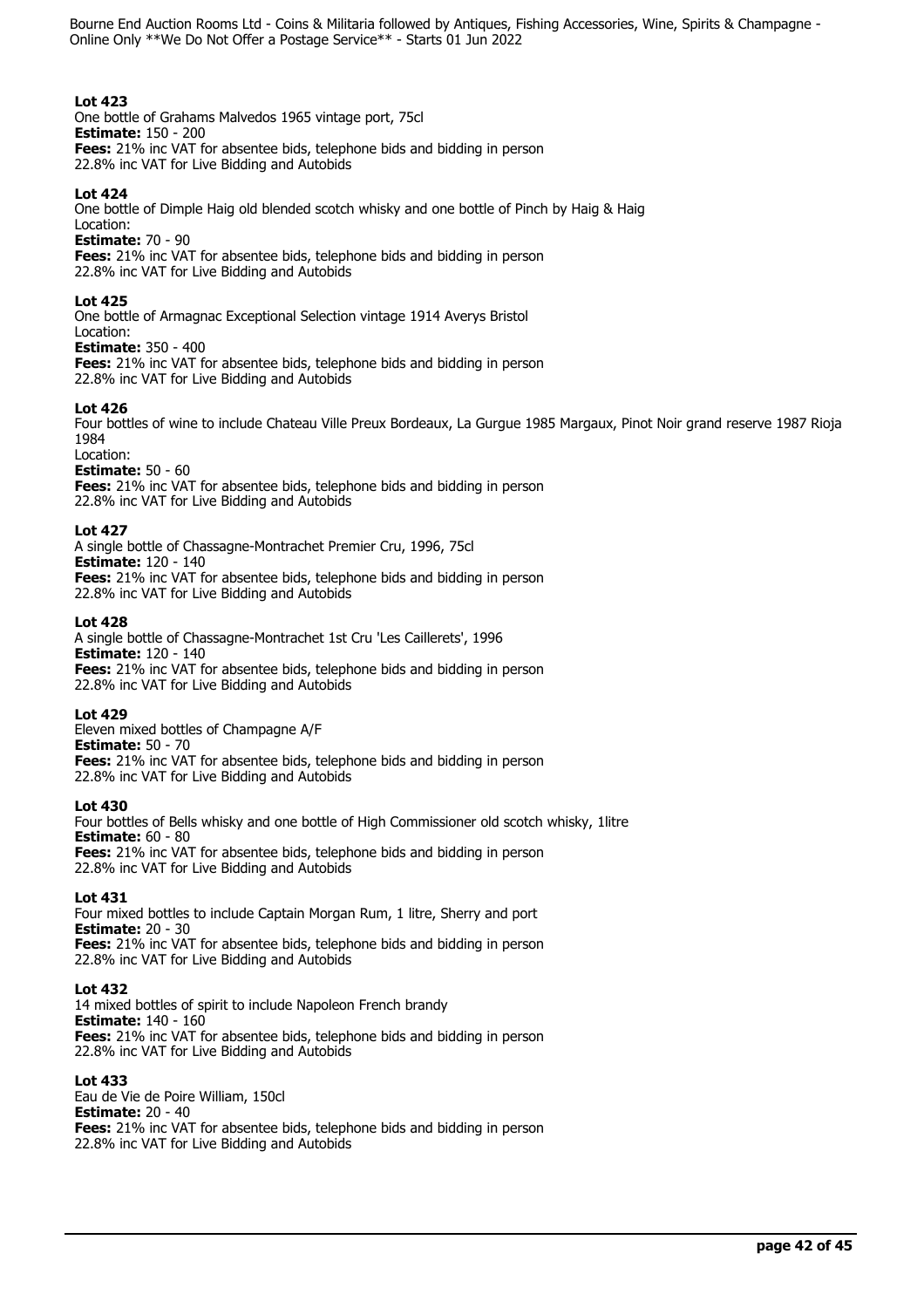# **Lot 434**

A Tomatin Scotch whisky single malt in presentation case, 700,l **Estimate:** 40 - 60 **Fees:** 21% inc VAT for absentee bids, telephone bids and bidding in person 22.8% inc VAT for Live Bidding and Autobids

## **Lot 435**

A master of Malt Speyside 50 years old Secret Bottling Series, bottle number 266 4th edition, 70cl **Estimate:** 400 - 500 **Fees:** 21% inc VAT for absentee bids, telephone bids and bidding in person 22.8% inc VAT for Live Bidding and Autobids

# **Lot 436**

Four bottles of Cognac to include Courvoisier and Remy Martin **Estimate:** 80 - 100 **Fees:** 21% inc VAT for absentee bids, telephone bids and bidding in person 22.8% inc VAT for Live Bidding and Autobids

## **Lot 437**

One bottle of Aberlour Pure single Highland malt scotch whisky, 100 proof, 1litre **Estimate:** 100 - 150 **Fees:** 21% inc VAT for absentee bids, telephone bids and bidding in person 22.8% inc VAT for Live Bidding and Autobids

## **Lot 438**

Two bottles of whisky to include Laphroaig 10 year old, Johnnie Walker Black Label, 1litre **Estimate:** 60 - 70 **Fees:** 21% inc VAT for absentee bids, telephone bids and bidding in person 22.8% inc VAT for Live Bidding and Autobids

## **Lot 439**

Two bottles of Real Vinicola 1982 vintage port **Estimate:** 120 - 150 **Fees:** 21% inc VAT for absentee bids, telephone bids and bidding in person 22.8% inc VAT for Live Bidding and Autobids

# **Lot 440**

One bottle of Warre's Warrior port and one bottle of Noval late bottles port and one bottle of Veuve Clicquot Ponsardin Champagne

# **Estimate:** 40 - 70

**Fees:** 21% inc VAT for absentee bids, telephone bids and bidding in person 22.8% inc VAT for Live Bidding and Autobids

## **Lot 441**

Six bottles of Gordon's Dry Gin, 1 litre **Estimate:** 50 - 70 **Fees:** 21% inc VAT for absentee bids, telephone bids and bidding in person 22.8% inc VAT for Live Bidding and Autobids

## **Lot 442**

Six bottles of Gordon's Dry Gin, 1 litre **Estimate:** 50 - 70 **Fees:** 21% inc VAT for absentee bids, telephone bids and bidding in person 22.8% inc VAT for Live Bidding and Autobids

## **Lot 443**

Six bottles of Gordon's Dry Gin, 1 litre **Estimate:** 50 - 70 **Fees:** 21% inc VAT for absentee bids, telephone bids and bidding in person 22.8% inc VAT for Live Bidding and Autobids

## **Lot 444**

Seven bottles of mixed red wine and five bottles of Tanqueray dry gin **Estimate:** 80 - 100 **Fees:** 21% inc VAT for absentee bids, telephone bids and bidding in person 22.8% inc VAT for Live Bidding and Autobids

## **Lot 445**

Fourteen mixed bottles of Koskenkorva vodka **Estimate:** 100 - 120 **Fees:** 21% inc VAT for absentee bids, telephone bids and bidding in person 22.8% inc VAT for Live Bidding and Autobids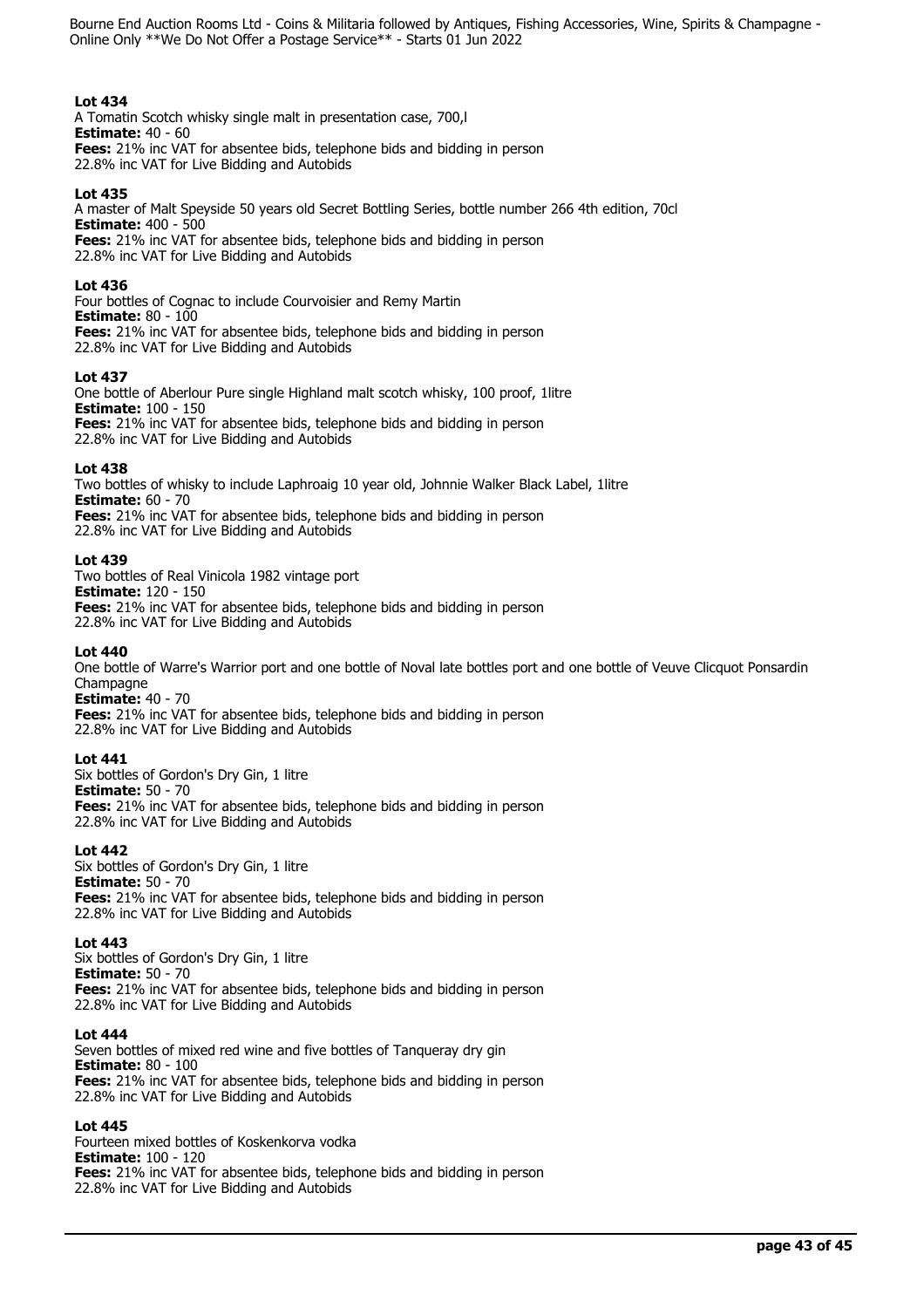## **Lot 446**

A quantity of fourteen mixed bottles of spirits to include Smirnoff and Courvoisier **Estimate:** 0 - 0 **Fees:** 21% inc VAT for absentee bids, telephone bids and bidding in person 22.8% inc VAT for Live Bidding and Autobids

## **Lot 447**

Four bottles of Scotch whisky to include one bottle of Highland Park 12 year old, one bottle of Glenfiddich 12 year old, Glenmorangie and one bottle of Talisker

**Estimate:** 120 - 140 **Fees:** 21% inc VAT for absentee bids, telephone bids and bidding in person 22.8% inc VAT for Live Bidding and Autobids

## **Lot 448**

Eleven bottles of Special Reserve Port & LBV **Estimate:** 60 - 80 **Fees:** 21% inc VAT for absentee bids, telephone bids and bidding in person 22.8% inc VAT for Live Bidding and Autobids

## **Lot 449**

Four bottle of syndicate 58/6 12 year old Scotch whisky, 70cl **Estimate:** 80 - 100 **Fees:** 21% inc VAT for absentee bids, telephone bids and bidding in person 22.8% inc VAT for Live Bidding and Autobids

## **Lot 450**

Two bottles of Scotch whisky to include Whyte & Mackay Bell's and one bottle of Jameson Special Reserve Old Irish whisky **Estimate:** 40 - 50

**Fees:** 21% inc VAT for absentee bids, telephone bids and bidding in person 22.8% inc VAT for Live Bidding and Autobids

## **Lot 451**

Fourteen mixed bottles to include Pimms and miniatures Teachers, Jameson etc **Estimate:** 30 - 50 **Fees:** 21% inc VAT for absentee bids, telephone bids and bidding in person 22.8% inc VAT for Live Bidding and Autobids

## **Lot 452**

Four bottles of Famous Grouse whiskey, 1litre **Estimate:** 40 - 50 **Fees:** 21% inc VAT for absentee bids, telephone bids and bidding in person 22.8% inc VAT for Live Bidding and Autobids

## **Lot 453**

Six bottles of mixed spirits to include Martel Cognac, Beefeater Gin **Estimate:** 80 - 100 **Fees:** 21% inc VAT for absentee bids, telephone bids and bidding in person 22.8% inc VAT for Live Bidding and Autobids

## **Lot 454**

Five bottles of Don David Argentinian Reserve Malbec, 2016 and one bottle of Ataliva 2014 Malbec **Estimate:** 40 - 60 **Fees:** 21% inc VAT for absentee bids, telephone bids and bidding in person 22.8% inc VAT for Live Bidding and Autobids

## **Lot 455**

Twelve mixed bottles to include McGuigan Black Label Shiraz and assorted Pinot **Estimate:** 40 - 50 **Fees:** 21% inc VAT for absentee bids, telephone bids and bidding in person 22.8% inc VAT for Live Bidding and Autobids

## **Lot 456**

One bottle of 1996 Midleton Irish whisky, very rare **Estimate:** 200 - 300 **Fees:** 21% inc VAT for absentee bids, telephone bids and bidding in person 22.8% inc VAT for Live Bidding and Autobids

# **Lot 457**

Three bottles of Champagne to include Krug-Bollinger, Duval le Roy, 75cl **Estimate:** 80 - 100 **Fees:** 21% inc VAT for absentee bids, telephone bids and bidding in person 22.8% inc VAT for Live Bidding and Autobids